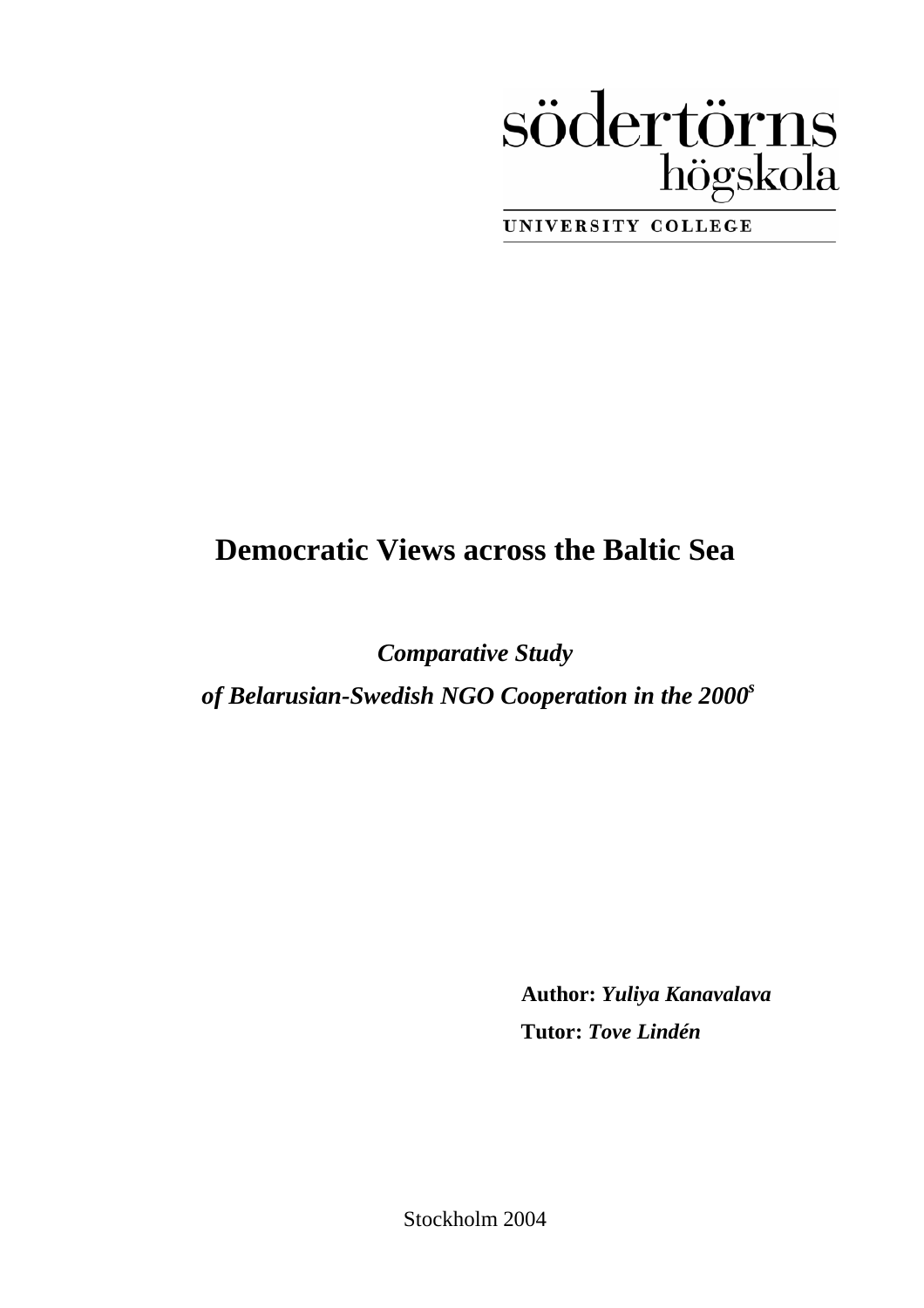# **Acknowledgments**

I would like to thank Forum Syd, specially the coordinator of the Belarus Programme Åsa Berglund for the shown interest to my work, provided information and financial support, without which this research would be impossible. I would like to express special gratitude to Tove Lindén for all her patience, faith in the positive result and encouragement. I am also very grateful to PG and Inga-Lisa Moberg for being my family during my stay in Sweden.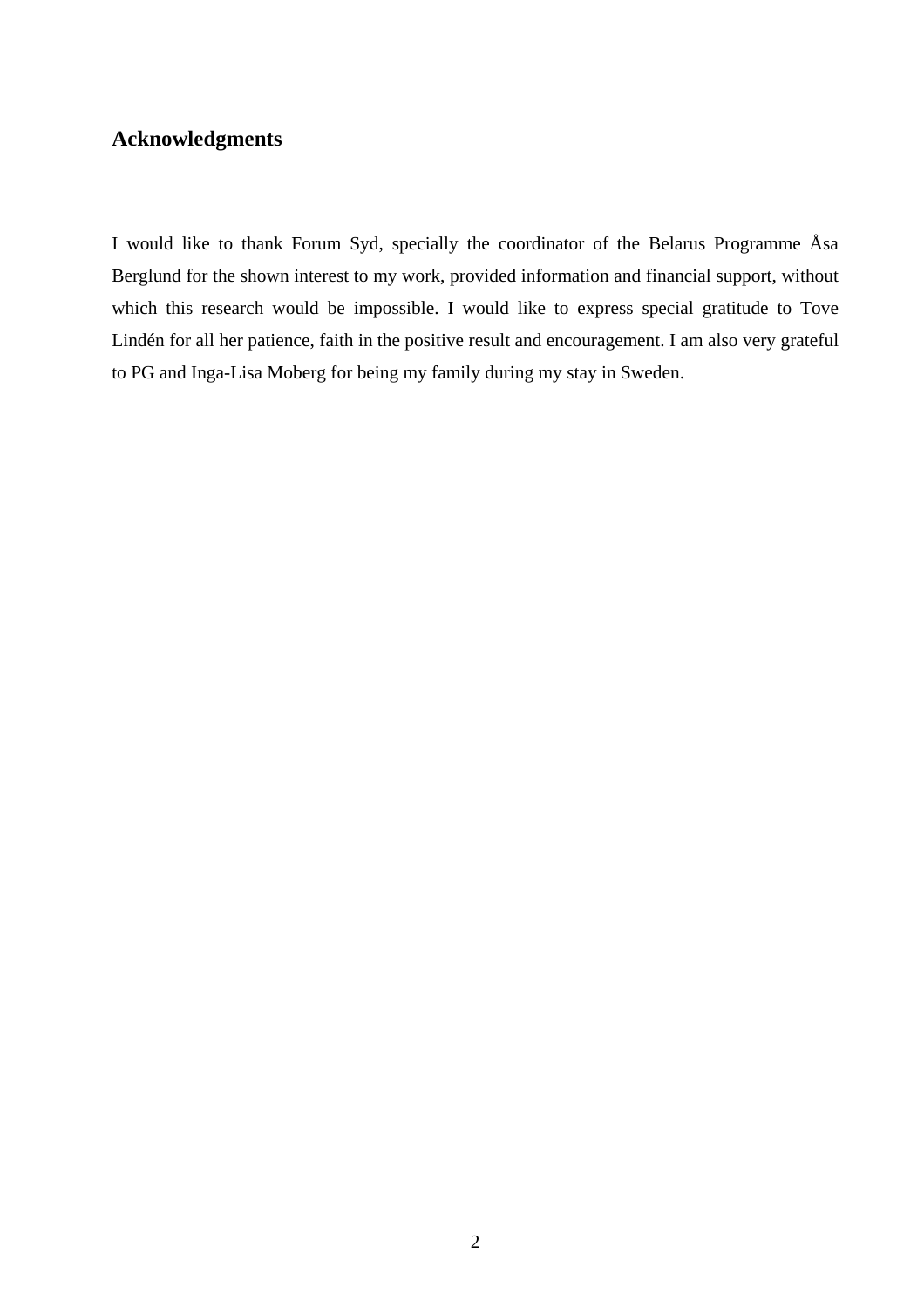# **CONTENTS:**

| I.                   | <b>INTRODUCTION</b><br>5         |                                                                       |    |  |  |  |  |  |  |
|----------------------|----------------------------------|-----------------------------------------------------------------------|----|--|--|--|--|--|--|
| II.                  |                                  | <b>IDEAS OF DEMOCRACY AND CIVIL SOCIETY'S RELEVANCE</b><br>8          |    |  |  |  |  |  |  |
|                      | 2.1                              | Different Views of Democracy<br>8                                     |    |  |  |  |  |  |  |
|                      |                                  | Narrow Concept of Democracy<br>2.1.1                                  | 9  |  |  |  |  |  |  |
|                      |                                  | 2.1.2<br><b>Broad Concept of Democracy</b>                            | 13 |  |  |  |  |  |  |
|                      |                                  | 2.1.3<br>Correlation between the Two Concepts                         | 15 |  |  |  |  |  |  |
|                      | 2.2                              | Civil Society and its Impact on Democratisation                       | 16 |  |  |  |  |  |  |
|                      | 2.3                              | Theoretical Background to the Study                                   | 17 |  |  |  |  |  |  |
| Ш.                   |                                  | <b>QUALITATIVE METHOD</b>                                             | 18 |  |  |  |  |  |  |
|                      | 3.1                              | <b>Document Analysis</b>                                              | 19 |  |  |  |  |  |  |
|                      | 3.2                              | In-depth Interviewing                                                 | 20 |  |  |  |  |  |  |
|                      | 3.3                              | Limitations and Challenges to the Study                               | 23 |  |  |  |  |  |  |
| IV.                  |                                  | <b>BACKGROUND FOR THE RESEARCH</b>                                    | 25 |  |  |  |  |  |  |
|                      | 4.1                              | Belarusian NGOs vs. the State: Past and Present                       | 25 |  |  |  |  |  |  |
|                      | 4.2                              | <b>Swedish Democracy Assistance to Belarus</b>                        | 26 |  |  |  |  |  |  |
| V.                   |                                  | DEMOCRACY AS SEEN FROM DIFFERENT SHORES. RESEARCH                     | 27 |  |  |  |  |  |  |
|                      |                                  | <b>FINDINGS</b>                                                       |    |  |  |  |  |  |  |
|                      | 5.1                              | General Understanding of Democracy                                    | 28 |  |  |  |  |  |  |
|                      | 5.2                              | The Role of Elections                                                 | 30 |  |  |  |  |  |  |
|                      | 5.3                              | 32<br>Democratic Citizenship                                          |    |  |  |  |  |  |  |
|                      | 5.4                              | Civil Rights in a Democratic State<br>35                              |    |  |  |  |  |  |  |
|                      | 5.5                              | 36<br>Leadership                                                      |    |  |  |  |  |  |  |
|                      | 5.6                              | Broad or Narrow Concept of Democracy<br>37                            |    |  |  |  |  |  |  |
| VI.                  |                                  | NGOS AND THEIR ROLE IN DEMOCRATISATION                                | 39 |  |  |  |  |  |  |
|                      | 6.1                              | Analysis of the Documents Regulating Swedish Developmental Aid to     | 40 |  |  |  |  |  |  |
|                      |                                  | <b>Belarus</b>                                                        |    |  |  |  |  |  |  |
|                      | 6.2                              | The Role of Participants' NGOs in Democratisation of Belarus          | 43 |  |  |  |  |  |  |
|                      |                                  | What Belarusian and Swedish NGOs Can Do?<br>6.2.1                     | 43 |  |  |  |  |  |  |
|                      |                                  | 6.2.2<br>Belarusian NGOs Potential to Make a Difference Questioned by | 44 |  |  |  |  |  |  |
|                      |                                  | the Respondents                                                       |    |  |  |  |  |  |  |
|                      | <b>CONCLUSIONS</b><br>VII.<br>45 |                                                                       |    |  |  |  |  |  |  |
| <b>SOURCES</b><br>48 |                                  |                                                                       |    |  |  |  |  |  |  |
|                      | <b>APPENDIX I</b><br>52          |                                                                       |    |  |  |  |  |  |  |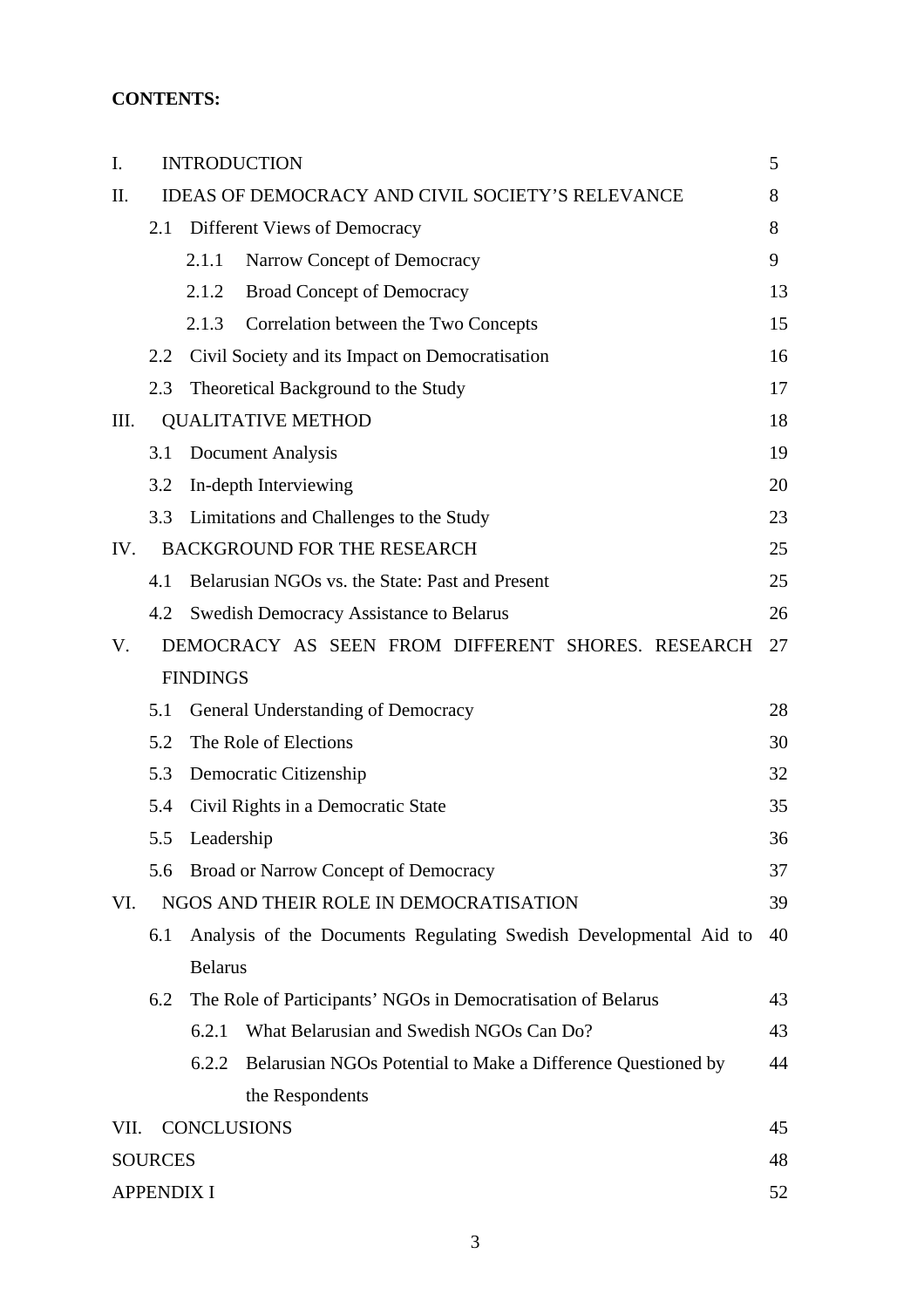## **ABSTRACT**

The aim of this study is to explore the partnership of Belarusian and Swedish NGOs in relation to democratic ideas, i.e. to compare the partners' representations on democracy and on the role the civil society has to play in the process of democratisation in Belarus. The Belarus Programme of Forum Syd within which a number of Swedish NGOs are running cooperation projects with Belarusian partners was chosen as the basis for this work. Qualitative in-depth interviewing is being used to provide for the data on the representatives' ideas on democracy and relevant questions, while document analysis gives an insight on the official point of view. Theories about narrow and broad concepts of democracy and theory on the role of civil society organisations during the transitional period are employed to ground the study, to guide the analysis and to reach conclusions. The results show that representatives of Belarusian and Swedish NGOs have similar basic understanding of the concept of democracy; however, specific tendencies can be traced in detailed discussion, like those regarding the role of elections, democratic citizenship, and the general viewing of democracy within its broad or narrow theoretical concepts. However insignificant these differences are, they can cause communication gaps in the process of cooperation.

Keywords: Belarus, Civil society, Democracy, Development cooperation, SIDA, Sweden, Representations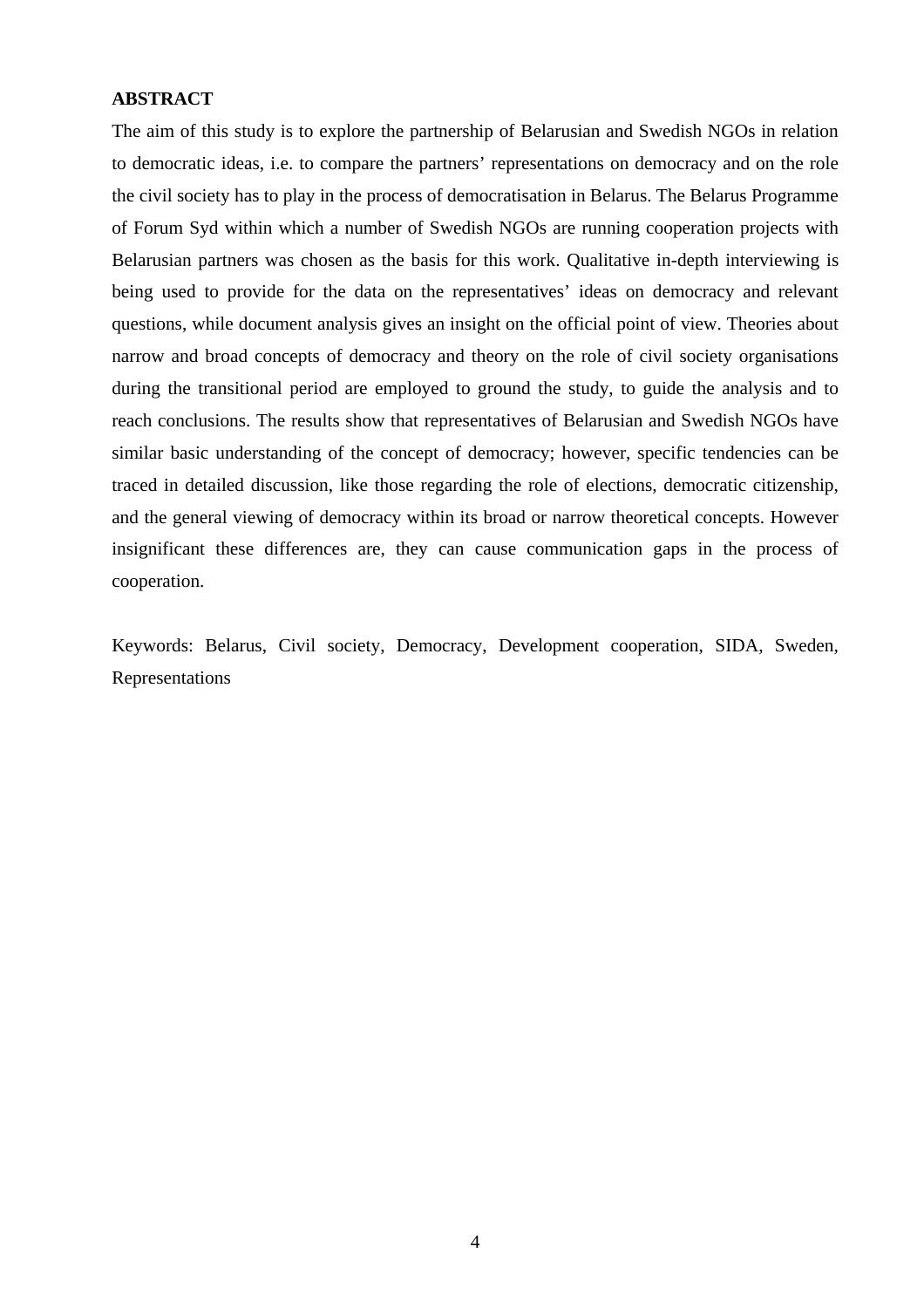*"We do not see things as they are, we see things as we are"1 Anais Nin* 

### **INTRODUCTION:**

 $\overline{a}$ 

After the collapse of Communism in 1989, the countries of the post-Soviet block stepped into a challenging period of transition. The majority of them took a course for democratisation, one of them being the Republic of Belarus. However, the dramatic changes in the state policy caused the adaptation of a new Constitution in November 1996, which provided the president with a legal basis to dominate over all the branches of power. Thus, the process of democratisation was stopped and later reverted, and now the situation in the country is described as an authoritarian regime. It has also been named an "elected dictatorship"<sup>2</sup> because some elements of democracy, for example, elections on different levels of power, are still present. For this reason Belarus has become a matter of concern for the developed Western world within the context of the expanding idea of global democratisation.

 According to Juan J. Linz and Alfred Stepan (1996), consolidated democracies need to have in place five interactive arenas to reinforce one another, in order for such consolidation to exist. These are: a) an autonomous and valued political society, b) the rule of law to ensure legal guarantees for citizens' freedoms, c) state bureaucracy that is usable by the new democratic government, d) institutionalised economic society, along with e) a free and lively civil society, to which a great role is being ascribed<sup>3</sup>.

The concept of "civil society" is not at all new: many social theorists, like Hegel, Tocqueville, Parsons have dealt with it in their works. This concept has got a great number of interpretations, but for modern political science one idea is obvious – civil society plays a crucial role in the process of democratisation<sup>4</sup>. Following the theoretical discourse, in the 1990s, the concept of

<sup>&</sup>lt;sup>1</sup> Nin, Anais. *Collection of quotes.* Retrieved from http://en.thinkexist.com/quotes/anais\_nin/, quoted 10-05-2004

<sup>&</sup>lt;sup>2</sup> Korosteleva, E.2003. *Introduction*, in Korosteleva, E.et al (eds). 2003. "Contemporary Belarus: Between Democracy and Dictatorship", Routledge: Curzon, p.15

Linz, Juan J., and Alfred Stepan. 1996. *Problems of Democratic Transition and Consolidation: Southern Europe, South America, and Post-Communist Europe*. Baltimore: The John Hopkins University Press, p. 5

<sup>4</sup> See Linz, Juan J., and Alfred Stepan. 1996. *Problems of Democratic Transition and Consolidation: Southern Europe, South America, and Post-Communist Europe*. Baltimore: The John Hopkins University Press; Schmitter, Ph. 1996. "Razmyshlenija o grazhdanskom obschestve i konsolidatsii demokratii"*. Polis,* 5. Moscow: Ideja-Press; Axel Hadenius and Fredrik Uggla. 1998. *Shaping Civil Society* in "Civil Society and International Development" by Amanda Bernard, Henny Helmich, and Percy B. Lehning (eds). Paris: OECD Publications.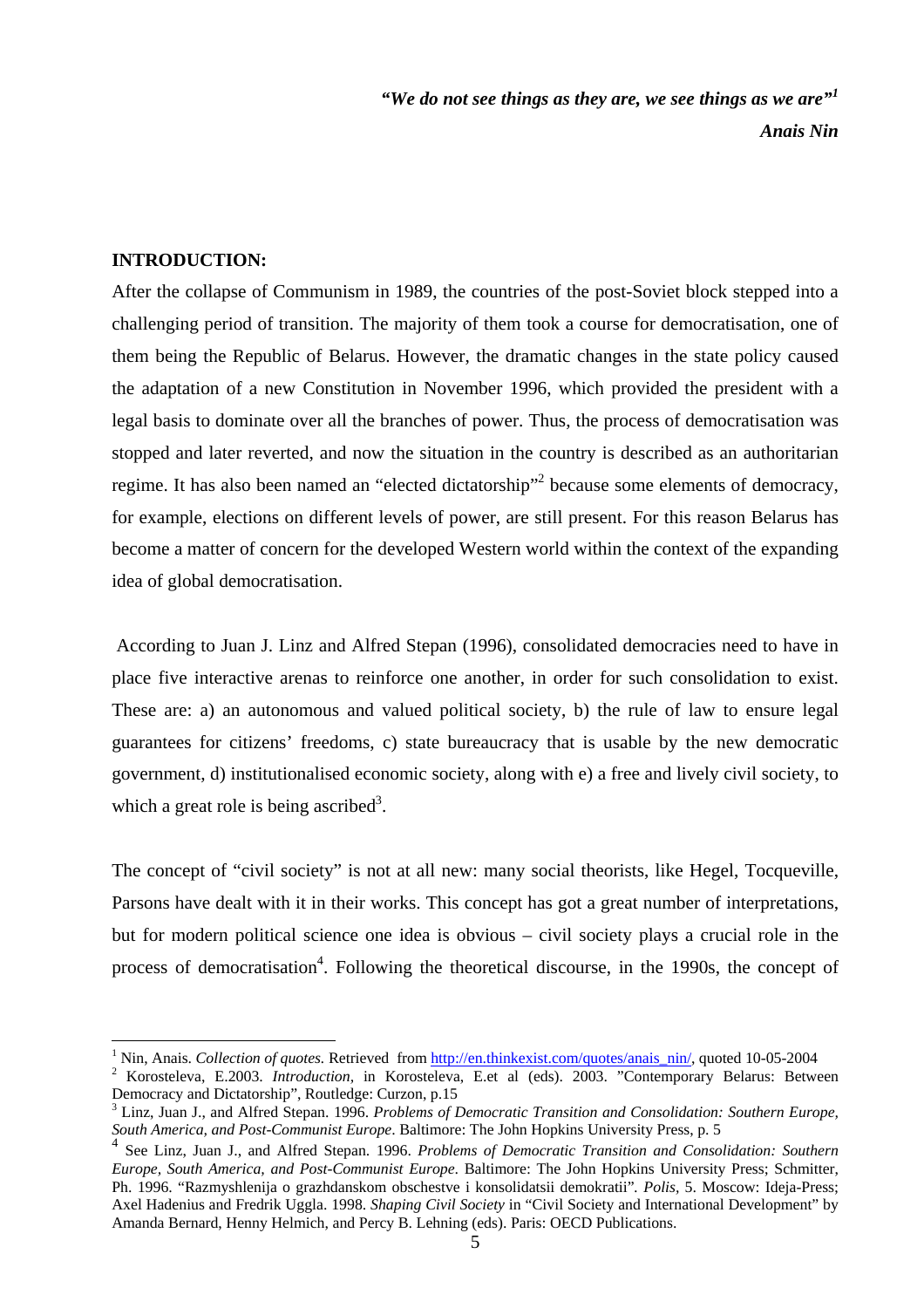civil society was accepted both by the public and the private Western development co-operation agencies as a tool in fostering democratisation in developing countries.

As far as Belarus is concerned, during the Soviet regime, public associations existed as a part of the Communist system, that is, in the form of state-controlled associations financed by the government, whose major goals were to strengthen the socialist ideology and to build the communist society. Belarus' separation from the USSR facilitated the process of the formation of an independent civil society.5

For civil society to play an active role in the social processes, an enabling environment is needed, that is a set of interrelated conditions (legal, political, fiscal, informational, and cultural) $<sup>6</sup>$ . In case</sup> of Belarus, during the recent 8 years, the authoritarian regime has created conditions that are hampering, rather than favouring the consolidation of civil society. In response, a number of developed Western democracies, while possessing economic and political resources, found themselves in place to assist the country's pro-democracy activists to create better conditions for civic engagement. Sweden is one of the countries that have shown deep concern regarding the anti-democratic developments in Belarus. At the present moment, a number of programmes are funded by the Swedish government to support the process of democratisation in the country, however slow or even backsliding it may be<sup>7</sup>.

One of the most significant directions of Swedish developmental aid is support to the bilateral cooperation between Swedish and Belarusian NGOs. Unlike developmental aid provided by other countries, Sweden supports cooperation between NGOs of the two countries, rather than simply providing funding to Belarusian  $NGOs<sup>8</sup>$ . In this case, Belarusian NGOs have an opportunity to adopt professional methods of more experienced Swedish NGOs, while the Swedish NGOs learn new approaches to NGO cooperation work from their partners. On the individual level, creating personal contacts between people working to achieve similar goals can do much more than purely material assistance. For these reasons, the partnership of Belarusian and Swedish NGOs is the focus of my study.

<sup>&</sup>lt;sup>5</sup> Protko, Tatiana. 1999. *Problems of the Formation of a Civil Society in Belarus (1995-1999)* in "Analytic Bulletin of Independent Institute of Socio-Economic and Political Studies", March 1999, Issue 1(11). Retrieved from http://www.internews.ru/iiseps/11/5.html, quoted 01-10-2002

Linz, Juan J., and Alfred Stepan. 1996. *Problems of Democratic Transition and Consolidation: Southern Europe, South America, and Post-Communist Europe*. Baltimore: The John Hopkins University Press; 7

See *Country strategy for development cooperation. Belarus. January 1, 2002 – December 31, 2004.* Ministry for Foreign Affairs, Department for Central and Eastern Europe, 17 October, 2002. Sweden.

<sup>&</sup>lt;sup>8</sup> This is not to say that Belarusian NGOs do not cooperate with NGOs from other countries, however these partnerships are unsystematic and are not initiated on the state level.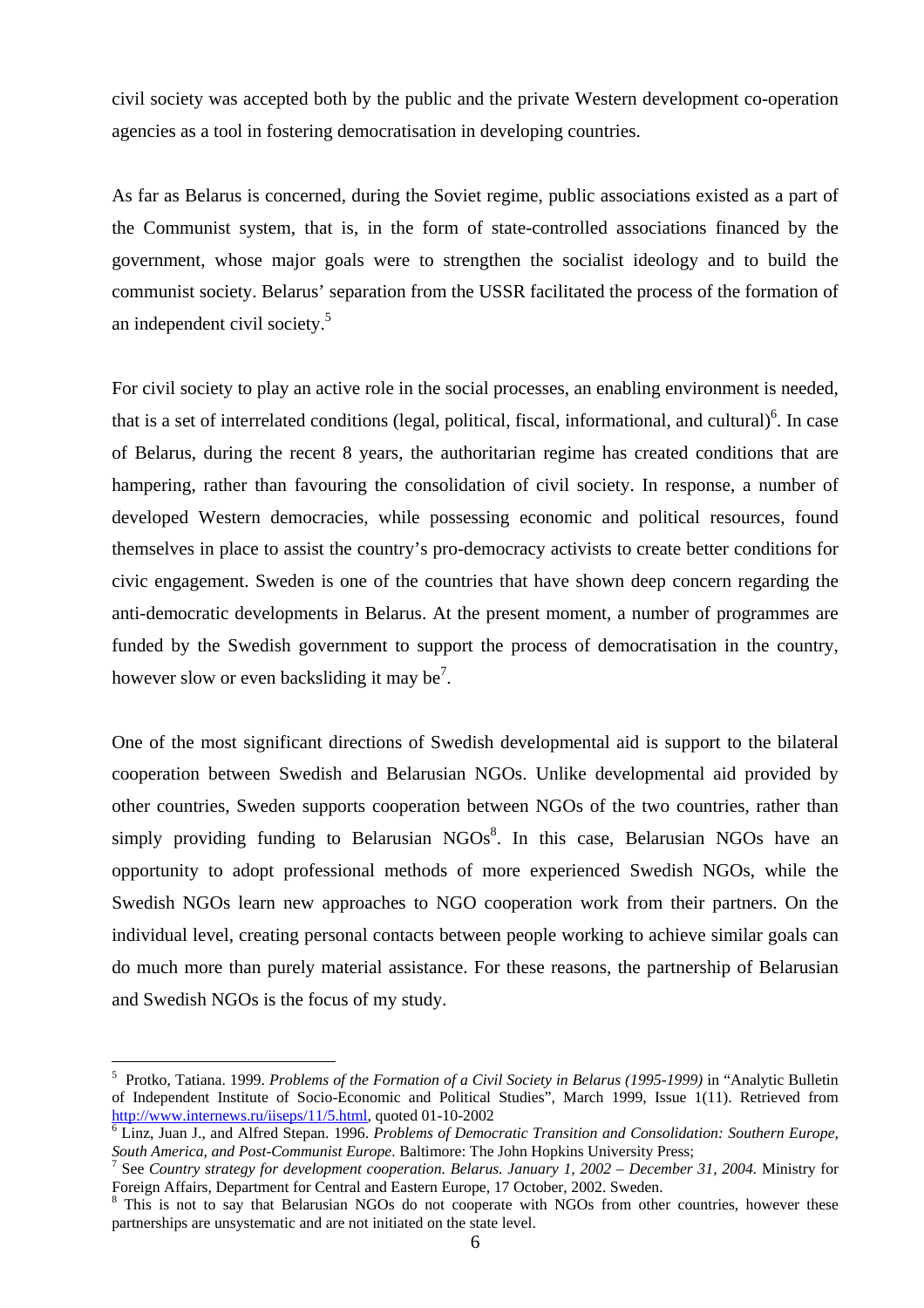Belarus, unlike Sweden, does not have a long history of independence, democratic rule, and civil society. Even in the late 1980s, the time of strong political movements for independence in the Soviet block, Belarusians did not show signs of active civic engagement<sup>9</sup>. This would possibly indicate that Belarusians, even those active in NGOs, may have different ideas about democracy than Swedes. As a result of this, I further assume that the way the Belarusian and Swedish partners see the role of the NGOs in a democratisation process differs considerably. As they are working together in the projects aimed at democratisation of the country, it is therefore of interest to study the eventual differences in the partners' views on democracy, and how NGOs can contribute to democratisation.

Thus, the aim of my study is to explore the partnership of Belarusian and Swedish NGOs in relation to democratic ideas. The questions that I want to answer are:

- 1) Do the Belarusian and Swedish partners share the same ideas of democracy? If not, in which way are they different?
- 2) Do Belarusian NGOs and Swedish NGOs involved in partnership see democratisation of Belarus as a strategic goal of their activities? If yes, how do they perceive the role of an NGO in the process of democratisation?

I will base my study on the Belarusian programme of the Forum Syd, which is at the moment the biggest programme administrating Belarusian-Swedish NGO partnership projects. To answer my research questions, qualitative method have been used, including the following procedures of collecting the data:

a. in-depth interviews in Belarus and Sweden with the representatives of the partnership organisations, as well as with the leader of the Forum Syd Belarusian programme from the Swedish side, and a contact person of Forum Syd in Belarus;

b. document analysis of the official resolutions of the Swedish government, and guidelines for partnership from Sida for development cooperation.

The empirical material collected during the study have been regarded through the theoretical framework of the narrow vs. broad concepts of democracy, and theoretic considerations on civil society's role in the period of transition from authoritarian to democratic regime.

<sup>9</sup> Mark Lenzi. 2002. *Lost Civilization: The Thorough Repression of Civil Society in Belarus* in "Democratizatsiya", Vol.10, No. 3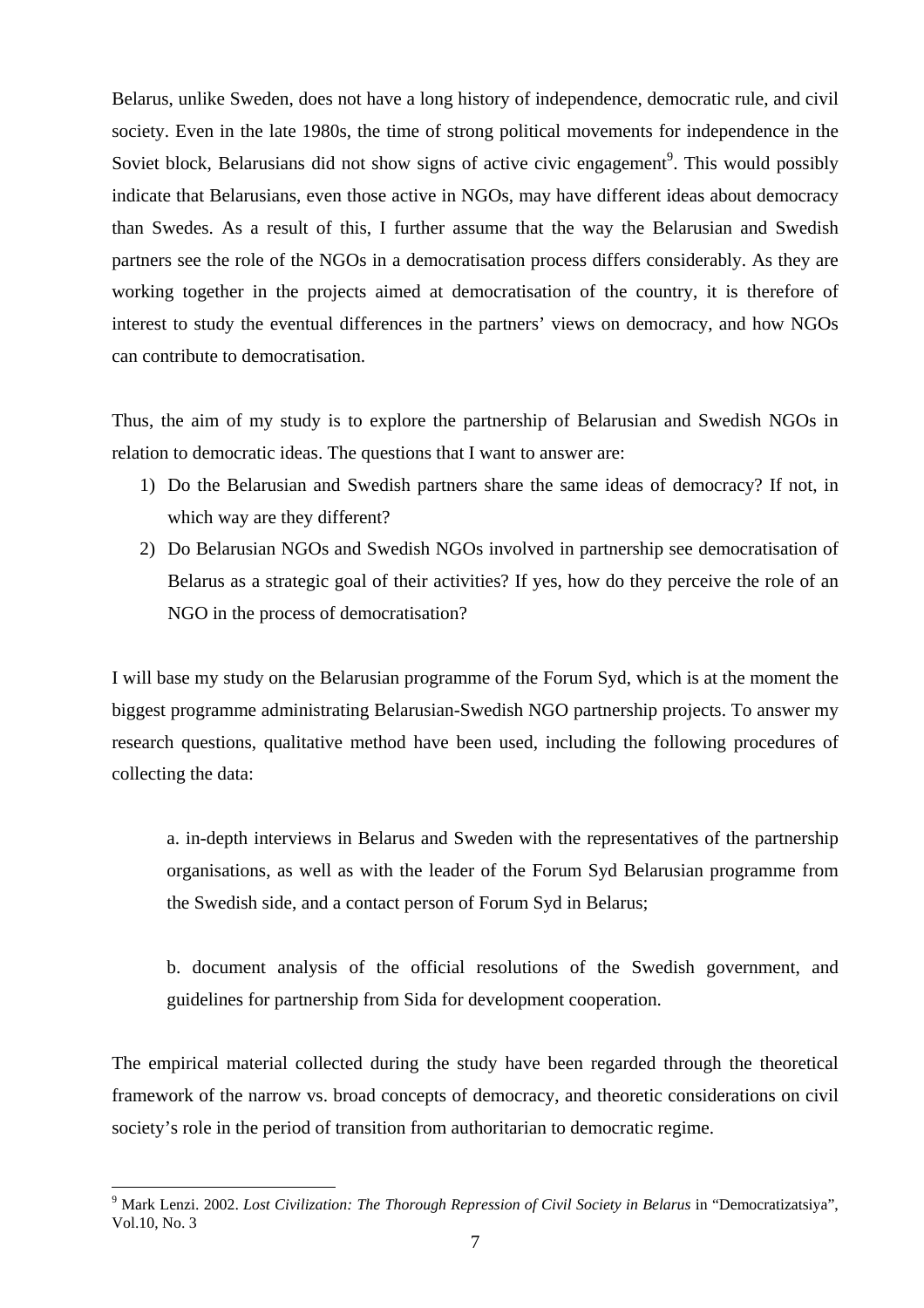Despite a huge interest from scholars to the democratisation and civil society formation in post-Communist countries, Belarus has not been paid major attention, though it presents an interesting case from the point of view of the anti-democratic developments on its territory after the collapse of the Soviet Union. Neither have eventual differences in post-Soviet vs. West European visions of democracy and the role civil society has to play in the process of democratisation been studied. Moreover, I believe that the results of this study may be applicable to other countries of the former Soviet Union<sup>10</sup> as well. A majority of them are still going through a transition period, and are assisted by the West in their democratisation efforts. The conditions with regard to civil society, which the Western practitioners find in this area, are quite similar due to the Soviet legacies. Thus, the perceptions of democracy and civil society in these countries are likely to coincide. Therefore, the results of this study would be relevant both for further accumulation of theoretical knowledge on the phenomenon of civil society, and for the practical use of Swedish International Development Agency, as well as Swedish and Belarusian NGOs, which either run partnership projects, or intend to start such projects.

## **II. IDEAS OF DEMOCRACY AND CIVIL SOCIETY'S RELEVANCE**

#### **2.1 Different Views of Democracy**

The concept of democracy is a much researched one. The literature on democracy is so immense, that it is impossible to mention all the views of it within the scope of one work. It is obvious, that different people have different ideas of democracy depending on their background, cultural values and, what is more, point of time at which they lived or still live. Through history, this concept has had a wide spectrum of meanings. What was understood as democracy in classical Athens differs from what may be understood as democracy today<sup>11</sup>.

Literally, "democracy" comes from the Greek words "demos" and "cratein", meaning "rule by the people". Thus, the concept of democracy comprises of two essential components: "rule" and "people". One may thus distinguish at least two approaches to democracy: one based on the meanings of 'rule' and another on what may be included in 'people'. The latter approach can be defined as the one centering on the problem of political inclusion. What constitutes a "people" that are entitled to rule – ethnic kinship or geographical unity? <sup>12</sup> Though this issue is of major importance if one wants to grasp the meaning of democracy to a full extent, I have not considered it in my work. Rather, I focus on the other part of the concept, which is the  $\overline{a}$ 

 $10$  From these I exclude Estonia, Latvia, and Lithuania, as their transition to democracy can be regarded as officially finished with their entrance to the EU on May 1, 2004.<br><sup>11</sup> Lane, Jan-Erik and Svante Ersson. 2003. *Democracy. A comparative approach*. London: Routledge, p. 25

<sup>&</sup>lt;sup>12</sup> Assarson, Jan and Axel Hadenius. 1994. *Democracy in the Baltic Region*. Uppsala: Uppsala University, p. 4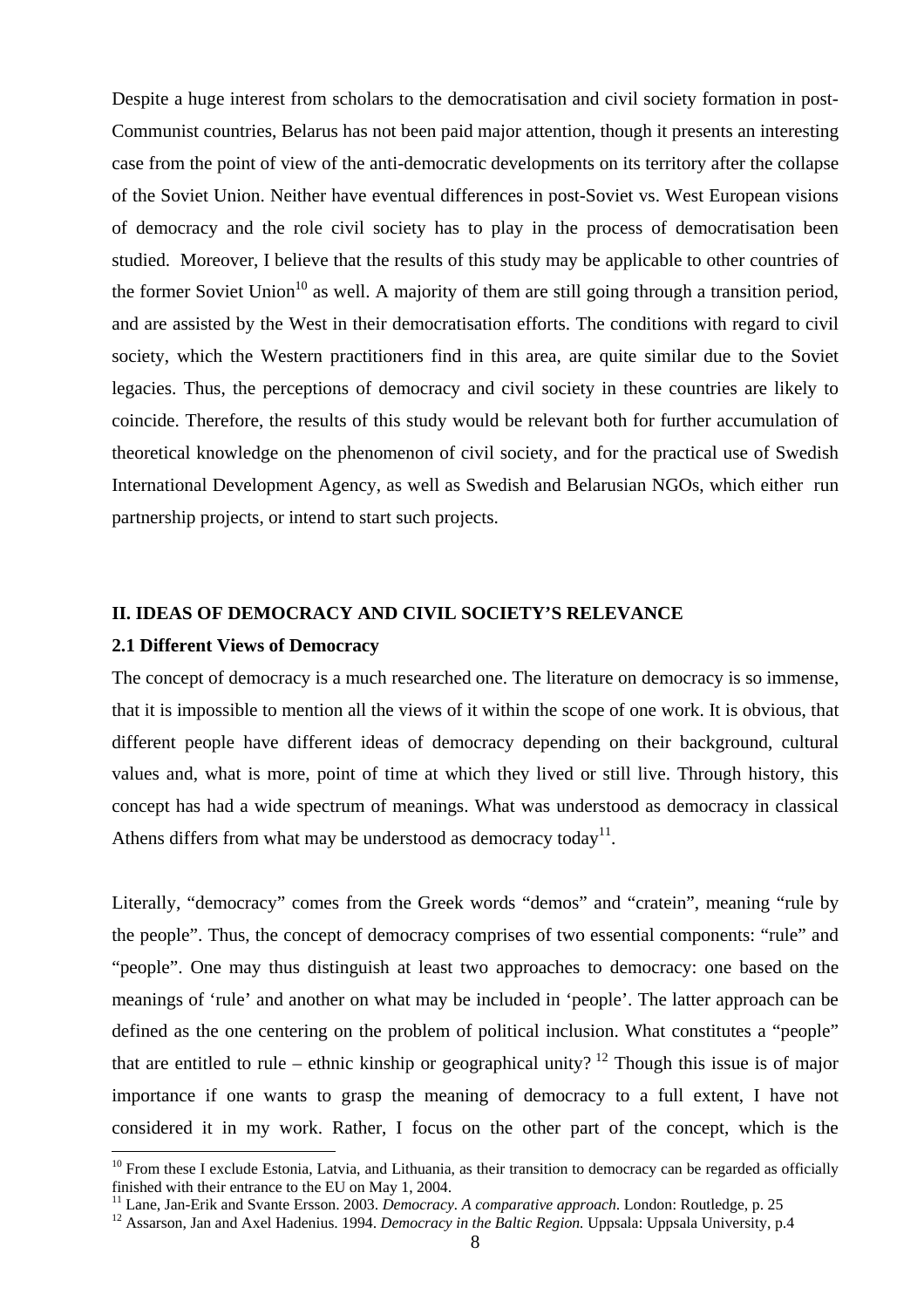democracy as "rule", concentrating on what constitutes a democratic system and what are the criteria that characterise a democratic state. Following this approach, Lane Jan-Erik, and Svante Ersson suggest that one may identify two basic conceptions: one narrow, focusing on democracy as a system of government, and a broad conception suggesting that democracy is something more than just a system of government, but rather implies social and economic equality<sup>13</sup>. Likewise, Lars Rudebeck distinguishes between two distinct but closely interrelated dimensions of democracy. The first one is its conseptualisation as a form of rule characterised by *universal suffrage, regular elections and basic civil rights,* and, on the other hand, democracy conceptualised as *political equality in actual practice*<sup>14</sup>. Further, I will consider these two concepts in more detail.

#### **2.1.1 Narrow Concept of Democracy.**

This approach can also be referred to as *minimalist*, because it is an operational definition limiting democracy to its most essential institutional – constitutional, procedural – manifestations<sup>15</sup>. These manifestations traditionally serve as criteria for discriminating between democratic and non-democratic systems of government. In this way, the definition of a democratic governmental system is limited to include three major components: *political representation, political participation,* and *guarantees of basic civil rights and liberties*. I will further elaborate on what stands behind these three concepts. To provide for some framework, I will refer to the list of criteria suggested by Robert Dahl, one of the most prominent modern political scientists, whose definition of democracy is considered to be one of the most comprehensive ones.

*Political representation* stands at the core of any democratic system since it allows people to express their will through electing their representatives to the ruling organs. It was the English  $17<sup>th</sup>$  century's philosopher Hobbes who first maintained that representation is essentially a process of authorization, i.e. Members of Parliament, or Congress are people who have been authorised by the process of election to exercise certain powers<sup>16</sup>. The idea of political representation was later associated by Joseph A. Shumpeter with the mechanism of democratic decision-making:

<sup>&</sup>lt;sup>13</sup> Lane, Jan-Erik and Svante Ersson. 2003. *Democracy. A Comparative Approach*. London: Routledge, p. 25<sup>14</sup> Rudebeck, Lars. 2002. "On the Twofold Meaning of Democracy and Democratisation" in Rudebeck, Lars (ed)

*Democracy, Power and Partnership.* Uppsala: The Collegium for Development Studies, p. 5<sup>15</sup> Ibid., p.5

<sup>16</sup> Birch, Anthony H. 1993. *The Concepts and Theories of Modern Democracy.* London: Routledge, p. 74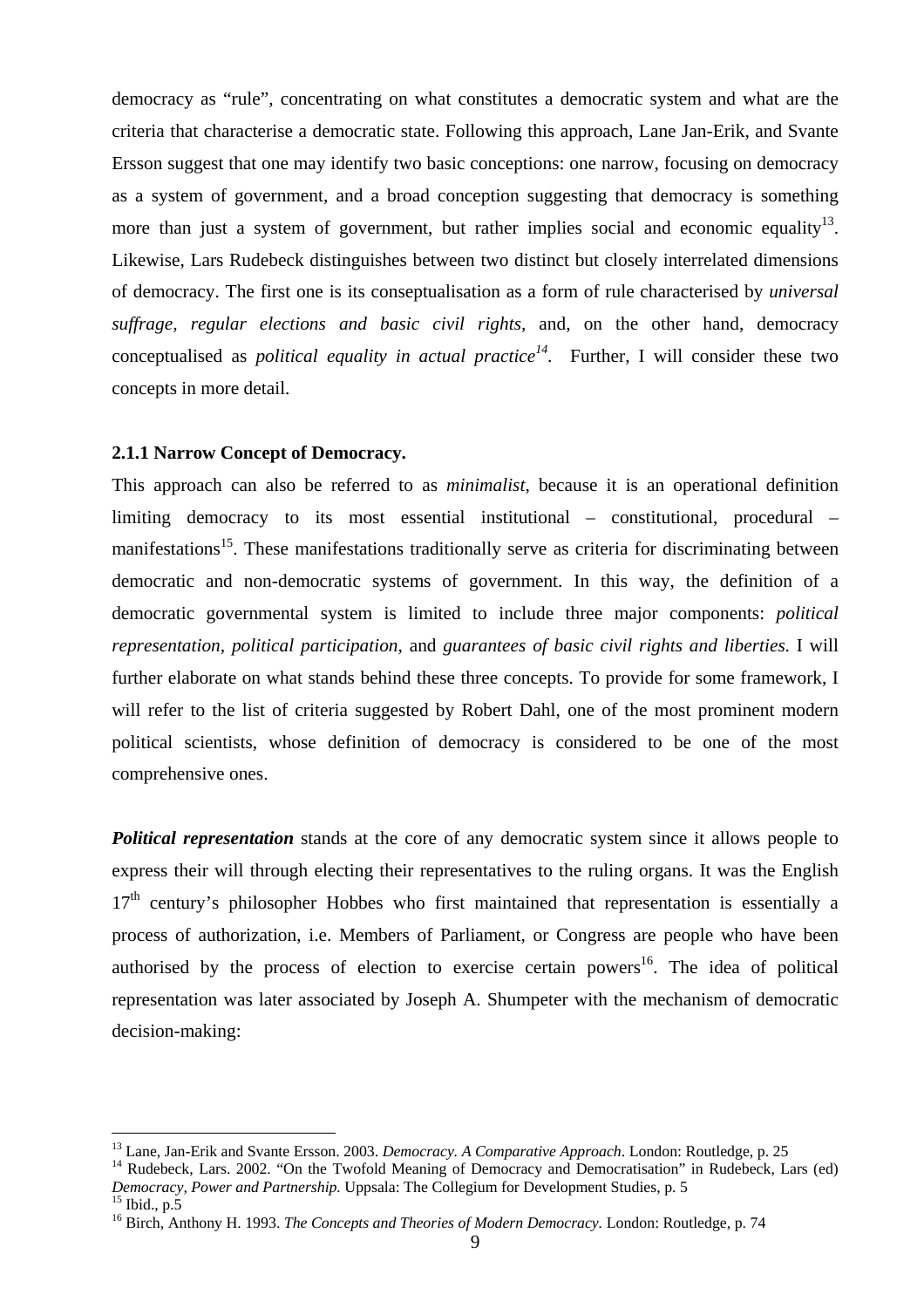the democratic method is that institutional arrangement for arriving at political decisions which realises the common good by making people itself decide issues through the election of individuals who are to assemble in order to carry out its will $17$ .

In today's understanding of democracy, the concept of political representation is closely connected to the institute of elections and thus can be referred to the following characteristics of democracy by Robert Dahl:

- control over government decisions about policy is constitutionally vested in elected officials;
- elected officials are chosen and peacefully removed in frequent, fair, and free elections in which coercion is absent or quite limited.<sup>18</sup>

**Political participation.** Democratic theorists from Rousseau in the 18<sup>th</sup> century and onwards assumed that a proper system of government must provide opportunities for *political participation* by the ordinary citizen. Anthony H. Birch emphasises the opportunity to vote in periodic competitive elections as the minimum condition that a governmental system must satisfy to qualify as democratic:

… the case for political participation is essentially a case for substantial numbers of private citizens (as distinct from public officials or elected politicians) to play a part in the process by which political leaders are chosen and/or government policies are shaped and implemented.<sup>19</sup>

Robert Dahl has also stressed the importance of the voting, maintaining that the following criteria are required from a democratic system:

• virtually all adults have the right to vote;

 $\overline{a}$ 

• most adults have the right to run for public offices in these elections.<sup>20</sup>

However, being an essential manifestation of political participation, voting is certainly not enough for citizens to express their will in a democratic state. Further opportunities and forms of political participation such as those suggested by Birch may also be highly desirable:

<sup>17</sup> As quoted in Lane Jan-Erik, and Svante Ersson. 2003. *Democracy. A comparative approach*. London: Routledge, p. 28

<sup>&</sup>lt;sup>18</sup> Dahl, Robert A. 1991. *Modern Political Analysis*. Englewood Cliffs: Prentice-Hall, p. 73-74

<sup>&</sup>lt;sup>19</sup> Birch, Anthony H.1993.*The Concepts and Theories of Modern Democracy*. London: Routledge, p. 80<sup>20</sup> Dahl, Robert A. 1991. *Modern Political Analysis.* Englewood Cliffs: Prentice-Hall, p. 73-74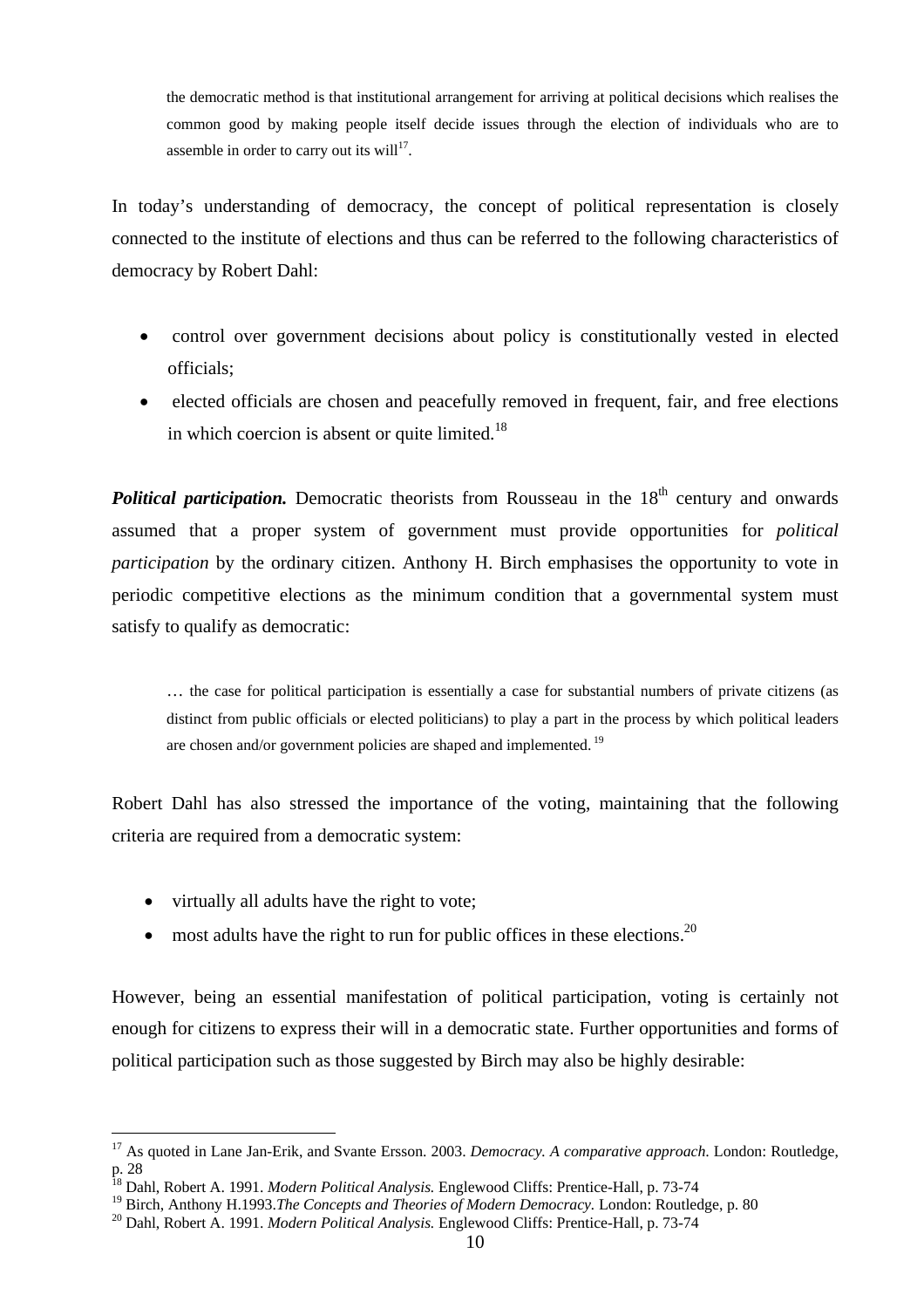- canvassing or otherwise campaigning in elections;
- active membership of a political party or a pressure group;
- taking part in political demonstrations, industrial strikes with political objectives, rent strikes in public housing, and similar activities aimed at changing public policy;
- various forms of civic disobedience, such as refusing to pay taxes or obey a conscription order;
- membership of government advisory committees;
- client involvement in the implementation of social policies;
- various forms of community action, such as those concerned with housing or environmental issues in the locality. $^{21}$

Political participation is important for a democratic system in a number of ways. First of all, the rulers get informed about the problems, needs and attitudes of the citizens and community they govern. Another important point is that political participation is likely to increase the propensity for citizens to comply voluntarily with governmental rules and orders. If people have had the opportunity to play some part in the selection of public officials, to communicate their views on public issues, and to exert pressure on decision makers, they are more likely to accept that governmental decisions are legitimate, even if disliked, than would be the case if citizens did not have such opportunities. $^{22}$ 

The concept of political participation is closely interconnected with that of democratic citizenship. To be more exact, active democratic citizenship, which Judith Shklar (1991) defined as follows:

The good democratic citizen is a political agent who takes part regularly in politics locally and nationally, not just on primary and election day. Active citizens keep informed and speak against public measures that they regard as unjust, unwise, or just too expensive. (...) Although they do not refrain from pursuing their own and their reference group's interests, they try to weigh the claims of other people impartially and listen to their arguments. They are public meeting-goers and joiners of voluntary organisations who discuss with others about the politics that will affect them all, and who serve their country not only as taxpayers and occasional soldiers, but by having a considered nation of the public good that they genuinely take to heart.<sup>23</sup>

This would seem as quite a comprehensive list of qualities required from active citizens. Some structure, however, should be brought in this multiplicity. Axel Hadenius suggests that it is

<sup>&</sup>lt;sup>21</sup> Birch, Anthony H.1993.*The Concepts and Theories of Modern Democracy*. London: Routledge, p. 80<br><sup>22</sup> Ibid, p.81

<sup>&</sup>lt;sup>23</sup> Shklar, Judith in Hadenius, Axel. 2001. *Institutions and Democratic Citizenship*. New York: Oxford University Press, p. 17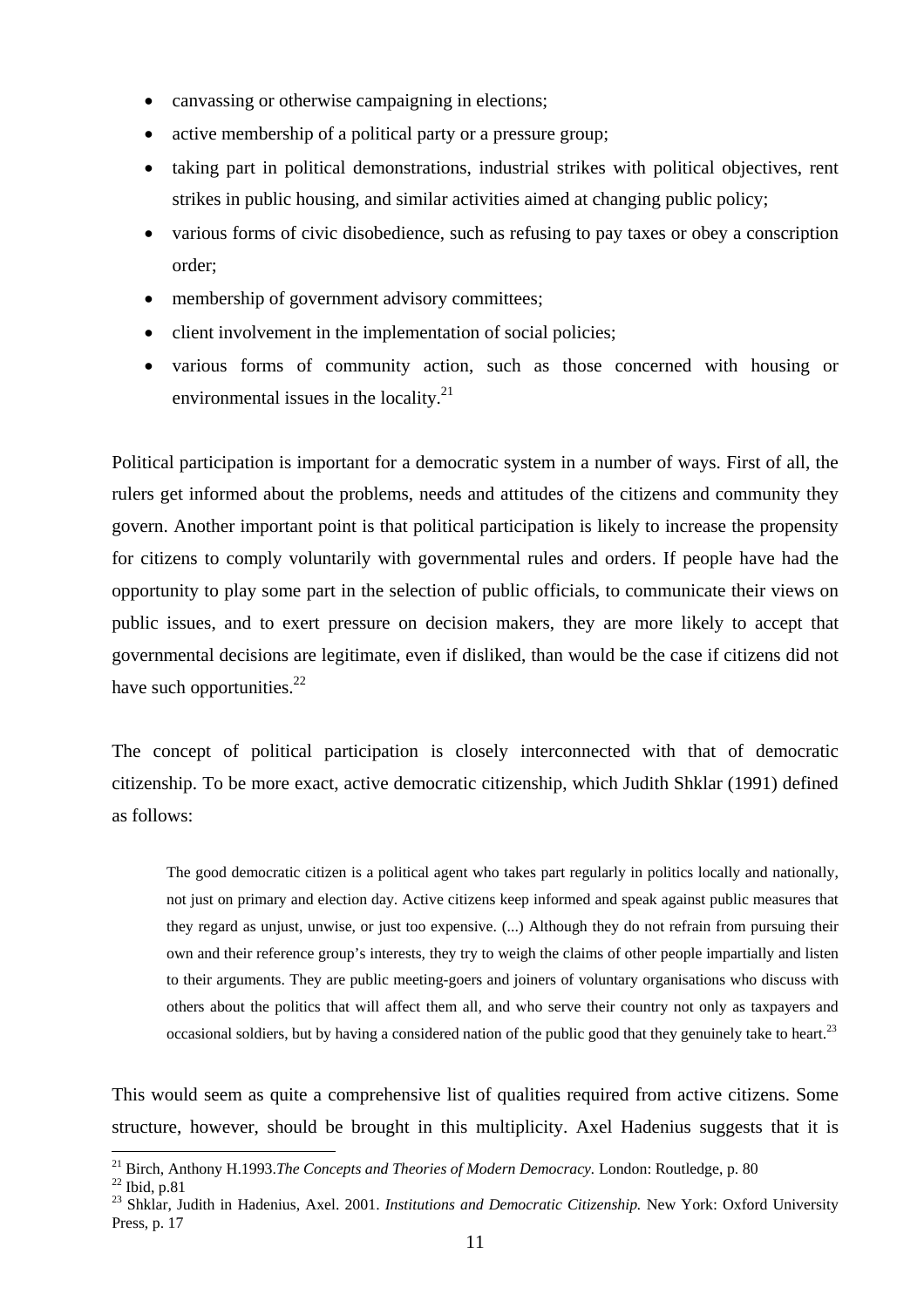fruitful to distinguish between traits that we bear as individuals, and those which join us to the various collectivities of which we are a part. In this way, scholars of political participation, such as Sidney Verba, and Norman Nie, distinguish between "individual-based" and "group-based" forces driving political activity, and find that the effects of these factors on political behaviour are distinct but mutually reinforcing.

When we speak about the individual level, we refer to certain attitudes associated with active citizenship, such as a developed political interest, a desire to become involved, and with to exert influence. The citizens should also have a firm faith in their ability to make their voices heard. In their basic political attitudes, moreover, they should be open, tolerant, and broad-minded. $^{24}$ 

However, possessing certain attitudes is not enough. Citizens should have certain resources which would reinforce the attitudes in question. These embrace civic skills of various kinds, which include political competence and capacity: keeping well-informed on political and other questions, being able to take initiatives. While talking about political resources, it is important to mention access to "time and money". A citizen should have free time to spend on political activities, and economic resources to contribute the activities and candidates that one supports. Another important point to make is the autonomy of a citizen, who is not dependent on the state in his basic needs, and thus, possesses an opportunity to act as he/she deems necessary.

When it comes to the collective dimension of citizenship, interest centres not on private individuals, but rather on relations between individuals. Here, we too can distinguish between attitudes and resources. The former is to do with feelings of trust and affinity between people: an experience of identification with a larger whole, and recognition of obligations towards it. It involves the emotive bonds of trust and solidarity with a unit of people to which we belong, and which drives us to act out of the considerations what is good for the collective in question. These attitudes are closely connected with a concept known as political culture. This concept implies that differences in preferences and in organisational structures between different societies can be explained on the basis of the overarching belief systems that dominates the given society. It is often assumed that such predominant beliefs are historically inherited and passed on through a continuous process of socialization.<sup>25</sup>

As far as resources are concerned, the question is what real possibilities exist for co-ordinated and collective action, that is the associational patterns of a given society: how they are

<sup>&</sup>lt;sup>24</sup> Hadenius, Axel. 2001. *Institutions and Democratic Citizenship*. New York: Oxford University Press, p. 18<br><sup>25</sup> Ibid.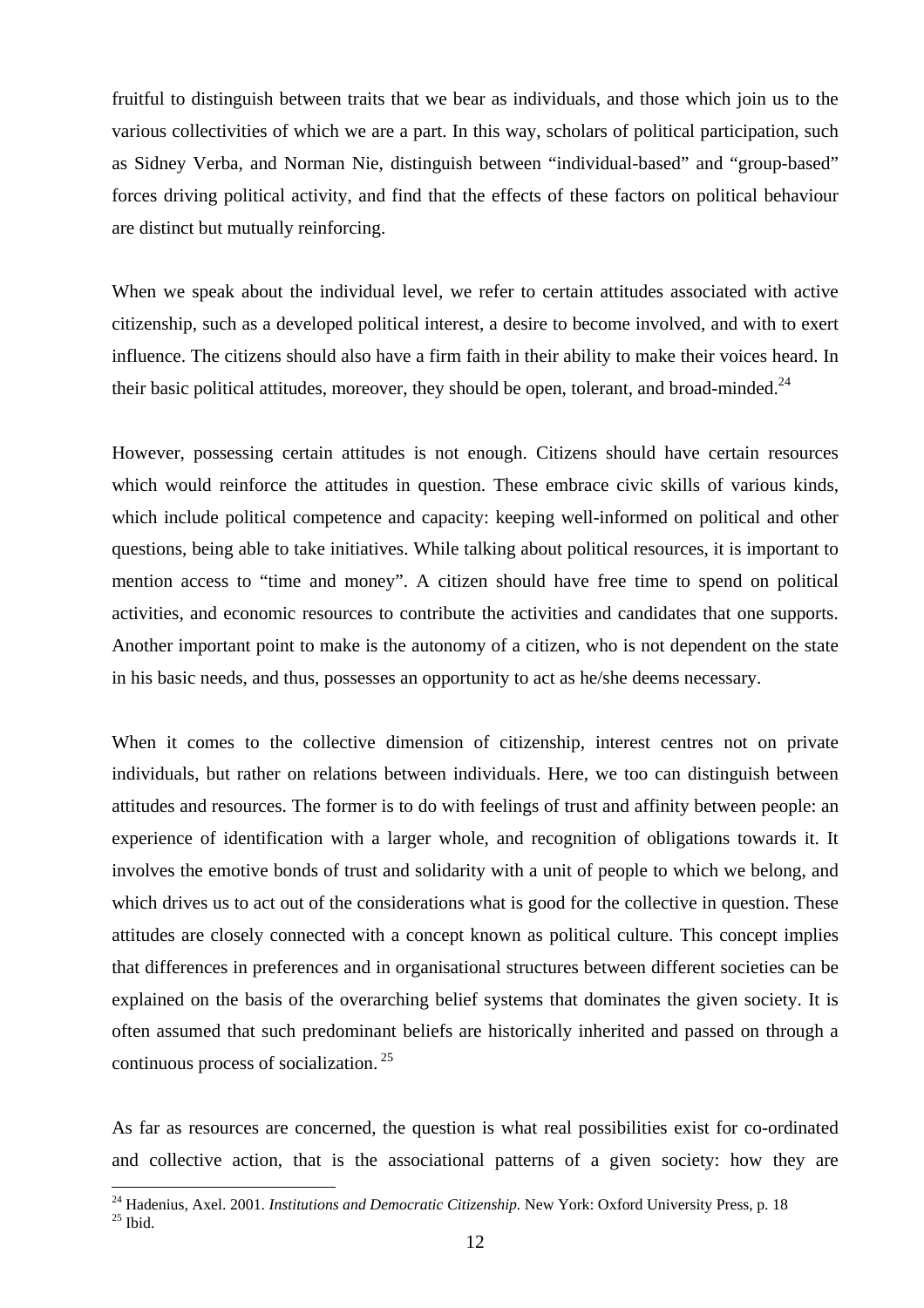configured, which fixed and routinised forms for cooperation between people exist, and how they affect the prevailing identities in society.<sup>26</sup>

# *Basic civil rights.*

We live in an age in which it has become common for people in democratic societies to invoke the concept of rights in political discourse. Any state claiming to be democratic is supposed to guarantee its citizens to observe a number of civil rights which are summed up in the last three criteria of Robert Dahl:

- citizens possess a right, effectively enforced by judicial and administrative officials, to freedom of expression, including criticism of and opposition to the leaders or party in office;
- citizens have access, and an effectively enforced right to gain access, to sources of information that are not monopolised by the government of the state, or by any other single group;
- citizens possess an effectively enforced right to form and join political organisations, including political parties and interest groups.<sup>27</sup>

According to Dahl, civil rights are contractual in their nature, that is they are based on a legally binding contract. The contracts essentially confer rights upon one of the signatories and impose obligations on the other<sup>28</sup>. We can regard the Constitution of a country as a legal contract between a citizen and a state, that is it should guarantee the rights mentioned above.

# **2.1.2 Broad Concept of Democracy**

The broad concept of democracy can be outlined as a concept associated with demands for political, social and economic equality. It holds that it is not enough for a state that claims to be democratic to have a democratic system of government in its minimal institutional manifestations, rather a democratic state should guarantee all types of equality and a decent life for its citizens. To illustrate this conception of democracy, let me quote from MacPerson:

As soon as democracy is seen as a kind of society, not merely a mechanism of choosing and authorizing governments, the egalitarian principle inherent in democracy requires not only 'one man, one vote' but also 'one man, one equal effective right to live as fully humanly as one wish'.29

 $\overline{a}$  $26$  Ibid., p.20

<sup>&</sup>lt;sup>27</sup> Dahl, Robert A. 1991. *Modern Political Analysis*. Englewood Cliffs: Prentice-Hall, p. 73-74

 $^{28}$  Ibid., p.115<br> $^{29}$  Ibid.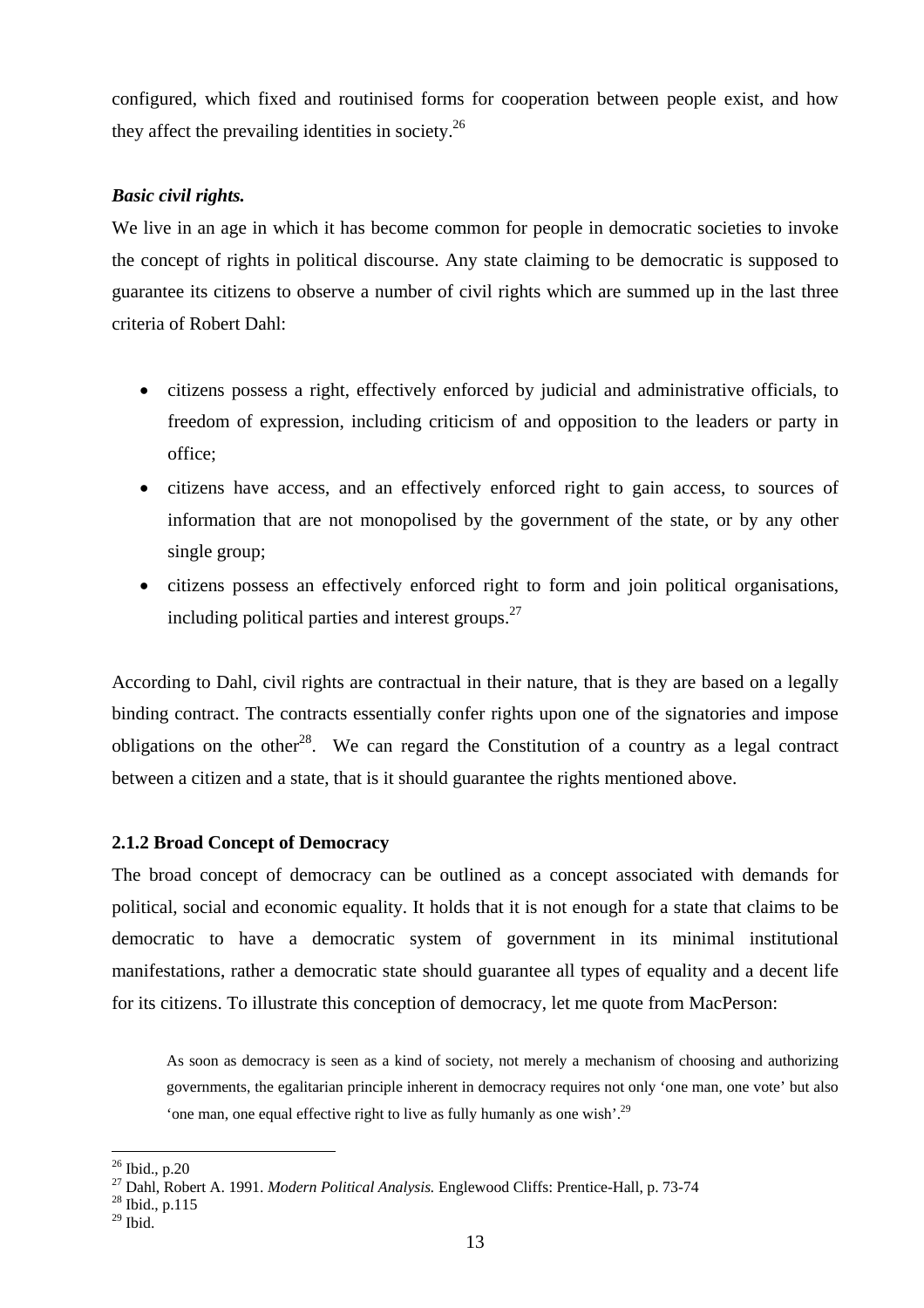A number of theoreticians can be mentioned here, who considered democracy from the "equality perspective". Thus, Harold Laski holds that economic equality became "a permanent part of the democratic creed"<sup>30</sup> already at the time of French revolution. Naess even claimed that, up until the mid-nineteenth century, democracy "first of all implied social equality"<sup>31</sup>. MacPerson also states: "democracy in the broad sense requires not just equality but also freedom from starvation, ignorance, and early diseased death<sup>"32</sup>.

To get deeper into this vision of democracy, I will look closer at the thinking of the Indian economist and philosopher Amartya Sen, who contributed significantly into the development of this concept. According to his position, people's equal autonomy "in the determination of the conditions of their own lives" $33$  is intrinsic to democracy, and as soon as we go beyond the most private sphere, such autonomy has by necessity to be exercised together with others. In his book "Development as Freedom", Amartya Sen states that in a democratic state people should have the overall freedom to live the way they would like to live. He discusses five instrumental freedoms that contribute directly, or indirectly, to the overall freedom. These are: a. political freedoms; b. economic facilities; c. social opportunities; d. transparency guarantees; e. protective security.

*Political freedoms* refer to the opportunities that people have to determine who should govern and on what principles, and also include the possibility to scrutinize and criticise authorities, to have freedom of political expression, to enjoy the freedom to choose between different political parties, and so on.

*Economic facilities* refer to the opportunities that individuals respectively enjoy to utilize economic resources for the purpose of consumption, or production, or exchange. The economic entitlements that a person has will depend on the resources owned or available for use as well as on conditions of exchange, such as relative prices and the working of the markets. Furthermore, distributional considerations are important in the relation between national income and wealth, on the one hand, and the economic entitlements of individuals (or families), on the other.

<sup>30</sup> As quoted in Lane, Jan-Erik, and Svante Ersson. 2003. *Democracy. A comparative approach*. London: Routledge, p. 25

 $31$  Ibid.

<sup>32</sup> Ibid.,p.26

<sup>&</sup>lt;sup>33</sup> As quoted in Rudebeck, Lars. 2002. "On the Twofold Meaning of Democracy and Democratisation" in Rudebeck, Lars (ed) *Democracy, Power and Partnership.* Uppsala: The Collegium for Development Studies, p. 5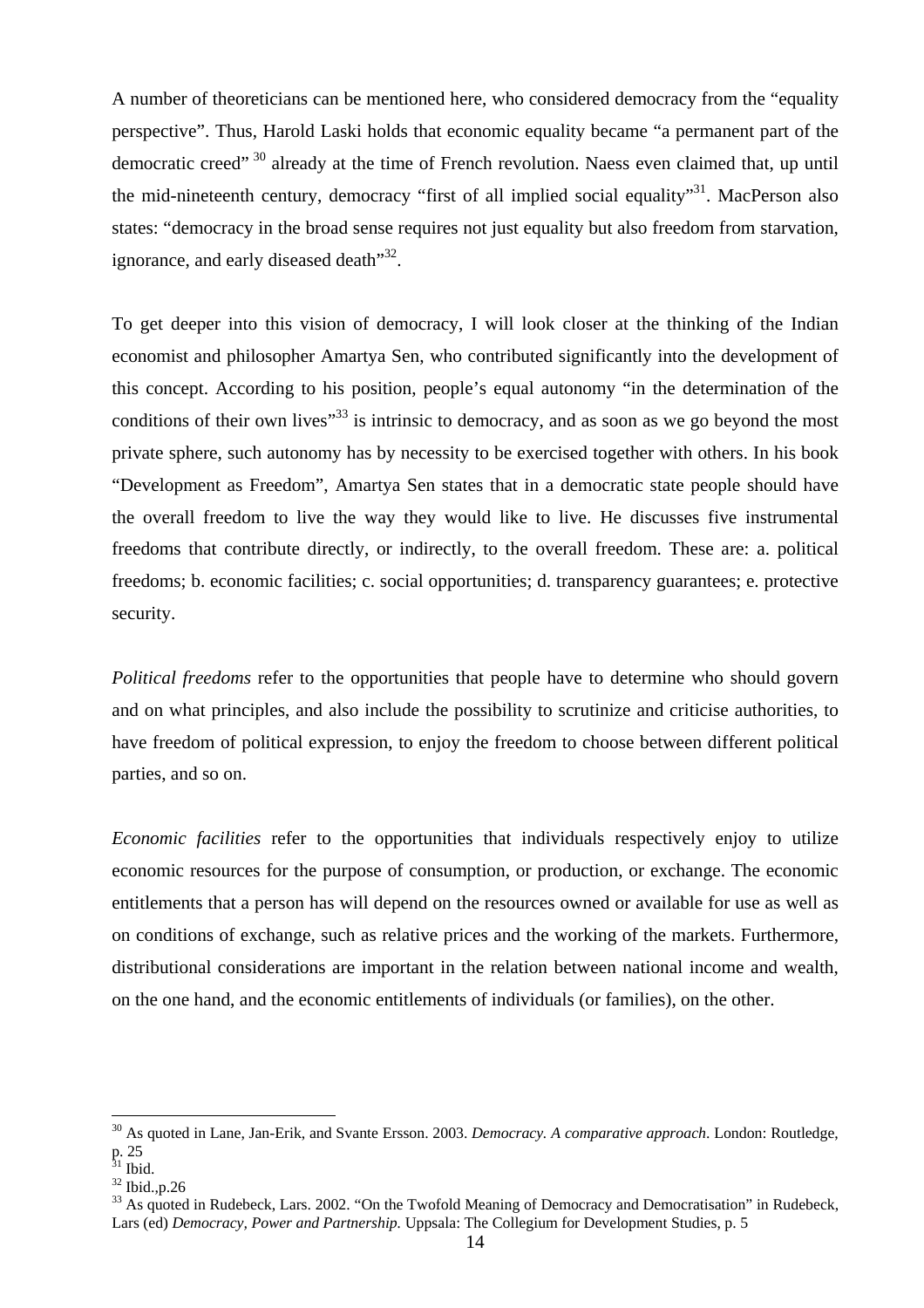*Social opportunities* refer to the arrangements that society makes for education, health care, and so on, which influence the individual's substantive freedom to live better. These facilities are important not only for the conduct of private lives (such as living a healthy life and avoiding preventable morbidity and premature mortality), but also for more effective participation in economic and political activities.

*Transparency guarantees* deal with the need for openness that people can expect: the freedom to deal with one another under guarantees of disclosure and lucidity. When that trust is seriously violated, the lives of many people – both direct parties and third parties- may be adversely affected by the lack of openness.

*Protective security* is needed to provide a social safety net for preventing the vulnerable population from being reduced to abject misery, and in some cases even starvation and death. The domain of protective security includes fixed institutional arrangements such as unemployment benefits and statutory income supplements to the indigent as well as ad hoc arrangements such as famine relief or emergency public employment to generate income for destitute. $34$ 

# **2.1.3 Correlation between the Two Concepts.**

The broad and the narrow concepts present from the first sight different ideas of what a democratic state is. However, after a more consistent analysis, the close correlation between the concepts is vivid.





 $\overline{a}$ 34 Sen, Amartya.1999.*Development as Freedom.* Oxford:Oxford University Press, pp. 38-40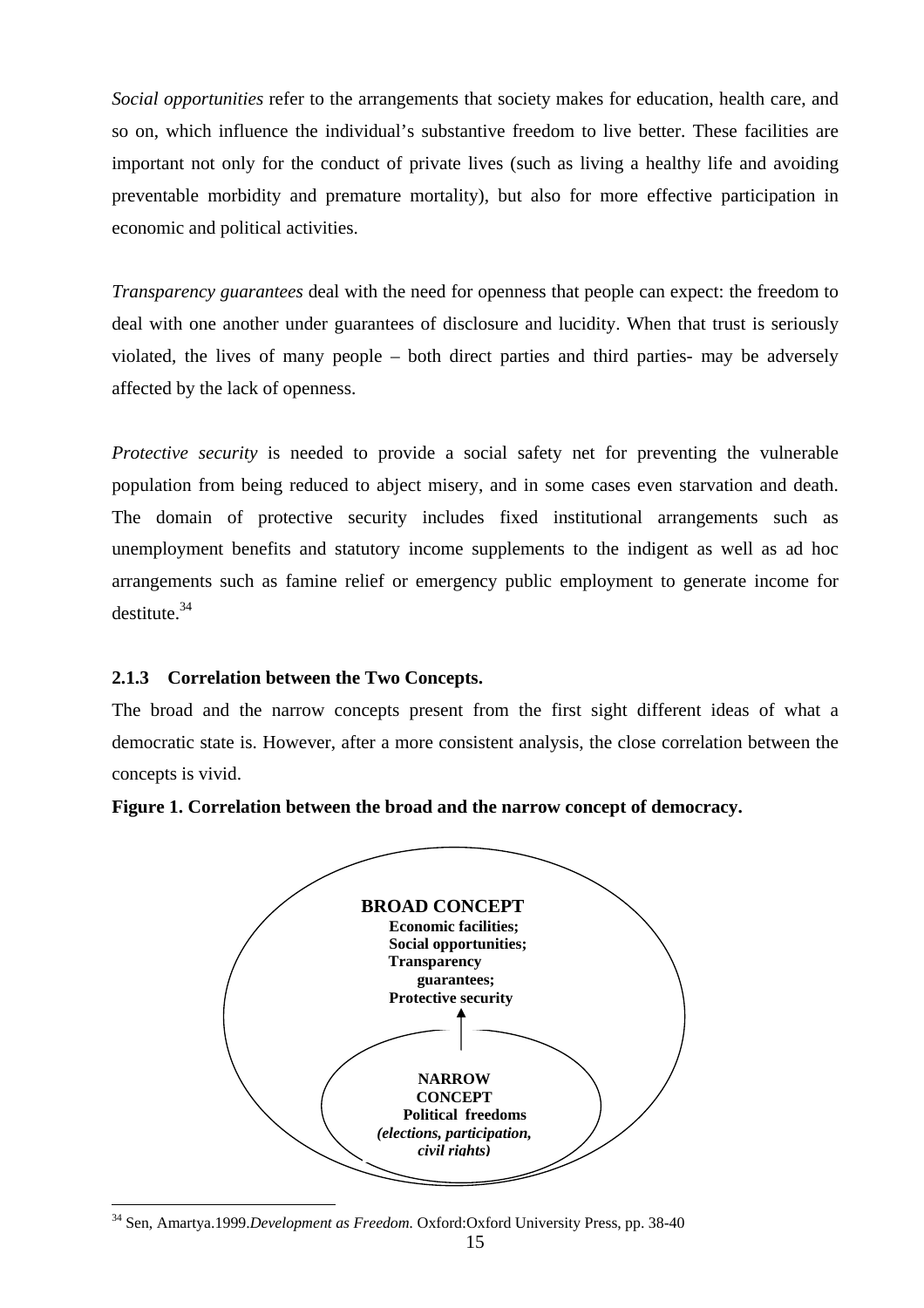The Figure 1 was drawn by the author to show the relation between these two ideas. According to it, the concepts do not represent totally different approaches to the theoretical discussion of democracy. Rather, the broad concept is in itself a further development of the narrow concept. Even if the broad concept emphasises social and economic equality in the society, and suggests that democracy is more than a system of government, it still includes the basic political mechanisms of democracy.

## **2.2 Civil Society and its Impact on Democratisation.**

Many scientists see a clear connection between the development of civil society and that of the political system, to be more exact they consider that an active civil society is crucial to the vitality of political democracy.

Robert Putnam states that civic groups are related to democratic stability in two ways: internally, civic groups inspire habits of cooperation, solidarity, public-spiritedness, and trust; externally, these networks then aggregate interests and articulate demands to ensure the government's accountability to its citizens.<sup>35</sup> Following his argument, Axel Hadenius and Fredrik Uggla ascribe pluralist and educational functions to civil society, which roughly coincide with external and internal functions consequently $36$ .

However, the functions mentioned above are typically relevant for the established democratic regimes, while Belarus is not the one. Though I do not exclude the possibility of the NGOs to perform these functions even at the stage of transition from authoritarian to democratic regime, more focus is needed and specific missions and roles ascribed to NGOs in this period are to be regarded. I believe the list of missions suggested by William D. Carmichael is relevant in this case:

- *Charting new relationships with government.* Under very repressive authoritarian regimes, the nature of these relationships can simply be described as one largely of opposition and protest. But as the transition to democratic rule proceeds, voluntary organisations will often seek to exert a positive influence on government policies. They will also seek some form of partnership with agencies of the state;
- *Formulating new frameworks supportive of civil society.* Direct and indirect participation of voluntary organisations in the process in which key features of the new constitutional,

<sup>&</sup>lt;sup>35</sup> The most prominent of these arguments is Putnam's Making Democracy Work.

<sup>&</sup>lt;sup>36</sup> Hadenius, Axel and Fredrik Uggla. 1995. *Making Civil Society Work. Promoting Democratic Development; What Can States and Donors Do.* Uppsala: Department of Government Uppsala University, p. 4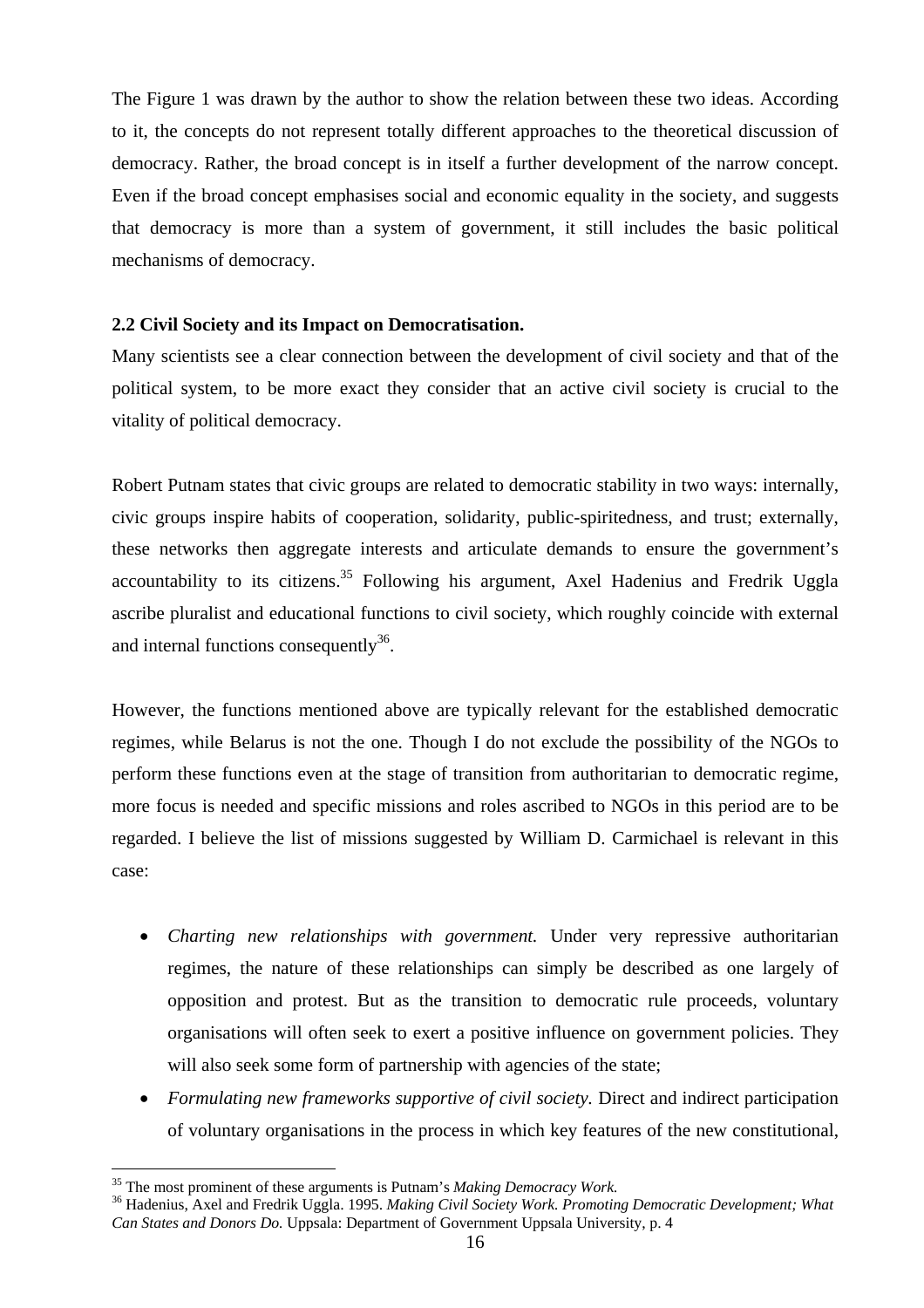legislative, and administrative frameworks affecting their own operations are being determined. For example, participation in debates leading to new constitutions with guarantees for freedom of association and freedom of speech; construction of laws and administrative regulations at different levels within the state, under which voluntary organisations are entitled to operate (taxation, sources of funding, access to information from government, having a voice in administrative decision-making).

- *Organising activities related to democracy.* These can be public educational campaigns related to elections, election monitoring operations.
- *Setting democratic standards.* Voluntary organisations provide a reservoir of talent and as well as set standards to develop new ranks of leadership. They also develop, in their own internal decision-making and employment practices, a set of standards with regard, e.g., to transparency of decision-making, accountability, gender equality, and minority involvement that can serve as exemplars for governments to follow.37

# **2.3 Theoretical Background to the Study**

The theoretical considerations on two various concepts of democracy are fundamental for this study. The narrow concept presents the idea of democracy in its minimalist sense, only formal institutions being considered. This concept however gives a detailed and specified description of a democratic state model, and its components such as democratic representation, democratic participation, and basic civil rights. The broad concept gives a more extensive understanding of the idea, widening it to include more abstract notions of social and economic justice.

Civil society obviously plays a crucial role in the democratisation by fulfilling a number of functions. Special roles are ascribed to the civil society organisations during the transition period, which Belarus undergoes at the moment.

All these theoretical considerations underlie this study and are used to analyse the empirical material and to draw the conclusions.

 $\overline{a}$ <sup>37</sup>Carmichael, William D.1993."The Particular Missions and Roles of Voluntary Organisations in Periods of Transition from Authoritarian to Democratic Policies" in Ann McKinstry Micou and Birgit Lindsnaes (eds.) *The Role of Voluntary Organisations in Emerging Democracies.* Copenhagen: The Danish Centre for Human Rights, pp. 19-21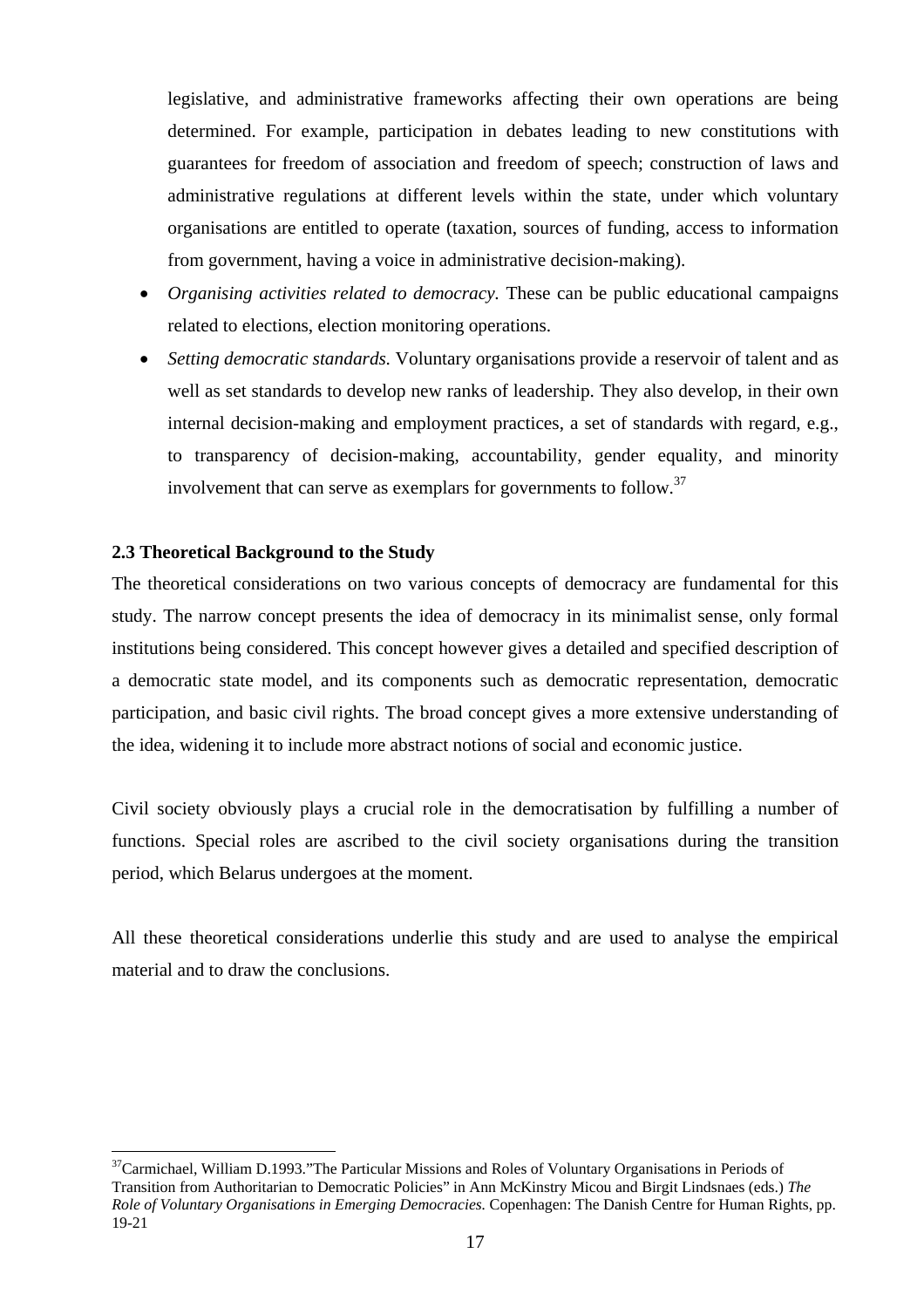#### **III. QUALITATIVE METHOD**

 $\overline{a}$ 

While exploring the partnership between two agents, it is essential to give the study an objective, two-side perspective. It is also crucial to have a complete picture of their interaction-process, which is impossible without "giving the floor" to both parties. For this reason I have the field research has been carried out both in Belarus and in Sweden.

For this study I have chosen a qualitative approach. This choice is based on a number of reasons. According to John W. Creswell, s*ocially constructed knowledge claim* lies at the core of the qualitative approach, the major assumptions of which hold that individuals seek understanding of the world through developing subjective meanings of their experiences – meanings directed towards certain objects or things. These meanings are varied and multiple, leading the researcher to look for the complexity of views rather than narrowing meanings into a few categories or ideas<sup>38</sup>. Partnership of Belarusian and Swedish NGOs is first of all an interaction of people with different backgrounds and experiences. Their views and ideas shape the goals of the joint projects, the ways they are to be achieved, the communication between the partners, etc. The qualitative approach gives a researcher an opportunity to explore as much as possible on the participants' views of the situation or process being studied, which has made it possible for me to get a better understanding of the research problem.

I have made use of the following characteristics of qualitative research<sup>39</sup>:

- *Qualitative research takes place in the natural world.* Most of the time devoted to the data collection has been spent meeting people and interviewing them in their offices, i.e. places that are "natural" to the respondents;

-*Qualitative research uses multiple methods that are interactive and humanistic*. In my study, I have used two basically different in their nature techniques of collecting the data: in-depth interviews and document analysis. While interviewing presupposes close interaction with the participants, document analysis is about working with written sources;

- *Qualitative research is emergent rather than tightly prefigured.* Although I followed a certain plan in my study, it was kept flexible and made it possible to do methodological modifications in the course of my work on the research.

<sup>38</sup>Creswell, John W. 2000. *Research Design: Qualitative, Quantitative and Mixed Methods Approaches.* Thousand Oaks: Sage Publications, p. 8

<sup>&</sup>lt;sup>39</sup>The list of characteristics is taken from Marshall, Catherine and Gretchen B. Rossman. 1999. *Designing Qualitative Research.* Thousand Oaks: Sage Publications, p. 3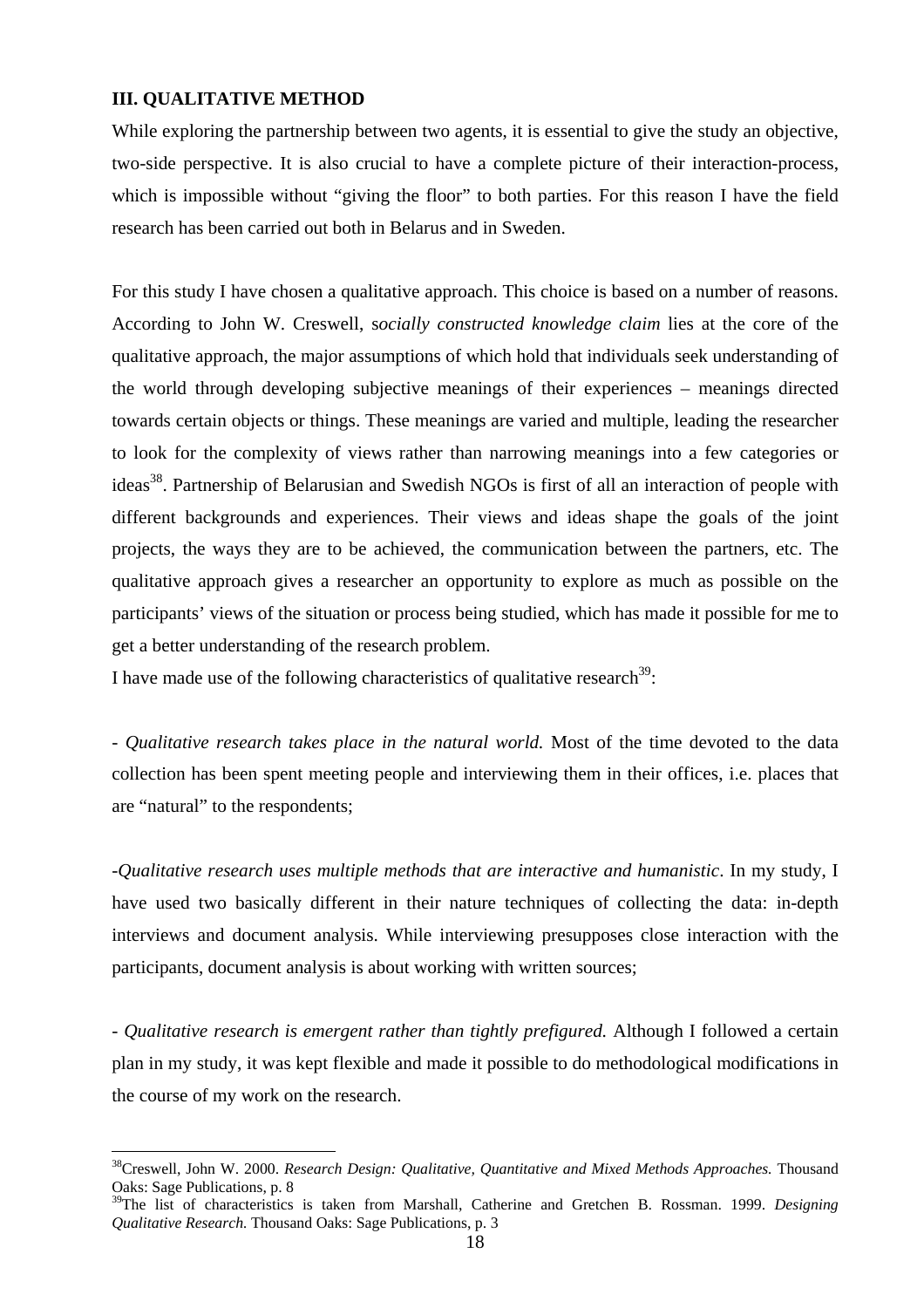As it has already been mentioned, the following procedures will be used to collect qualitative data: *document analysis* and *in-depth interviews*. Further, I will describe in detail how I will make use of them.

## **3.1 Document Analysis**

 $\overline{a}$ 

The history and context surrounding a specific setting come, in part, from reviewing documents. This is an unobtrusive method, rich in portraying the values and beliefs of participants in the setting.<sup>40</sup> Various types of documents can provide a researcher with a lot of valuable information.

The choice of the documents for the analysis is based on their importance for the partnership programme under study. The following major documents that create a framework for the Belarusian-Swedish NGOs cooperation have been :

- Swedish government's proposition on *Swedish Developmental Aid to Central and Eastern Europe;*
- Resolution of the Swedish Ministry of Foreign Affaires. *Country strategy for development cooperation. Belarus. January 1, 2002 – December 31, 2004;*
- *Guidelines for Sida's support to development programmes of Swedish NGOs.*

While analysing these documents I have not intended to search for what democracy actually is to the minds of their authors as representatives of the state power, because this would require a much deeper analysis of many more than these few documents regulating the Belarusian-Swedish NGO partnership. Nevertheless, the papers presented a valuable source of information on the role cooperation is supposed to play in the democratisation of Belarus.

It can be presumed that if the Swedish government has opted to channel its developmental aid to Belarus through the civil society organisations, there are certain expectations that rest on the NGOs. In other words, there are certain functions that Belarusian NGOs are to play with the assistance of their Swedish counterparts in the democratisation of Belarus. These documents, thus, present a valuable source of information in this respect. The results of the analysis have later been compared with the opinions of the interviewees on how they view their role in the democratisation of Belarus.

<sup>40</sup> Catherine Marshall, and Gretchen B. Rossman. 1999. *Designing Qualitative Research.* Thousand Oaks: Sage Publications, p. 116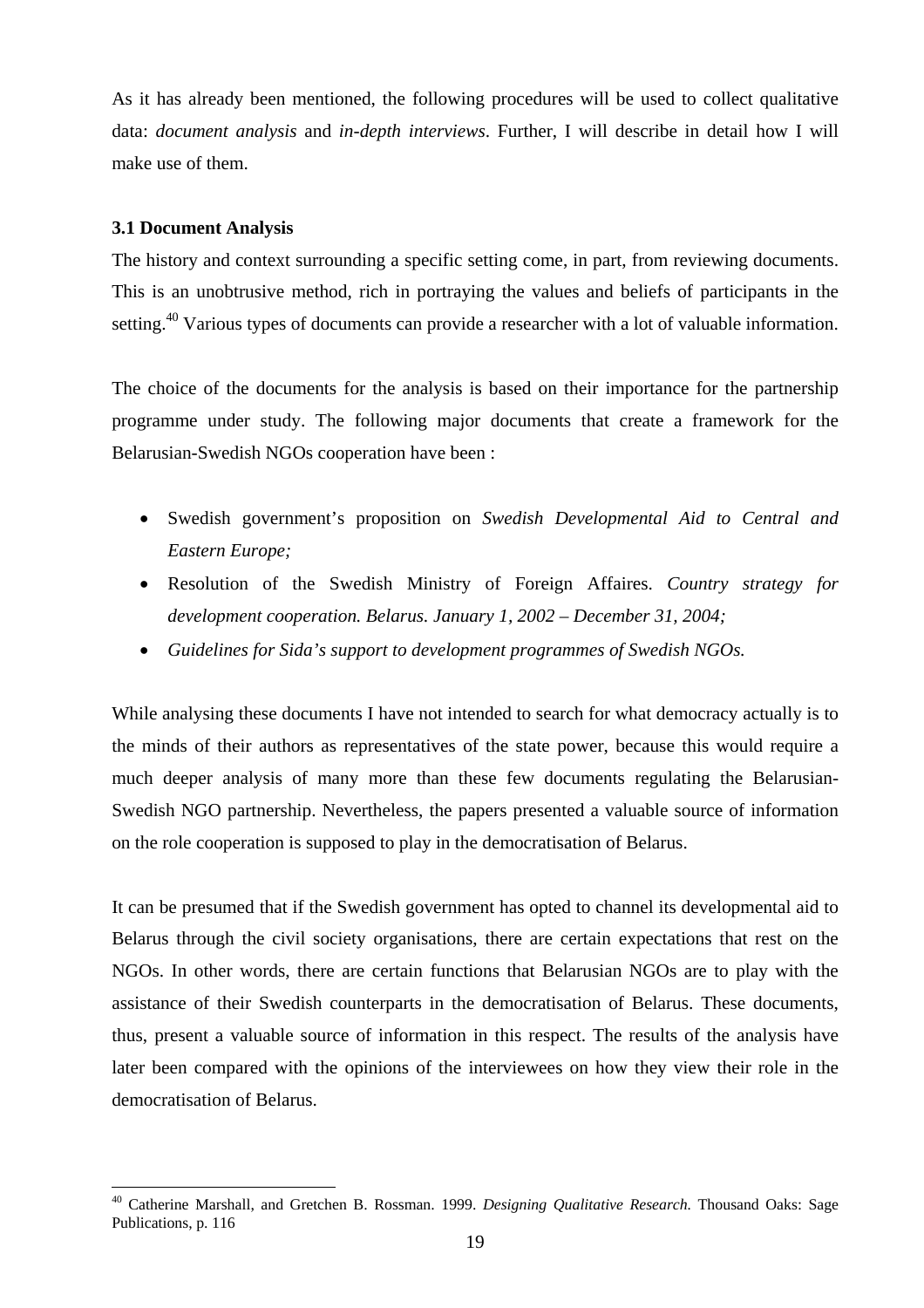#### **3.2 In-depth Interviewing.**

Undoubtedly, it is possible to make your research by sitting comfortably at home and studying the books, official statements, evaluation reports, previous studies, etc., - everything that is related to your subject, since the written sources present a lot of valuable information. However, if one to get a grip of all the complexity of the actual state of affairs, one also has to discuss the issue with the people involved, ask them questions and be receptive to any answers.

Kahn and Cannel describe interviewing as a "conversation with a purpose"<sup>41</sup>. Thus, qualitative in-depth interviews are much more like conversations than formal questionnaires with predetermined response categories. The researcher explores a few general topics to help uncover the participants' views, but otherwise respects how the participant frames and structures the responses. This corresponds to an assumption fundamental to qualitative research: The participant's perspective on the phenomenon of interest should unfold as the participant views it, not as the researcher views it. $42$ 

I have chosen this method because it allows me to get deep into the subjects' thinking about democracy, and to uncover how they think the work of NGOs in general and their organisations in particular can impact on the democratisation of Belarus. I interviewed this way persons coordinating partnership projects of the pairs of Swedish and Belarusian NGOs, as well as persons who are responsible for the whole partnership programme both in Belarus and Sweden.

To choose the subjects for the interviews, I have drawn a representative sample of eight Belarusian NGOs along the following lines:

- capital/countryside;

- different fields of work (social NGOs/ educational NGOs/ ecological NGOs/Human Rights advocacy, and political NGOs/trade unions/ sport clubs/youth NGOs);
- pro-democratic/neutral  $NGOs<sup>43</sup>$ .

<sup>41</sup> As quoted in Marshall, Catherine and Gretchen B. Rossman. 1999. *Designing Qualitative Research.* Thousand Oaks: Sage Publications, p. 108

<sup>42</sup> Marshall, Catherine and Gretchen B. Rossman. 1999. *Designing Qualitative Research.* Thousand Oaks: Sage Publications, p. 108

<sup>&</sup>lt;sup>43</sup> Unlike neutral NGOs, whose activity mostly has a social character, pro-democratic organisations state democratisation and human rights advocacy as primary goals of their activity.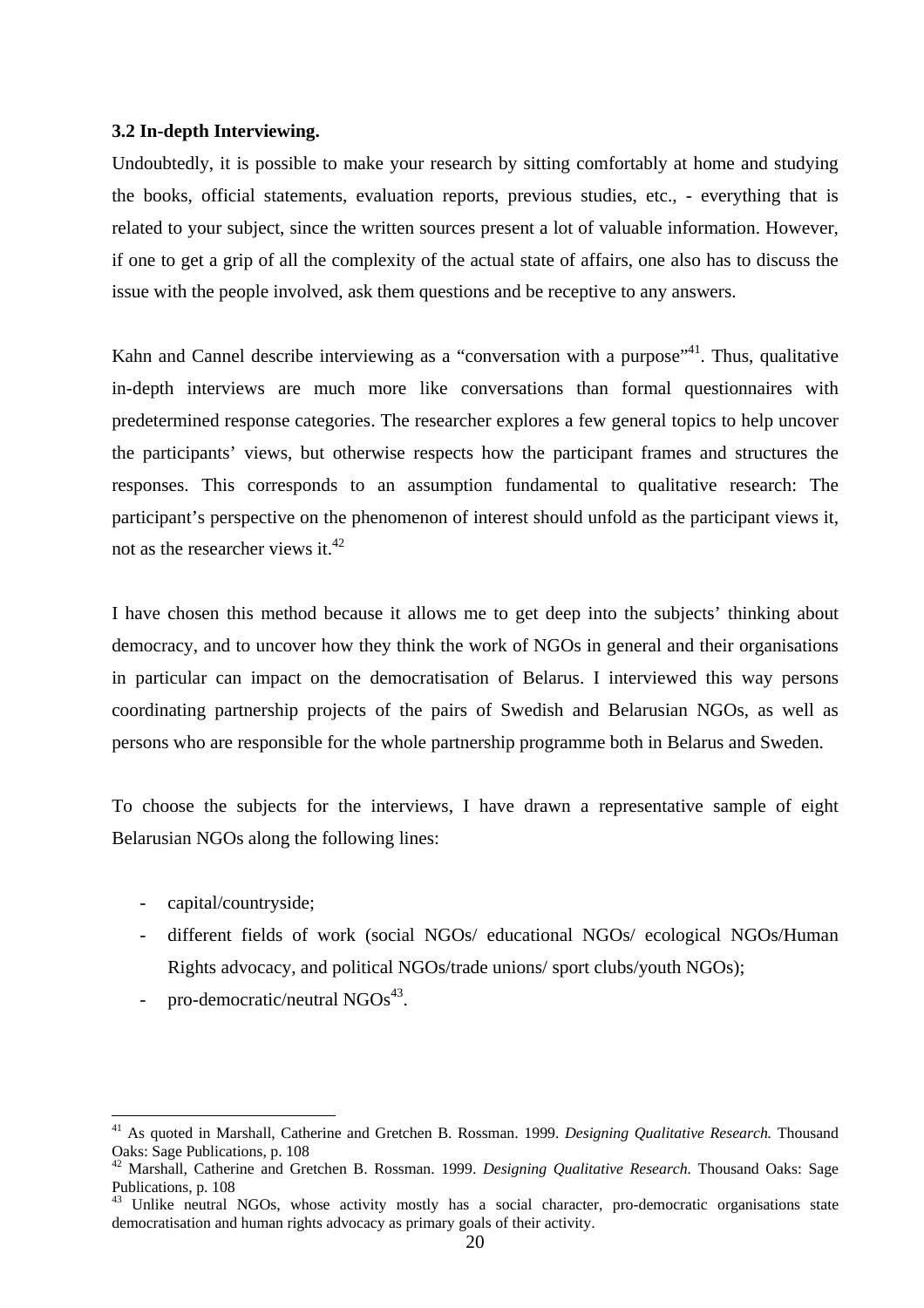To draw the sample, I have counted the number of organisations representing each criteria and percentage out of total number of 32 organisations currently running partnership projects within the framework of the Belarus programme of Forum Syd. After that, I counted the number of organisations that would represent the criteria in a sample of 8 (see Table 1). The Swedish partners of the Belarusian NGOs, which are included into the sample, have automatically become the subjects for interviewing.

**Table 1. The Belarusian NGOs running partnership projects with the Swedish counterparts, their percentage along the sampling lines and number as represented in the eventual sample.** 

| <b>Belarusian NGO</b>                      |                           | capital/     |             | neutral/    |              | sphere of activity* |             |             |             |           |             |  |  |
|--------------------------------------------|---------------------------|--------------|-------------|-------------|--------------|---------------------|-------------|-------------|-------------|-----------|-------------|--|--|
|                                            |                           | outside      |             | pro-        |              | EDU                 | ECO         | HR/         | TU          | <b>SP</b> | $\mathbf Y$ |  |  |
|                                            |                           | capital      |             | democr      |              |                     |             | pol         |             |           |             |  |  |
|                                            |                           |              | atic        |             |              |                     |             |             |             |           |             |  |  |
| Roditel'skij Dom (Parents Home),           |                           |              | $\mathbf X$ |             | $\mathbf{X}$ |                     |             |             |             |           |             |  |  |
| Minsk                                      |                           |              |             |             |              |                     |             |             |             |           |             |  |  |
| Modem, Hrodna                              |                           | X            | X           |             |              | X                   |             |             |             |           |             |  |  |
| Republic Against Drugs, Minsk              |                           |              | $\mathbf X$ |             | $\mathbf X$  |                     |             |             |             |           |             |  |  |
| Fialta, Minsk                              |                           |              | $\mathbf X$ |             |              | $\mathbf{X}$        |             |             |             |           |             |  |  |
| <b>Inernational Social Aid, Minsk</b>      | $\mathbf X$               |              | $\mathbf X$ |             | $\mathbf X$  |                     |             |             |             |           |             |  |  |
| YWCA, Minsk                                | X                         |              | $\mathbf X$ |             | X            |                     |             |             |             |           |             |  |  |
| YMCA, Lida                                 |                           | $\mathbf X$  | $\mathbf X$ |             |              |                     |             |             |             |           | X           |  |  |
| Belarusian Union of Farmers, Minsk         | $\mathbf X$               |              | $\mathbf X$ |             |              |                     |             |             | $\mathbf X$ |           |             |  |  |
| Young Front, Minsk                         | $\mathbf X$               |              |             | $\mathbf X$ |              |                     |             | $\mathbf X$ |             |           |             |  |  |
| RADA, Minsk                                |                           |              | $\mathbf X$ |             |              |                     |             |             |             |           | X           |  |  |
| Radiotechnika, Minsk                       | $\boldsymbol{\mathrm{X}}$ |              | $\mathbf X$ |             |              |                     |             |             | X           |           |             |  |  |
| EcoLine, Turau                             |                           | $\mathbf X$  | $\mathbf X$ |             |              |                     | $\mathbf X$ |             |             |           |             |  |  |
| BelARTI, Minsk                             | $\mathbf X$               |              | $\mathbf X$ |             | $\mathbf X$  |                     |             |             |             |           |             |  |  |
| Associacija invalidov koljasochnikov,      |                           |              | $\mathbf X$ |             | $\mathbf X$  |                     |             |             |             |           |             |  |  |
| Minsk                                      |                           |              |             |             |              |                     |             |             |             |           |             |  |  |
| Bats' kauschyna (Motherland), Minsk        |                           |              | $\mathbf X$ |             |              | $\mathbf X$         |             |             |             |           |             |  |  |
| Jana, Minsk                                |                           |              | $\bar{X}$   |             | $\mathbf X$  |                     |             |             |             |           |             |  |  |
| Centre for social support, Minsk           |                           |              | $\mathbf X$ |             | $\mathbf X$  |                     |             |             |             |           |             |  |  |
| Phoenix, Minsk                             | $\mathbf X$               |              | $\mathbf X$ |             | $\mathbf X$  |                     |             |             |             |           |             |  |  |
| Maladaja Gramada, Minsk                    |                           |              |             | X           |              |                     |             | $\mathbf X$ |             |           |             |  |  |
| Grajdanskoje Obrazovanije (Civic           |                           |              |             | X           |              | $\mathbf X$         |             |             |             |           |             |  |  |
| Education), Minsk                          |                           |              |             |             |              |                     |             |             |             |           |             |  |  |
| Centre "POST", Minsk                       |                           |              |             | X           |              | $\mathbf X$         |             |             |             |           |             |  |  |
| Community Development Projects,            |                           | $\mathbf{X}$ | $\mathbf X$ |             |              | X                   |             |             |             |           |             |  |  |
| Gomel                                      |                           |              |             |             |              |                     |             |             |             |           |             |  |  |
| Vjasna (Spring), Minsk                     |                           |              |             | $\mathbf X$ |              |                     |             | $\mathbf X$ |             |           |             |  |  |
| Belarusian Frisbee Club, Minsk             |                           |              | $\mathbf X$ |             |              |                     | X           |             |             | X         |             |  |  |
| <b>Belarus Automobile and Agricultural</b> |                           |              | $\mathbf X$ |             |              |                     |             |             | $\mathbf X$ |           |             |  |  |
| Machinery Workers Union, Minsk             |                           |              |             |             |              |                     |             |             |             |           |             |  |  |
| Belarusian Pen-Club, Minsk                 |                           |              |             | $\mathbf X$ |              | $\mathbf X$         |             |             |             |           |             |  |  |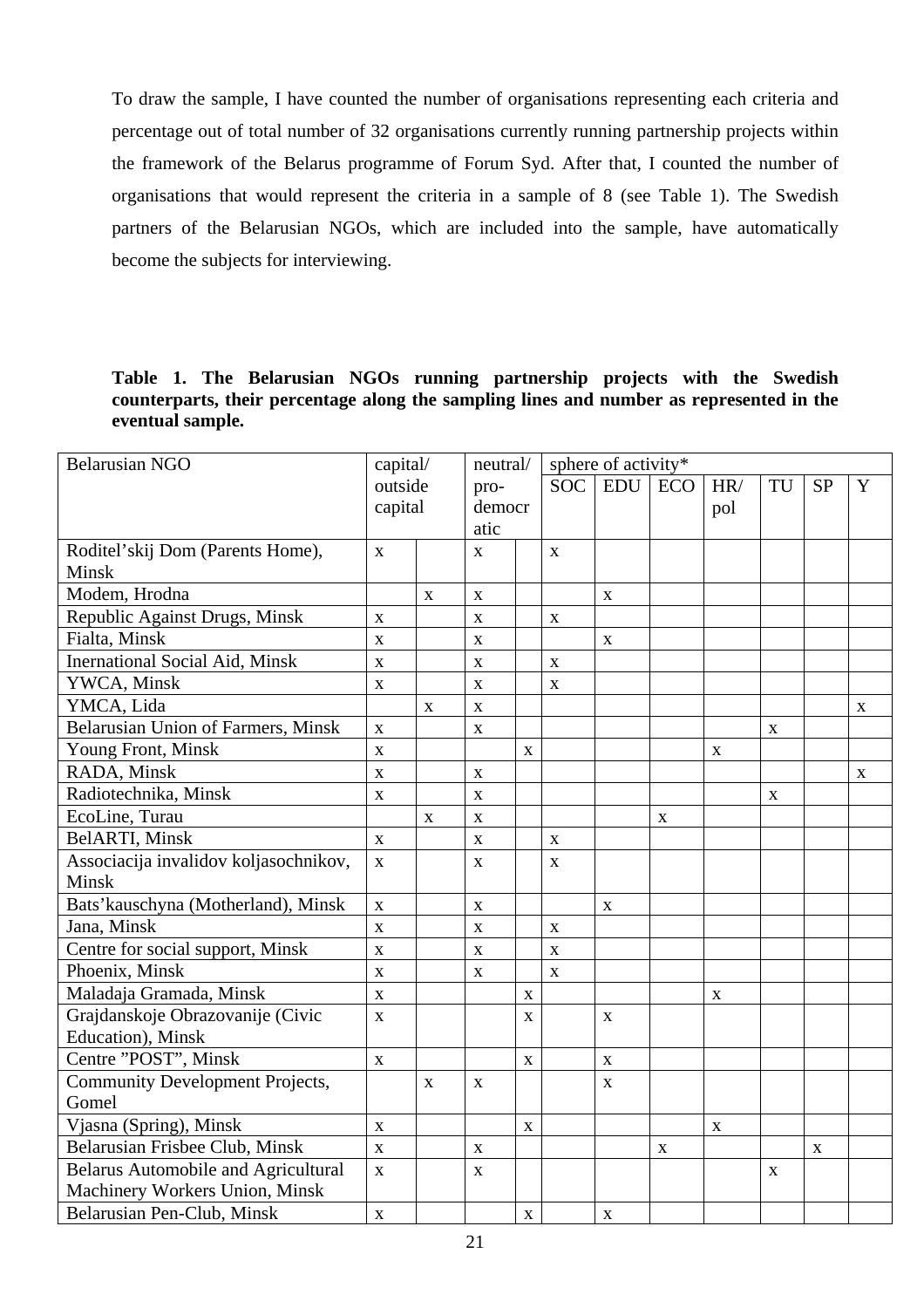| Children of Chernobyl, Gomel    |    | X  | $\mathbf{x}$              |                | $\mathbf{X}$              |    |     |      |     |   |             |
|---------------------------------|----|----|---------------------------|----------------|---------------------------|----|-----|------|-----|---|-------------|
| Civil Forum, Minsk              |    |    |                           | X              |                           |    |     | X    |     |   |             |
| APB-Birdlife Belarus, Hrodna    |    | X  | $\boldsymbol{\mathrm{X}}$ |                |                           |    | X   |      |     |   |             |
| New Faces, Minsk                |    |    |                           | X              |                           |    |     |      |     |   | $\mathbf X$ |
| Church HVE, Lepel               |    | X  | $\mathbf{x}$              |                | $\mathbf x$               |    |     |      |     |   |             |
| Church Sv. Serafima Sorovskogo, | X  |    | X                         |                | $\boldsymbol{\mathrm{X}}$ |    |     |      |     |   |             |
| Minsk                           |    |    |                           |                |                           |    |     |      |     |   |             |
| <b>TOTAL</b> (absolute number)  | 25 |    | 24                        | 8              | 11                        | 8  | 2   |      | 3   |   |             |
| Per cent                        | 78 | 22 | 75                        | 2              | 35,2                      | 22 | 6,2 | 12.5 | 9,3 | 3 | 9.3         |
|                                 |    |    |                           |                |                           |    |     |      |     |   |             |
| Number in sample (out of 8)     |    | ി  | 6                         | $\overline{2}$ | $\mathcal{D}$             |    |     |      |     |   |             |

\* The following abbreviations stand for: SOC –social; EDU – education, science; ECO – ecological; HR/pol – Human Rights, political; TU –trade union; SP – sports; Y - youth

Since the organisations from a sample had to meet several criteria, there were not so many cases, where I had to choose between a few organisations. In such cases, I took the Swedish partner in consideration. I tried to exclude the Belarusian organisations whose Swedish partners are hard to reach (e.g. their office is not in Stockholm) due to the limited research time and resources.

The final sample (see Table 2) includes eight persons responsible for the partnership project implementation from each side and one person responsible for the whole programme both in Belarus and in Sweden, i.e. total number of 18 qualitative interviews have been conducted.

| <b>Belarusian partner</b>            | <b>Swedish partner</b>                       |  |  |  |  |  |  |  |
|--------------------------------------|----------------------------------------------|--|--|--|--|--|--|--|
| Forum Syd representative Belarus     | Forum Syd                                    |  |  |  |  |  |  |  |
| Vlad Velichko                        | Åsa Berglund                                 |  |  |  |  |  |  |  |
| <b>Belarus YMCA</b>                  | KFUK-KFUM Riksförbundet                      |  |  |  |  |  |  |  |
| Olga Sviderskaja                     | Anita Andersson                              |  |  |  |  |  |  |  |
| Phoenix                              | Social Ekonomi i Roslagen                    |  |  |  |  |  |  |  |
| Valerij Tserljukevich                | <b>Bosse Blideman</b>                        |  |  |  |  |  |  |  |
| <b>Young Front</b>                   | Kristdemokratiska Ungdomsförbundet           |  |  |  |  |  |  |  |
| Siarzhuk Lisichonak                  | Robert Lisborg                               |  |  |  |  |  |  |  |
| <b>Belarusian Frisbee Club</b>       | Svenska Frisbee Förbundet                    |  |  |  |  |  |  |  |
| Andrej Antanovich and Tanja Shametko | Paul Eriksson                                |  |  |  |  |  |  |  |
| <b>Belarusian PEN Centre</b>         | Svenska PEN-klubben                          |  |  |  |  |  |  |  |
| Anna Gerasimova                      | Håkan Josephson                              |  |  |  |  |  |  |  |
| <b>Belarusian Union of Farmers</b>   | Kooperation Utan Granser                     |  |  |  |  |  |  |  |
| Konstantin Yermolenko                | Björn Jönsson                                |  |  |  |  |  |  |  |
| <b>APB-Birdlife Belarus</b>          | Svenska Ornitologiska Förening               |  |  |  |  |  |  |  |
| Dzmitri Vincheuski                   | Lennart Carlsson                             |  |  |  |  |  |  |  |
| Associacija invalidov koljasochnikov | Rekryteringsgruppen för aktiv rehabilitering |  |  |  |  |  |  |  |
| Sergej Drozdovskij                   | Per Jamesson                                 |  |  |  |  |  |  |  |

# **Table 2. Sample (pairs)**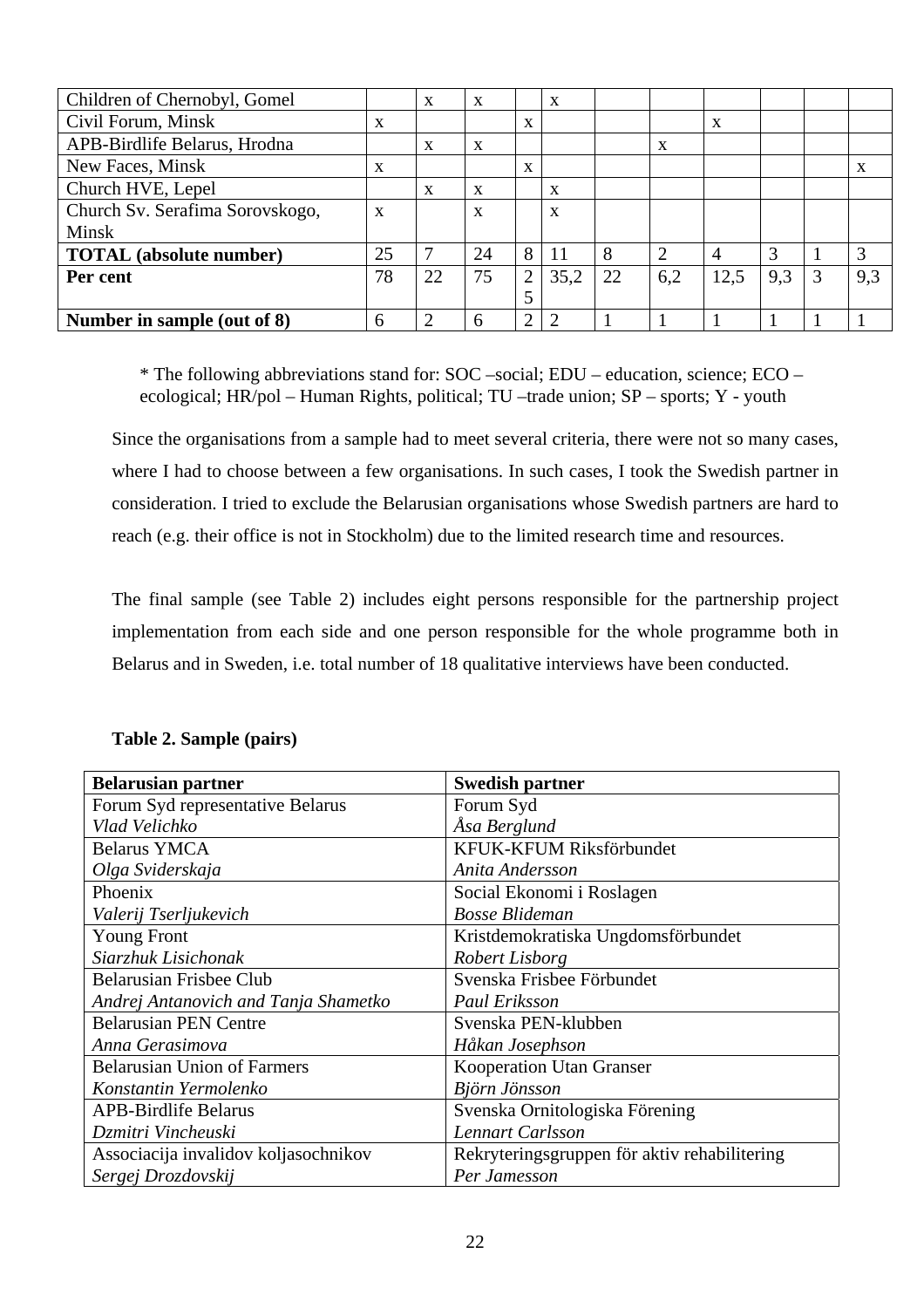Semi-structured interviews were conducted, i.e. there were a sequence of themes to be covered, and a number of suggested questions; yet, at the same time there was openness to changes of sequence and forms of questions in order to follow up the answers given by the subjects.<sup>44</sup> Some questions could be omitted, and additional questions were added during the interviewing.

The interviews have been conducted in English (with Swedish interviewees), Russian and Belarusian (with Belarusian interviewees) languages. The voce recorder was used not to upset the conversational flow.

The texts of the interviews have then been transcribed and analysed. I have used *meaning categorization* as a method of analysis<sup>45</sup>. This implies that I have divided the interview texts into categories that roughly correspond to themes covered during the conversations. Some categories, such as *elections*, *democratic citizenship,* etc. are taken from the theory, however some additional categories arose during the interviews. Afterwards I filled in the table with the quotes from the interviews or summaries of the answers that correspond to the categories. This method allowed me to easily compare the information received from both sides. The categories have later been developed into corresponding sections of the empirical part of my thesis.

In the present conditions in Belarus, when the state is keeping a close control of all the non-state initiated activities, the discussion concerned with the issues of democracy could have affected my informants. Although almost all the participant agreed to have their names mentioned in the work, for ethical reasons I have not used the names of the participants within the body of my work, except for the list of interviewees in the Sources chapter. The names were coded; the code includes a letter B or S (which stands for a Belarusian and a Swedish participant respectively), and an ordinal number from 1 to 9 (according to the number of participants from each side).

## **3.3 Limitations and Challenges to the Study**

The theoretical basis for the study could have been more fruitful in case the considerations of the East European authors on the definition of democracy and civil society functioning were regarded. This would have given me an opportunity to presume which eventual differences in the presentations of the partners that could have been expected. However, the concept of democracy itself is a West European one, and there were not so many East Europeans, at least not well-

<sup>&</sup>lt;sup>44</sup> Kvale, Steinar. 1996. *InterViews. An Introduction to Qualitative Research Interviewing*. Thousand Oaks: Sage Publications, p. 124

 $45$  Ibid., p. 192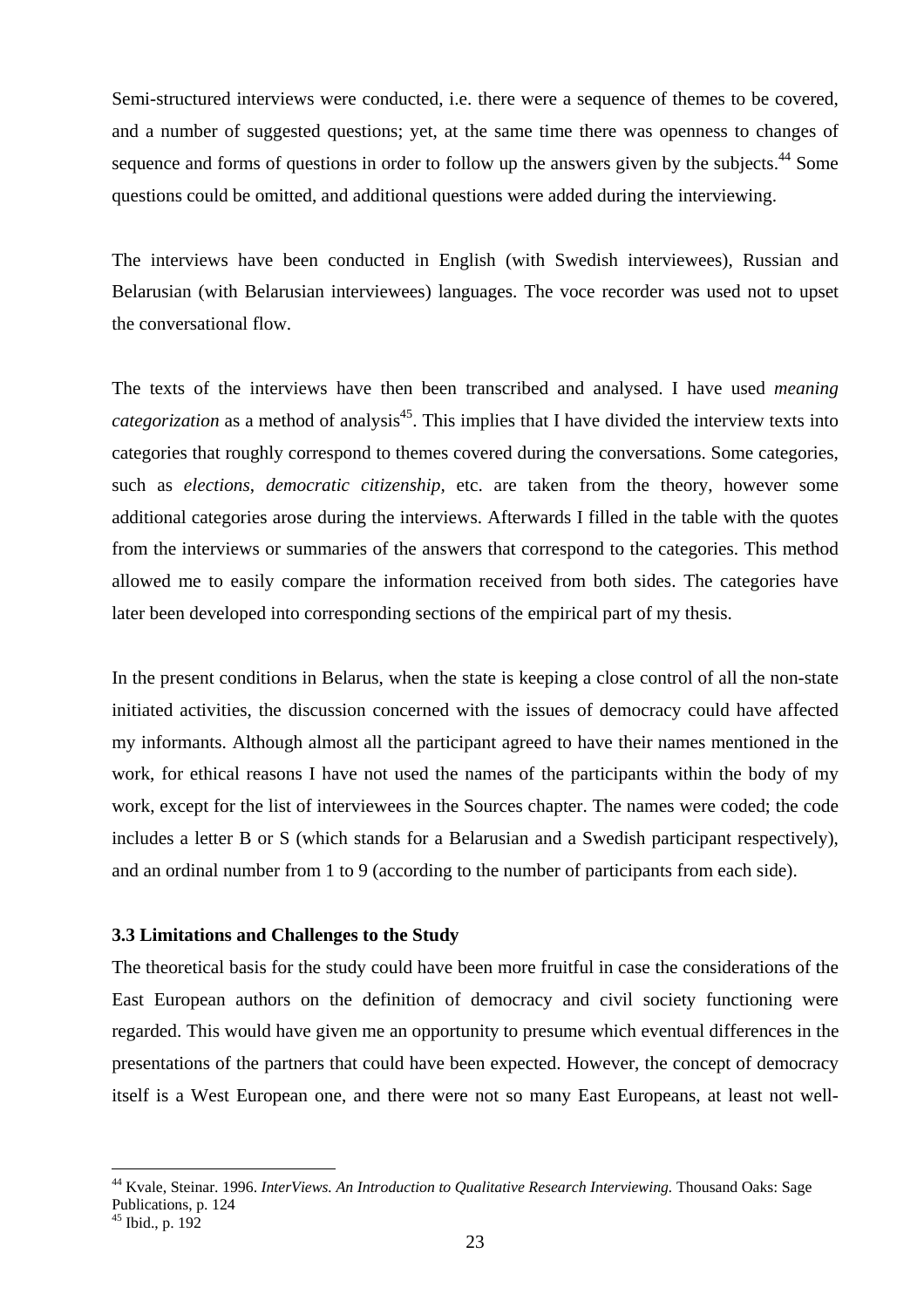known ones, who covered this issue in their works. For this reason, I opted to conduct my study within this limited framework.

Some criticism is needed regarding the choice of the sources for the document analysis. By analysing the government propositions on the developmental aid and guidelines for their implementation, I have only presented the Swedish point of view. The Belarusian perspective could have been examined through the analysis of the participant organisations' statutes. However, for the reason of obligatory registration of the statutes in the state organs, they generally do not contain any information on the organisation's standpoint on democracy, even if it has an aim to promote the democratisation of Belarus.

Concerning the sampling for the interviews, I have to accept that representatives of a certain amount of organisations did not have a chance to get into the sample. The cooperation between Belarusian and Swedish organisations is not limited to the Forum Syd Belarusian programme, on which I based my study. Some of them are funded through other foundations (e.g. The Swedish Mission Council, The Olof Palmes International Centre, etc.) as well as partnership projects are run by the organisations independently. However, that would be too an ambitious endeavour to embrace all of them within the scope of an MA thesis.

When it comes to the interviews themselves, one of the most serious shortcomings is that has to be accepted is that interviews with the Swedish correspondents were conducted in English, which presented a certain difficulty both for me and for the respondents, who with the exception of one interviewee do not have English as a mother tongue. To avoid eventual misinterpretations, all the interviewees had received the draft of the thesis before the final version was submitted, and l their comments were taken into consideration.

The biggest challenge that I faced during conducting the research part of the thesis was to be objective. I have been involved in a Belarusian-Swedish NGO partnership project myself, which inevitably created my personal point of view on the subject. This bias was really hard to address, though I did my best to avoid any subjectivity. This personal experience, however, can also be regarded as something positive, since it provided me with an "inside perspective" of the subject as well as made the contacts with the interviewees easer.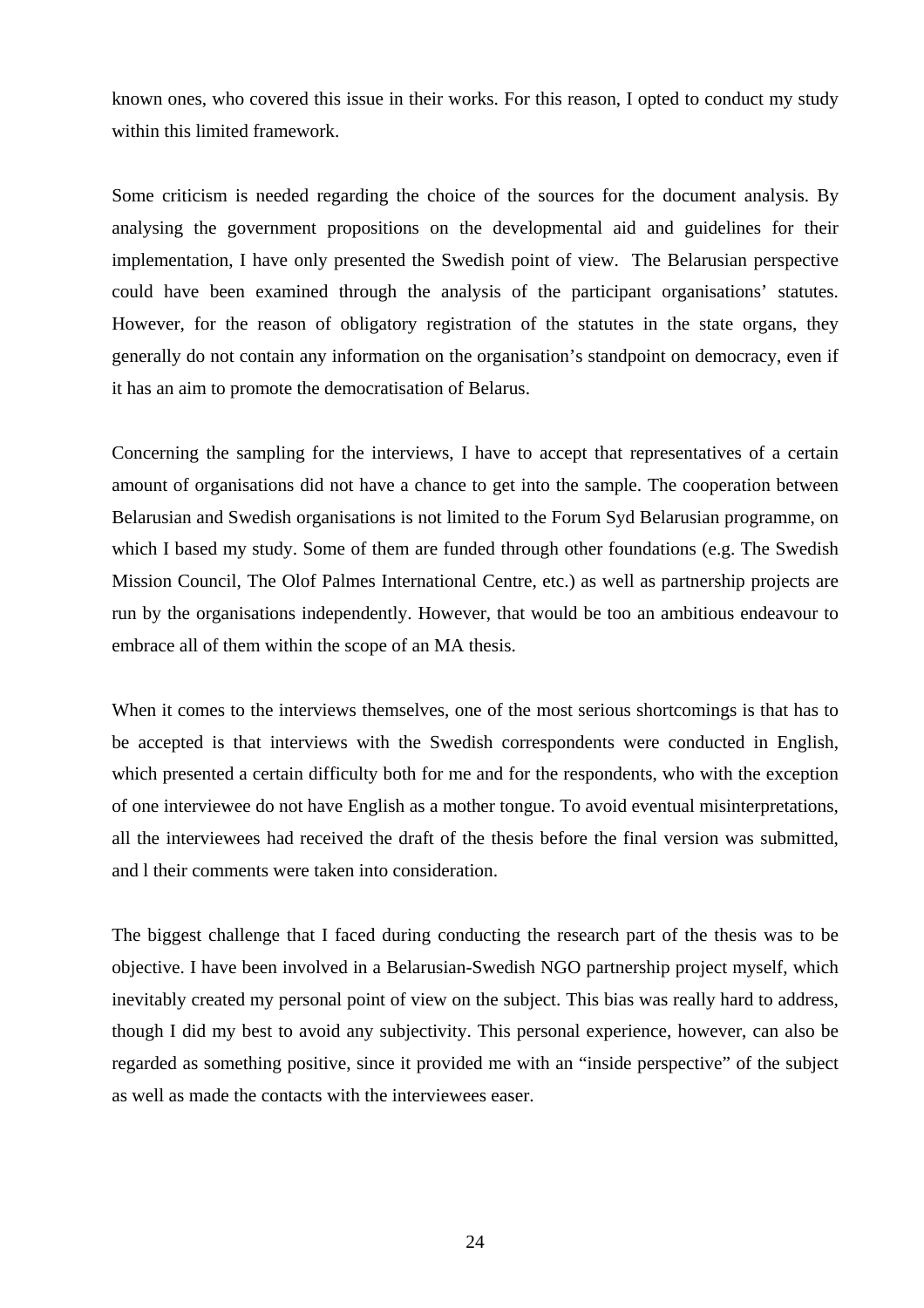#### **IV. BACKGROUND FOR THE RESEARCH**

#### **4.1 Belarusian NGOs vs. State: Past and Present**

Civil society in Belarus does not have a long history. It was not before 1980s, that informal student movements were formed in Belarus, primarily to promote cultural objectives. Due to the opening of a bigger space for social activity outside the state realm during the times of *perestroyka*, NGOs in Belarus grew in number and in their activity, though still focusing primarily on cultural, educational, or ecological issues. In the late 1980s, with the revelation of the damage caused by the Chernobyl nuclear disaster, and the uncovering of the Kurapaty killings of the 1930s, even more people were drawn to public actions and organisations.<sup>46</sup> The state persecuted informal organisations, which, however, did not lead to the halting of their activities. In 1988, their aggregate membership reached as many as 46 thousand people and 566 organisations operating in Minsk alone<sup>47</sup>.

With independence in 1991, the actual establishment of a "third sector" in Belarus began, and NGOs became legally registered entities. The goals of NGOs evolved to include the promotion of democracy, a market economy, and the rule of law.  $^{48}$  At that time, the conditions for the NGOs operating were quite favourable in a sense that the Belarusian authorities did not exert real pressure on political and non-political organisations, their total number reaching  $1100<sup>49</sup>$ . With the political events of 1996, particularly the highly questionable referendum in November, which marked a start of consolidation of an authoritarian regime, NGOs in Belarus became even more involved in political affairs as the legitimacy of the ruling government came into question. This, however, led to the confrontation from the side of the state, and the logic of the Belarussian regime demanded that dissident thinking is suppressed and not exhibited.

As of October 2004, there were 235 international, 722 national and 1296 local NGOs registered by the Ministry of Justice.<sup>50</sup> However, even though the organisations have grown substantially in numbers, the conditions in which they exist have not become better, quite the opposite. With the regime strengthening its grip on the society, the space for the NGOs operating is being limited

<sup>46</sup> Conkievich, Elaine M. 2002. "The NGO Approach: Possibilities for Positive Engagement in Belarus" in

*Independent Belarus: Domestic Determinants, Regional Dynamics, and Implications for the West by Balamaceda,* Margarita et al (eds.), Massachusetts: Harvard University Press, p.410-411

<sup>&</sup>lt;sup>47</sup> Protko, Tatiana. 1999. *Problems of the Formation of a Civil Society in Belarus (1995-1999)* in "Analytic Bulletin of Independent Institute of Socio-Economic and Political Studies", March 1999, Issue  $1(11)$ . Retrieved from http://www.internews.ru/iiseps/11/5.html, quoted 01-10-2002

 $\frac{1}{48}$  Conkievich, Elaine M. 2002. "The NGO Approach: Possibilities for Positive Engagement in Belarus" in *Independent Belarus: Domestic Determinants, Regional Dynamics, and Implications for the West by Balamaceda,* Margarita et al (eds.), Massachusetts: Harvard University Press, p.410-411

<sup>&</sup>lt;sup>49</sup> Protko, Tatiana. 1999. *Problems of the Formation of a Civil Society in Belarus (1995-1999)* in "Analytic Bulletin of Independent Institute of Socio-Economic and Political Studies", March 1999, Issue 1(11). Retrieved from http://www.internews.ru/iiseps/11/5.html, quoted 01-10-2002<br>50 www.ngo.by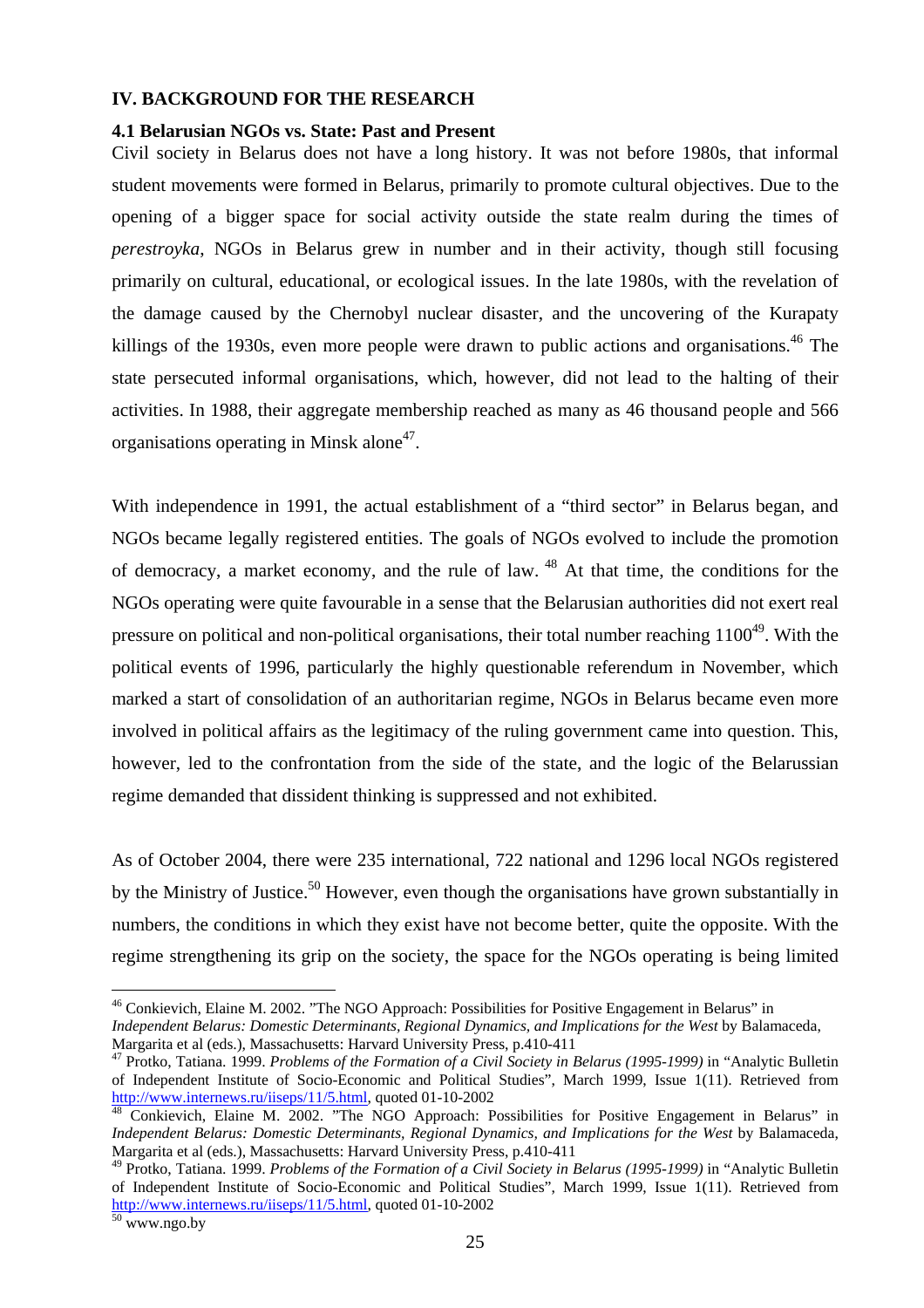with every coming month. A number of Presidential Decrees were issued "for the purpose of regulation of activity  $\ldots$  and for improvement of control over it<sup> $51$ </sup>, which subject the NGOs to the total control from the state in regards to their activities, finances, etc as argued by Elaine Conkievich (2002). However, legislation does not seem to be enough to eliminate any form of activism in Belarus. Another threat to NGOs from the side of the state is the administrative harassment in the form of denial of, or excessive delay in, registration, sudden and unexpected rent increases, tax audits, and denial of facilities for the activities or permits for public meetings and demonstrations $52$ .

Evidently, Belarusian civil society does not enjoy high appraisal, both locally and internationally, there is even en opinion that "Belarus has the least developed civil society in Europe<sup> $53$ </sup>. However, at the present moment, support to the NGOs is seen by the international actors as the only way to enforce the democratisation process in Belarus.

#### **4.2 Swedish Democracy Assistance to Belarus**

Swedish development cooperation has a long history and has its roots in popular movements, associations, societies and organisations. The first aid projects were started by missionaries in Africa in 1860s. This tradition has found continuation in the establishment of the Swedish government's development assistance programmes some 100 years later, popular movements and organisations being the driving force behind it.<sup>54</sup> During all these years, a substantial body of knowledge and expertise of working through public organisations have been accumulated. It is not, therefore, by chance, that after the Belarusian constitutional referendum of November 1996, when the decision has been taken to confine Sweden's development cooperation to humanitarian assistance and measures in support of democratisation, Belarusian NGOs were chosen to channel the assistance<sup>55</sup>.

During the period 1994-2001, funding amounted to 80 million SEK, directed primarily at measures to encourage the development of a pluralist society, human rights, and civil society as a whole. Since 1997, the Swedish Government has sought to raise the interest among Swedish

 $\overline{a}$ 

Foreign Affairs, Department for Central and Eastern Europe, 17 October, 2002. Sweden, p 3

<sup>&</sup>lt;sup>51</sup> Conkievich, Elaine M. 2002. "The NGO Approach: Possibilities for Positive Engagement in Belarus" in *Independent Belarus: Domestic Determinants, Regional Dynamics, and Implications for the West* by M. Balamaceda et al (eds.), Massachusetts: Harvard University Press, p.414 52 Ibid.

<sup>53</sup> Lenzi, Mark. 2002. "Lost Civilization: The Thorough Repression of Civil Society in Belarus" in Democratizacitya, 10(3), p.401<br><sup>54</sup> Guidelines for Sida's support to development programmes of Swedish NGOs. April 1998.SEKA: Stockholm, p.5<br><sup>55</sup> Country strategy for development cooperation. Belarus. January 1, 2002 – Dec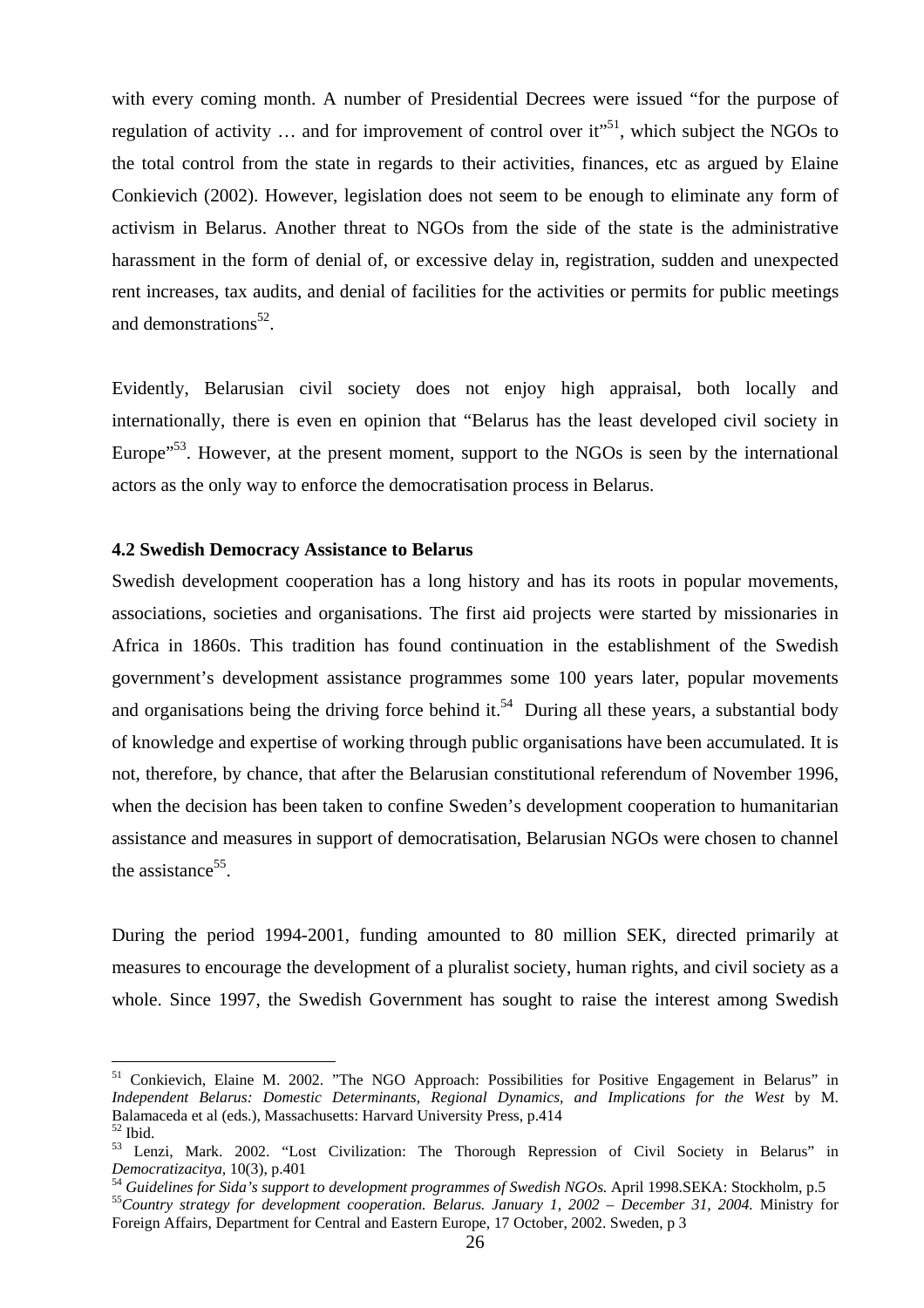organisations and institutions for Belarus.56 A special Belarussian programme was initiated under the administration of Forum Syd, an umbrella organisation for the Swedish NGOs. Due to the favourable conditions set by Sida and efforts of the Forum Syd, a big amount of Swedish NGOs started partnership projects with Belarusian NGOs within different areas, including youth activities, education, assistance to the disabled people, and environment. Moreover, several hundreds of Belarusian journalists have been educated on the free media functioning in a democratic society through cooperation with a Belarusian independent journalist association.<sup>57</sup>

At the present moment, as many as 46 Belarusian-Swedish NGO projects are run. Despite the fact that Sida has taken a decision to change the conditions for cooperation with Belarus, which implies that the Swedish NGOs have to submit 20% of the project costs (before that Sida's covered 100% of the budget), there is continuous interest from the side of the Swedish NGOs to continue partnerships and to start new projects.

# **V. DEMOCRACY AS SEEN FROM DIFFERENT SHORES. RESEARCH FINDINGS**

In this chapter, I present the results of my endeavour to get as many various ideas as possible on the subject matter of this thesis.

Talking about such a complicated matter as democracy, appeared to be not an easy pursuit, and not so much because the concept is so complex. Both Belarusian and Swedish respondents experienced some difficulties during the discussion, though for different reasons.

Some of the Swedish interviewees pointed out that it is not easy for them to discuss democracy, because this is something that is so obvious, taken for granted to such an extent, that it is even difficult to single it out:

*It's very tough for someone who enjoyed democracy…throughout your whole life to tell somebody else who*  hasn't had that fortune, haven't developed fortune experiencing democracy, how to define it<sup>58</sup>.

This tendency can be quite easily understood taking into account that Sweden is considered to be a country with deeply-rooted democratic culture, where the notion of democracy is not learned from the books, but rather is experienced since the early childhood.

<sup>56</sup> Ibid., p. 3

<sup>57</sup> *Conditions for Sida Activity in Belarus,* retrieved from ttp://www.sida.se/Sida/jsp/polopoly.jsp?d=240&a=29852, quoted September 22, 2004

 $\mathrm{s}$ -5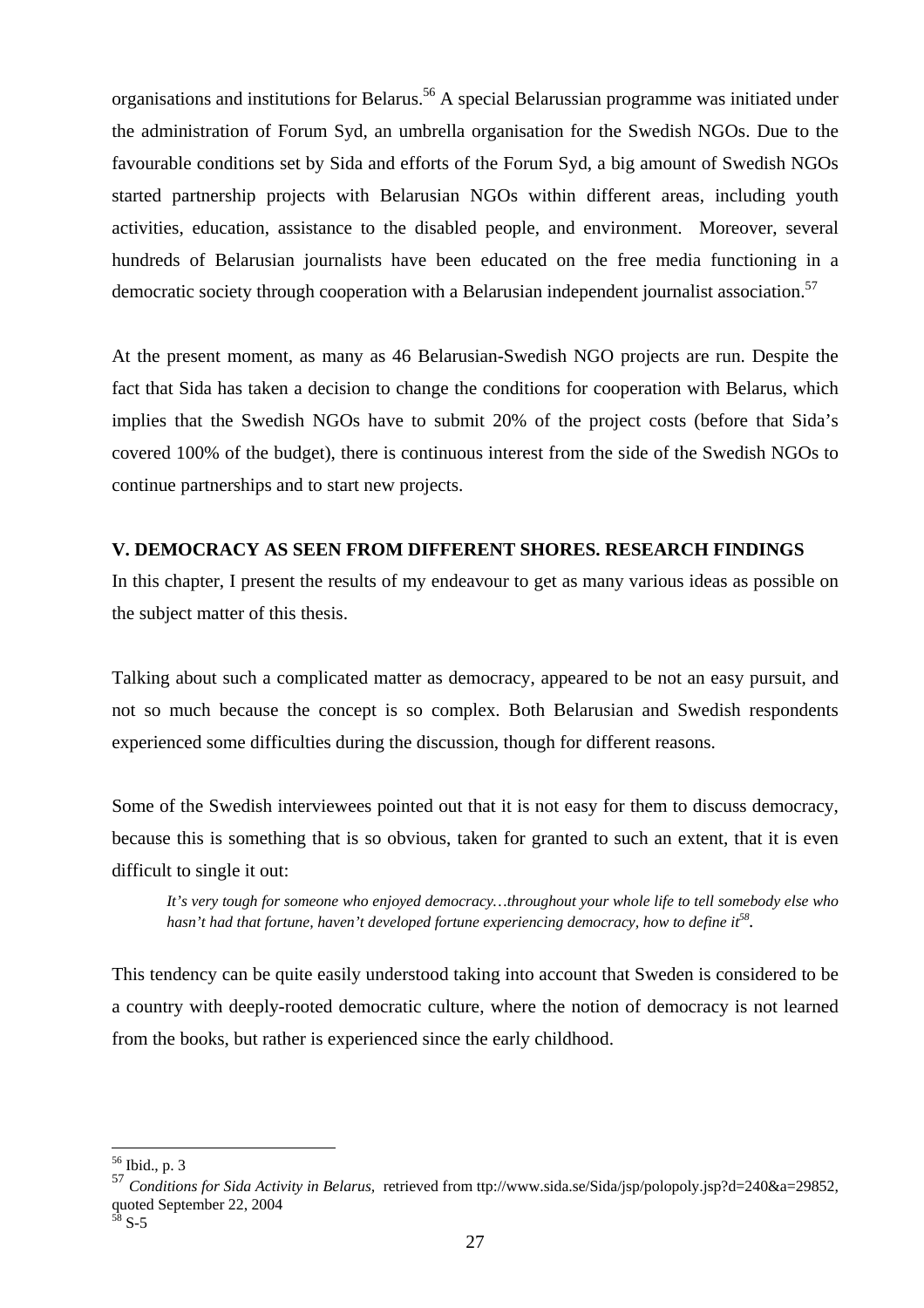When it comes to the Belarusian participants, the situation was different. Even if we discussed democracy from the theoretical perspective, rather than political situation specifically in Belarus, the feeling of tension was not rare during the discussions. One of the natural explanations that one can think of is that this tension could arise out of fear of some negative consequences in case a state official has an access to the information provided by the interviewees. However, I would not make such a hasty conclusion, since only an insignificant part of the Belarusian interviewees refused to have their names mentioned in the thesis. I would assume that it is simply an unusual topic to discuss, and generally people do not feel comfortable with discussing something that they do not know very well.

The participants of my research have expressed a whole spectrum of ideas and thoughts on what democracy is to them. Evidently, to outline some vision of democracy and merely label it as a Swedish or a Belarusian way of thinking would be oversimplifying. There is certainly a wide range of various opinions among the representatives of one side, as well as similar ideas are not rare among interviewees from different sides. Nevertheless, it is still possible to outline some tendencies in the way both sides imagine the democratic society.

#### **5.1 General Understanding of Democracy**

As already discussed in the theory part, the concept of democracy itself is extremely vague and can be discussed on different levels of society, various spheres of life, and can have various manifestations in reality. There are also different theoretic approaches to the concept of democracy. Previously, I have discussed two various concepts, a narrow and a broad ones. However, the complexity of life is impossible to fit into the theory, and it is natural that the ideas of the participants are rather symbiosis than clear thinking within this or that concept.

 One of the first questions that I asked after an introductory discussion was: What do you think democracy is? This general question, I expected, would provide me with spontaneous answers and allow me to see in which way a person perceives the matter of discussion and which of the approaches he/she opts for.

The analysis shows that basically there is no difference between the two sides in the choice of the approach. The majority of both Belarusians and Swedish were speaking in terms of narrow concept, which presupposes that they see democracy in its minimalist sense, considering it essentially as procedural manifestations. Only 11% Belarusian and 22% of Swedish participants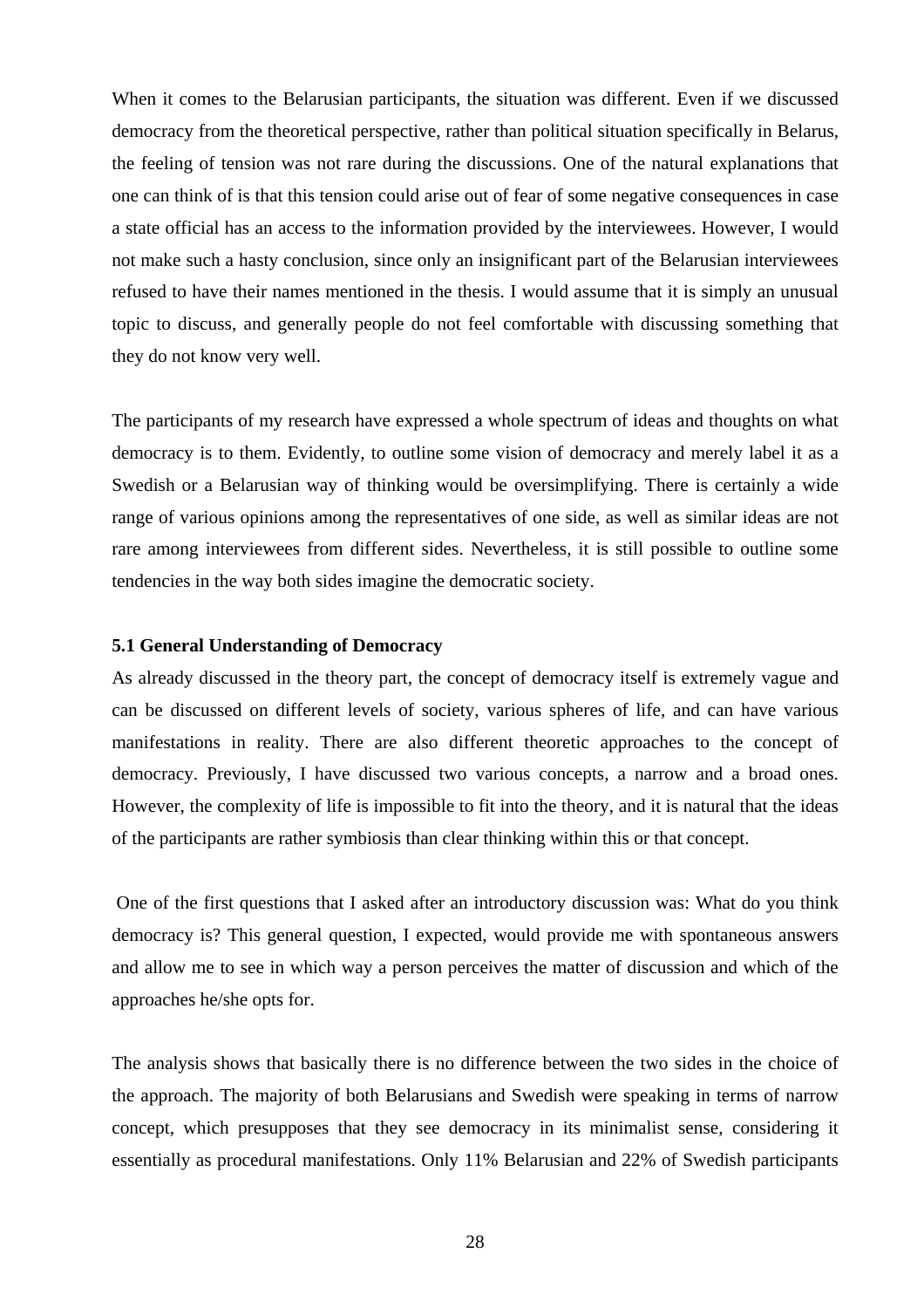mentioned some criteria of broad understanding of democracy, such as social, economic, or political equality.

However, even if the considerations of the interviewees from both sides can be considered within the same approach, still some tendencies can be traced according to which component of the narrow concept is mentioned most often.

45% of both Belarusian and Swedish respondents mentioned various forms of citizens' *political participation*, including membership in political parties or civil society organisations as a criterion of a well-functioning democracy. Thus, the existence itself of political and civil society, and people's activism are important. What Belarusians strongly emphasised compared to the Swedish participants (twice as many Belarusians as there were Swedish mentioned it), are *civil rights and freedoms* as a necessary condition for democracy, freedom of choice being mentioned most often. Peculiarly enough, none of the Belarussian and at the same time 45% of the Swedish respondents made mention of the *representative* nature of democracy. In other words, they see the mechanism of electing people to various decision-making organs as a basis for democratic rule.

What distinguished the participants was also the level of society that the participants choose to cover the topic of discussion. While sharing their ideas about democracy, Swedish partners tend to discuss it on both state and organisational level, which presupposes that democratic processes within their own organisation are not less important than those within the state system. Most often they spoke about democratic decision-making in the organisation, where *every member has an opportunity to influence the course of the organisation*<sup>59</sup>, the leaders are chosen through regular elections, they are transparent in their work, and people are in general free to join any association they like.

Only a few Belarusians spoke about democracy on the organisation level. The majority of them described democratic rule in a state. Most often they started their description with the words – *democracy is a state government system which*…, or *democracy is a way of society arrangement which*…, thus describing what a state should be, rather than applying the concept of democracy to their everyday lives or their work in an NGO.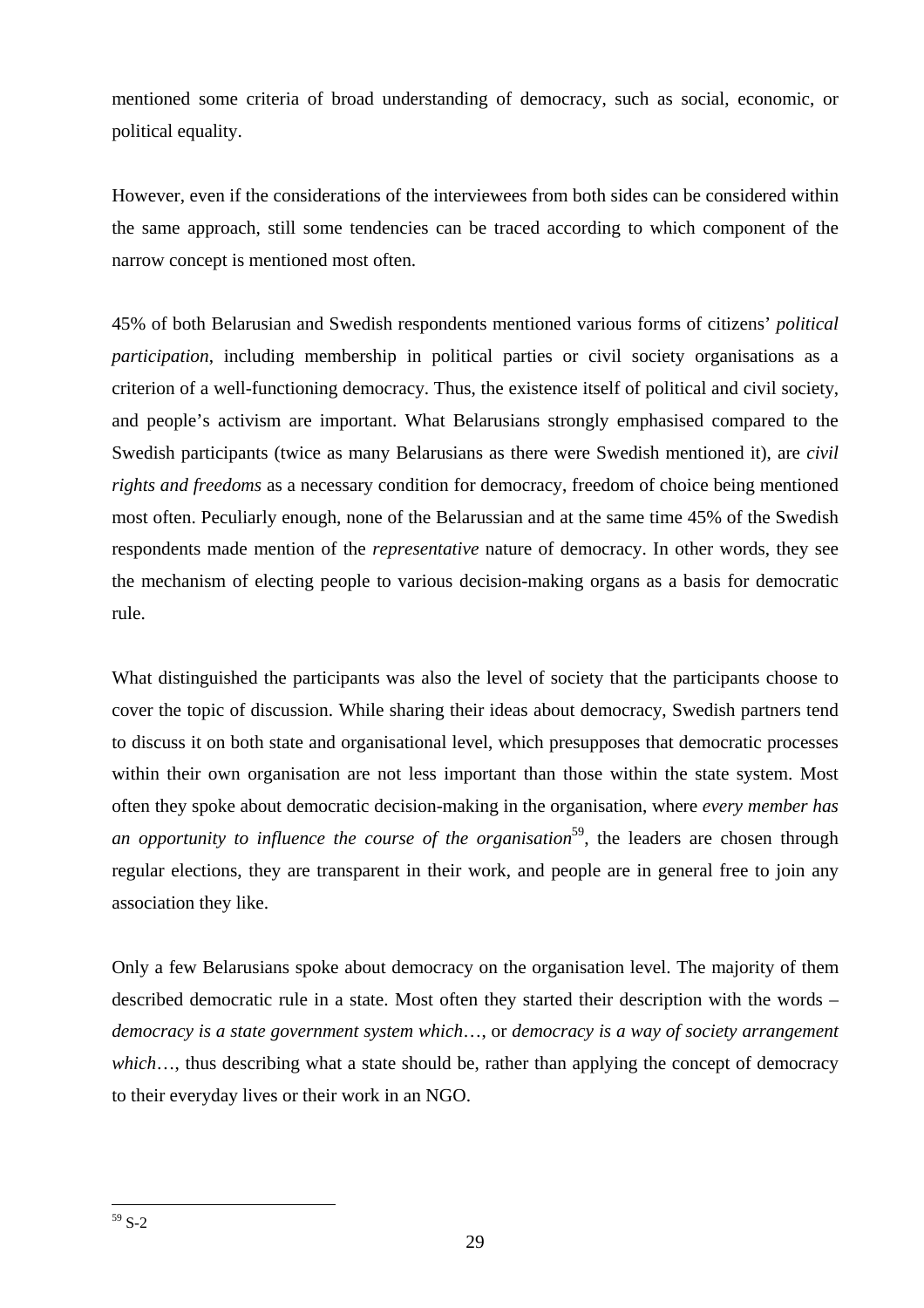An opinion that was shared by the 22% of Belarusian interviewees, and was not mentioned by any of the Swedish interviewees is that the notion of a democratic system includes the state's care of the revival of the national culture and language. The citizens of such a state are also aware of their national identity and care to preserve their historic roots.

*Democracy is support for […] national culture, and that should be a real support, and not to leave it to develop by itself.*<sup>*6*</sup>

What I found interesting in the Swedish discussions, is that some of the interviewees not only see democracy as an inalienable part of their life, but also perceive it as something inherent to the human nature, so that we all share the same meaning of democracy.

*We feel the same, to be free means actually the same to me as it does to a person in Belarus, or in Ghana, or in China. So, on the most basic, on the most profound [level] word democracy means actually the same for all the people, and then forms and how the representation…, that can of course differ, but the deep sense of the word is actually the same61.*

I have so far discussed the participants' general preferences in terms of approach and level of discussion as well as some particular features of their representations. Both Belarusians and Swedes tend to discuss democracy within the narrow approach, though there is tendency among Swedes to move their discussions to a broader area of understanding. There is also tendency among Swedes to discuss democracy at both organisational and state level, while Belarusians keep their discussions at the state level. What can be regarded as a distinguishing feature of the Swedish discussions was viewing democracy as possessing universal value and being inherent to the human nature. Belarusians though spoke about the revival of the national culture as an important part of the democratic processes.

Detailed analysis of the participants understanding of the three main components of the narrow approach as well as more detailed discussion of the choice between the two approaches will be considered in the separate sections further in this work.

## **5.2 The Role of Elections**

The electoral process is a manifestation of the idea of political representation, which stands in the core of any democratic system. All the interviewees from both sides agreed that elections is an essential part of democracy, though there are some differences in the way partners perceive them and the role ascribed to them in a democratic process.

 $60$  B-4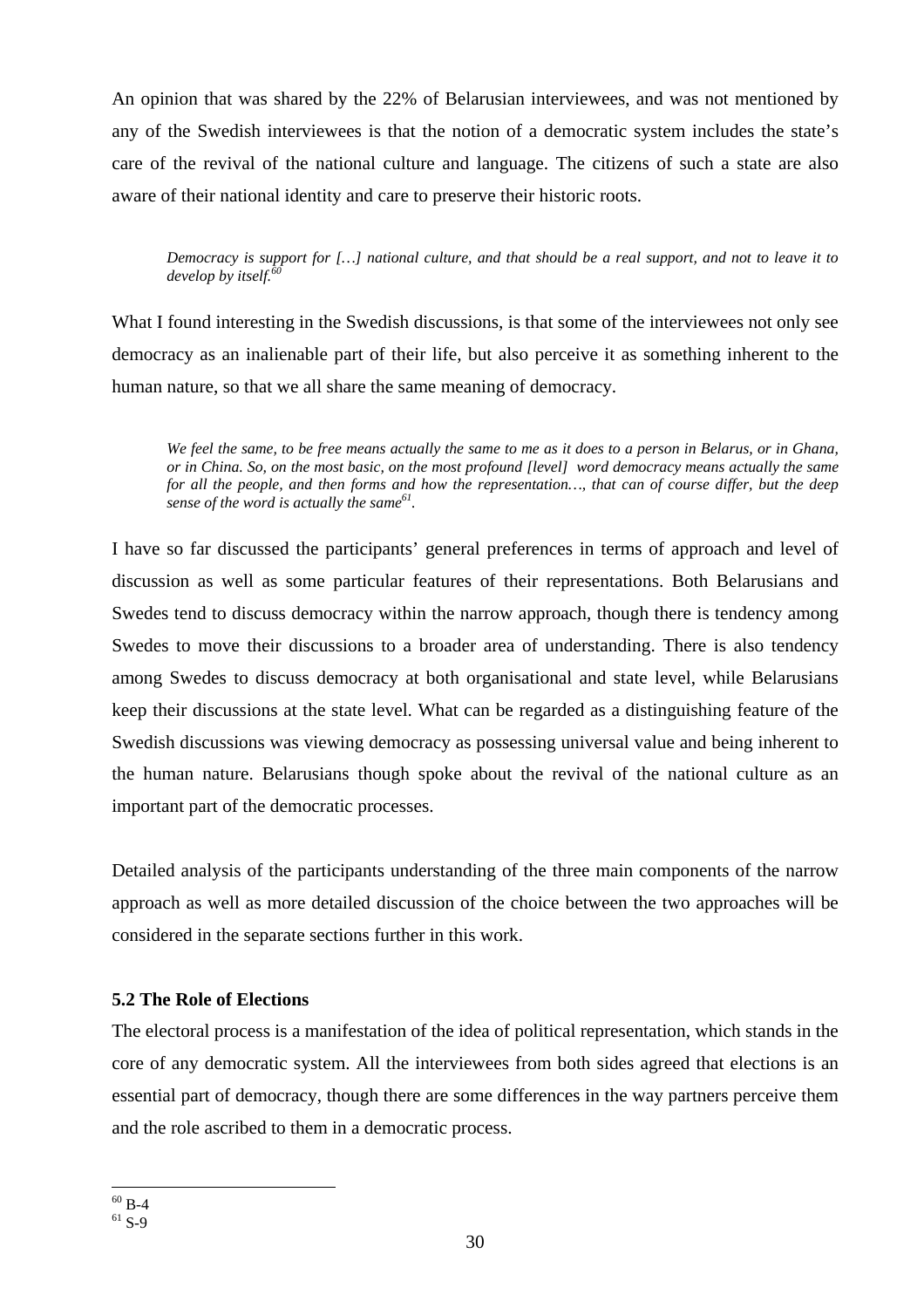As it has already been discussed in the previous chapter, the Swedish interviewees tend to talk about democratic procedures both on the state level and in their NGO, and elections are no exception. Thus, 44 % of the Swedish interviewees mentioned elections to the Parliament and the Board of their own organisation simultaneously. In case of the Belarusian side, only 11% of the interviewees spoke of the elections in his/her own organisation. This again reveals that Swedish participants are not only concerned with the democracy procedures in the state, but also in their everyday life, participating in the process themselves.

However, it is not only the level of perception that is different, there was also different understanding of the role of the elections. The Swedish interviewees generally emphasise the importance of elections as a major mechanism of representative democracy, as a method of voting at people that one believes will defend their interests and make effective decisions. At the same time, the importance of free flow and availability of information was mentioned quite often as a necessary attribute of the electoral process.

*You have to elect your representatives, but before electing representatives you also have to get the information on what they will decide62.*

In case of Belarusians, the meaning of elections was often seen rather as a possibility to make some kind of an abstract choice rather than electing a representative to a ruling organ.

Unlike with Belarusians, it was quite typical for the Swedish representatives to remark that elections are important because they make leaders accountable in front of the people. From their point of view, this mechanism creates a possibility to change the leadership in case their work is not satisfactory, or is strongly criticized by the electorate. For this reason, the leaders have to really care about their work to meet the needs of those who elected them. In general, the issue of leadership received much attention during the interviews, and will be discussed later in a separate section.

Even if agreed with the importance of the elections theoretically, 56 % of the Belarusians still referred, directly or indirectly, to the present political situation in Belarus, and made a reservation that elections only have any value in case they meet certain standards.

*Elections are an opinion of the majority of people, but only if the elections are good […] if the elections are real, and you know that they are not rigged63.*

 $\overline{a}$  $62$  S-3  $63\overline{B} - 6$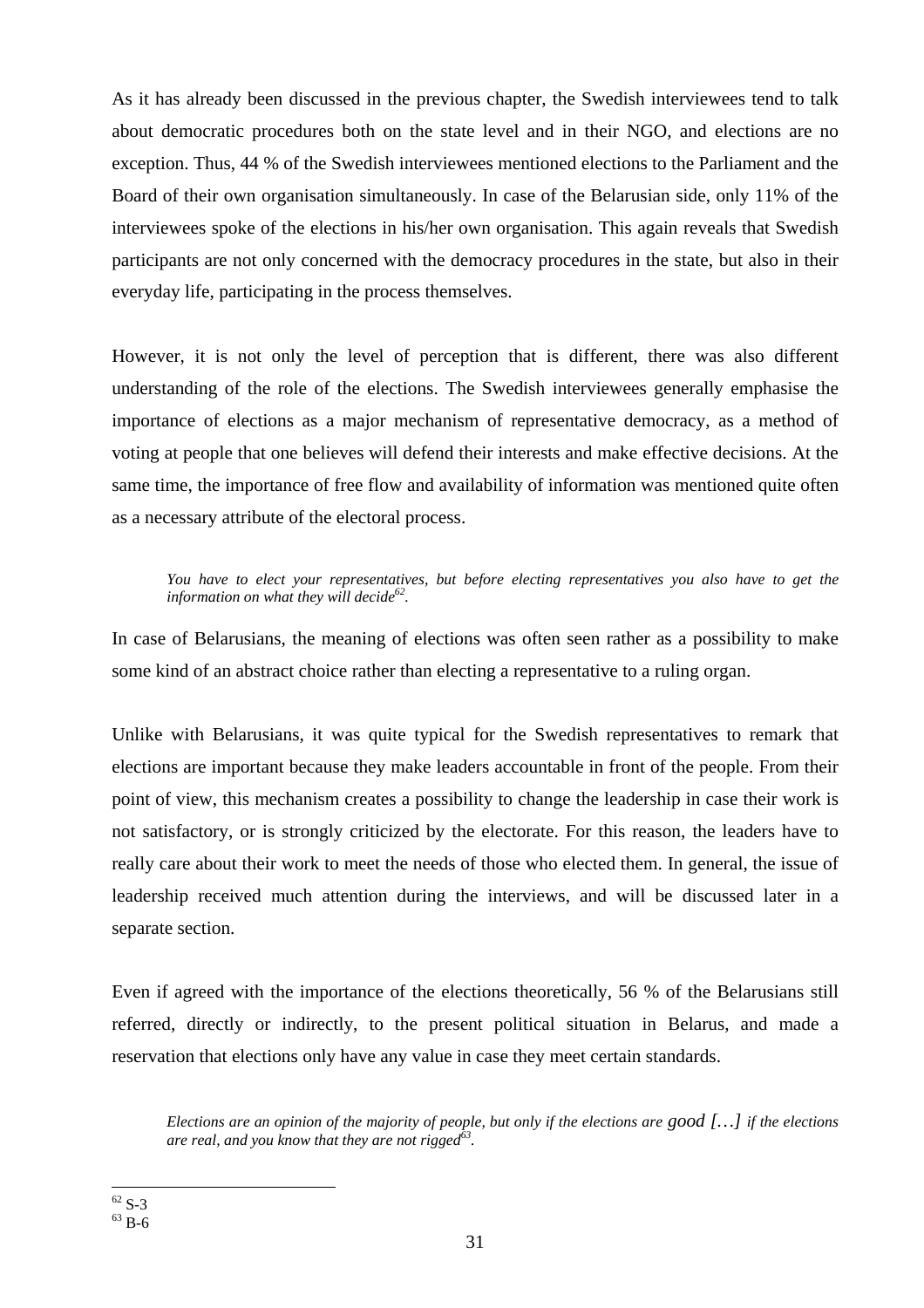Some of the interviewees even separated the notion "election" from "voting"  $64$  in a sense that people can participate in a voting, but cannot actually affect the decision or elect anybody.

*Voting is what we have now, there is no choice actually […] as Stalin said, the one who is counting is important rather the one who is voting65.* 

As we can see, both Belarusians and Swedes refer to their everyday experiences in their considerations about elections and the current political situation in their countries is of great significance for that. While the Swedish interviewees regard elections as an important mechanism of the representative democracy both at a state level and in their own NGOs, Belarusians tend to consider elections as a possibility for some abstract choice and doubt the value of the elections in their own country.

## **5.3 Democratic Citizenship**

While discussing the issue of democratic citizenship, I wanted to know which characteristics the respondents ascribe to a citizen of a democratic state. In this respect, there were trends that the Belarusians and the Swedes shared, as well as quite diverse opinions were expressed.

According to Shklar, a democratic citizen participates actively in the political life of his/her own country both locally and nationally<sup>66</sup>. There is a number of ways to do that through various kinds of activities. The following forms of possible participation of a citizen in the political life of his/her country were mentioned by both Belarusian and Swedish respondents:

- voting in elections (though predominantly Swedish);
- active membership in NGOs and other forms of collective action;
- various forms of community action, such as those concerned with housing, transport, schooling, etc.

Theoretically, the notion of democratic citizenship can be regarded as structured from several constituents. We can distinguish between *individual-based* and *group-based* forces of citizens' activism, as well as each of these traits has an *attitude* and a *resource* dimension. Among the *individual-based forces*, a developed political interest, a desire to be involved and to influence the decisions can be named, i.e. all the qualities related to the active political attitudes that people

 $64$  "Golosovanije" and "vybory" in the Russian language.

 $^{65}$  B-1

<sup>66</sup> Shklar, Judith in Hadenius, Axel. 2001. *Institutions and Democratic Citizenship.* New York: Oxford University Press, p. 17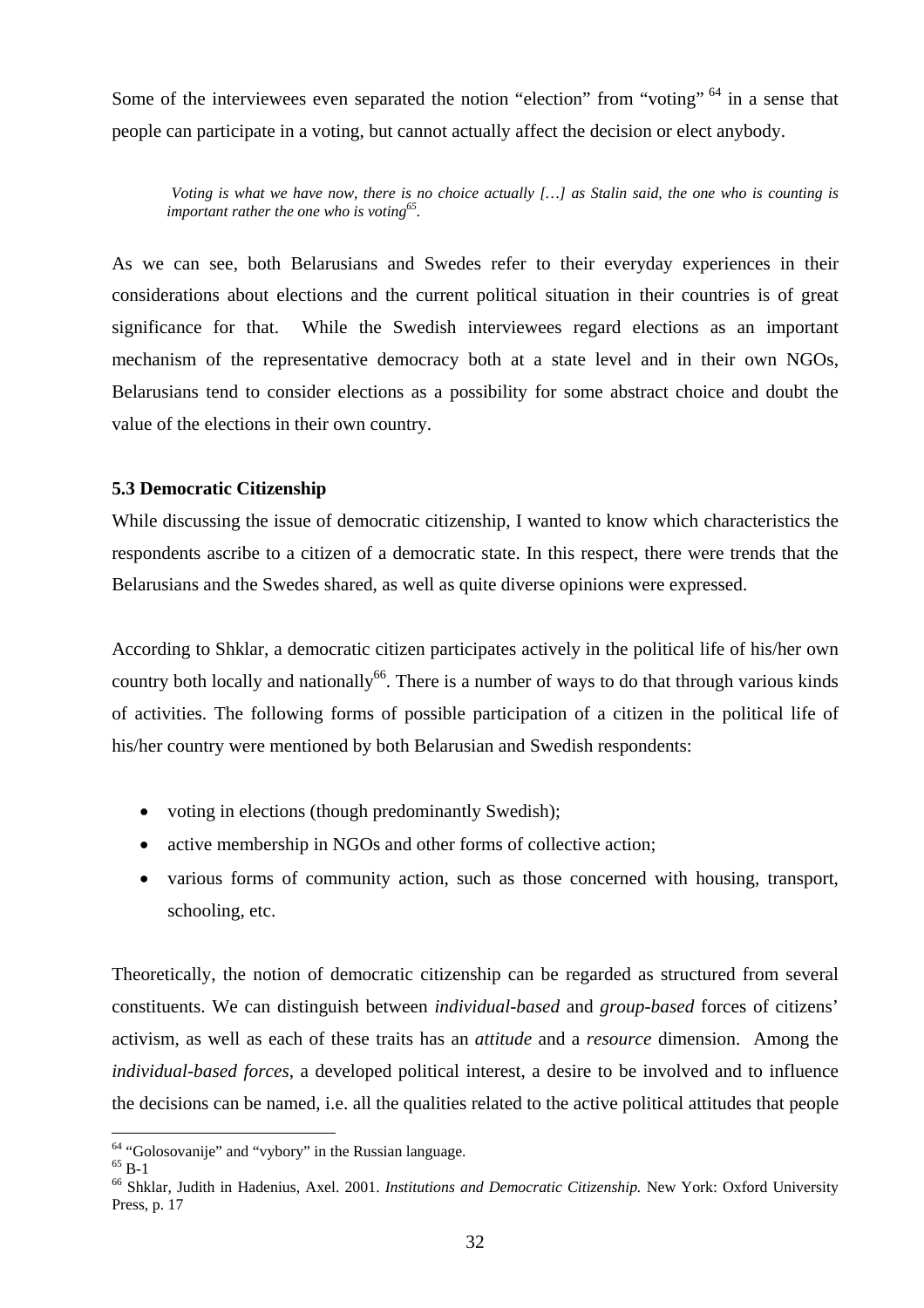possess as individuals. However, possessing these qualities is not enough, and that is why we are talking also about a *resource* dimension. A person should have free access to the information, have free time to spend on political activities as well as economic resources to contribute to these activities.

As the title suggests, the *group-based* forces are not centered on private individuals, but rather on relations between them. Feelings of trust and affinity between people, an experience of identification with a larger whole, and solidarity with a unit of people we belong to can be mentioned in this regard. *Resource* dimension in this case concerns what real possibilities exist in a given state for coordinated and collective action.

Both Swedish and Belarusian respondents mentioned such individual-based attitudes of a democratic citizen as being politically active, keeping himself/herself informed on important issues concerning their country, open-mindedness, and developed political interest.

Nevertheless, some specific Belarusian and Swedish tendencies can be distinguished. Such quality as *responsibility* for his/her own life, family, community, or country was mentioned by 33% of the Belarusians, whereas none of the Swedish mentioned it during the discussion.

*In an authoritarian state, a citizen is not responsible for anything, because he/she cannot actually change anything, in contrast to that, a democratic citizen has a certain political standing and defends it*<sup>67</sup>.

While discussing this point, Belarusian interviewees regarded a democratic citizen as some kind of an active unit as opposed to a passive state, which is not interested in the well-being of its citizens.

*Democratic citizen … not waiting that the state or local authorities will make something for him, but rather is taking action herself*<sup>68</sup>.

Another 22% of the Belarusian interviewees spoke of a democratic citizen as a *law-abiding* individual. According to their opinion, a democratic state is characterized by the rule of law, and consequently, the citizens have to follow the laws of their country.

*First of all, he [a democratic citizen] has to follow the law, to live according to the laws of his country […] all his rights and responsibilities should be mentioned in the Constitution. […] From one side, a person has*  a freedom, but if he breaks the law, he cannot be called a citizen any longer.<sup>6</sup>

 $69$  B-6

 $\overline{a}$  $^{67}$  B-2  $\,$ 

 $^{68}$  B-1  $\,$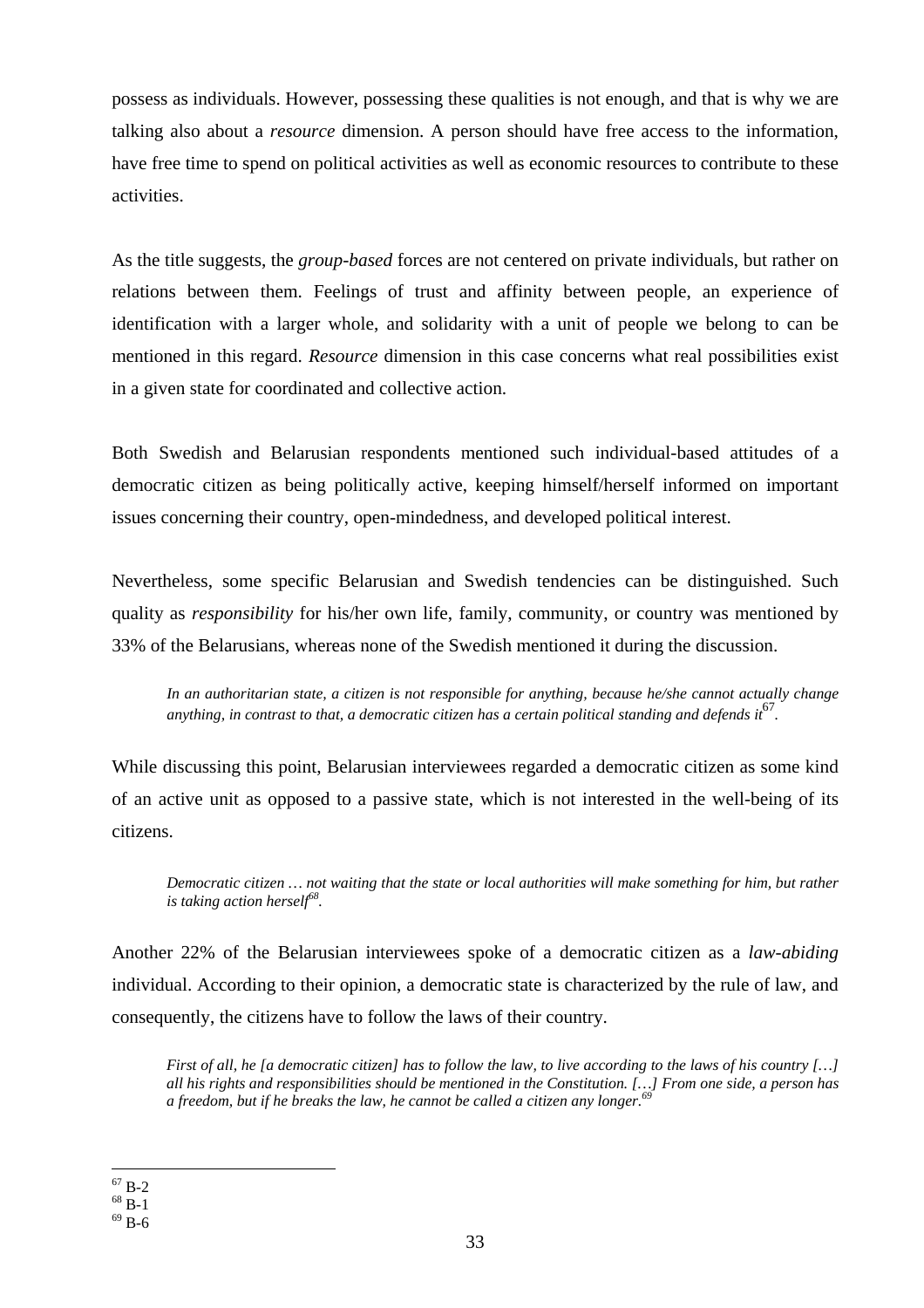An opinion that was characteristic only to the Swedish respondents and was expressed by the 22% of them is that a democratic citizen is *antiracist* and *internationally active.*

*…being democratic, you will fight inequality whenever they show up […], at lease vote for the people in your country that are supporting the democratic movements internationally.<sup>70</sup>*

When speaking about the *group-based* forces, both Belarusian and Swedish respondents mentioned some of them, though in a slightly different way. As many as 45% of the Belarusian interviewees referred to a democratic citizen as a person who is *taking other peoples' interests into consideration, communicate actively with the neighbours, people in the local community*, etc. One of the interviewees mentioned such quality as *social competence,* which is

*a person's skill to be a member of a larger society in all the possible senses - political, social, ecological, communicative, etc. I.e. this is a full-fledged person, who is able to be a member of a collective, to take*  decisions, to communicate and to analyse information.<sup>7</sup>

Another trait of a democratic citizen that can be regarded within the concept of *group-based* forces, and which was mentioned by the 22% of the Belarusian respondents is *national identification.* To their mind, only a person who identifies himself/herself with a larger nation can be called a citizen.

For the Swedish participants' part, the *group-based* forces take a more structuralised form, rather than abstract qualities. Thus, 33% of the respondents mentioned the importance of participating in the various organisations and local communities to take a collective action for the common good.

When it comes to the *attitude/recourse* dimensions, there were twice as many Swedish as there were Belarusians who spoke about both *individual-* and *group-based* forces from a resource perspective, i.e. not only the individual traits, but also a possibilities provided by the state were seen as necessary. Free access to the information, state's respect for human rights, and openness of a state system were mentioned in this respect.

*Citizens, they have, specially… that the political system is open so every citizen could […] in every way know what the politicians are discussing, what decisions they are taking or … and also that they could if they want change or effect political system in some way, they can do that.* 

To sum up, the common tendency among the Belarusian and Swedish interviewees is to associate democratic citizenship with such forms of political participation as voting, being active in an NGO and in a community. Such *individual* traits as political activism, open-mindedness,

 $\overline{a}$  $70 S-9$ 

 $71\ \text{B} - 5$ 

 $72 S-4$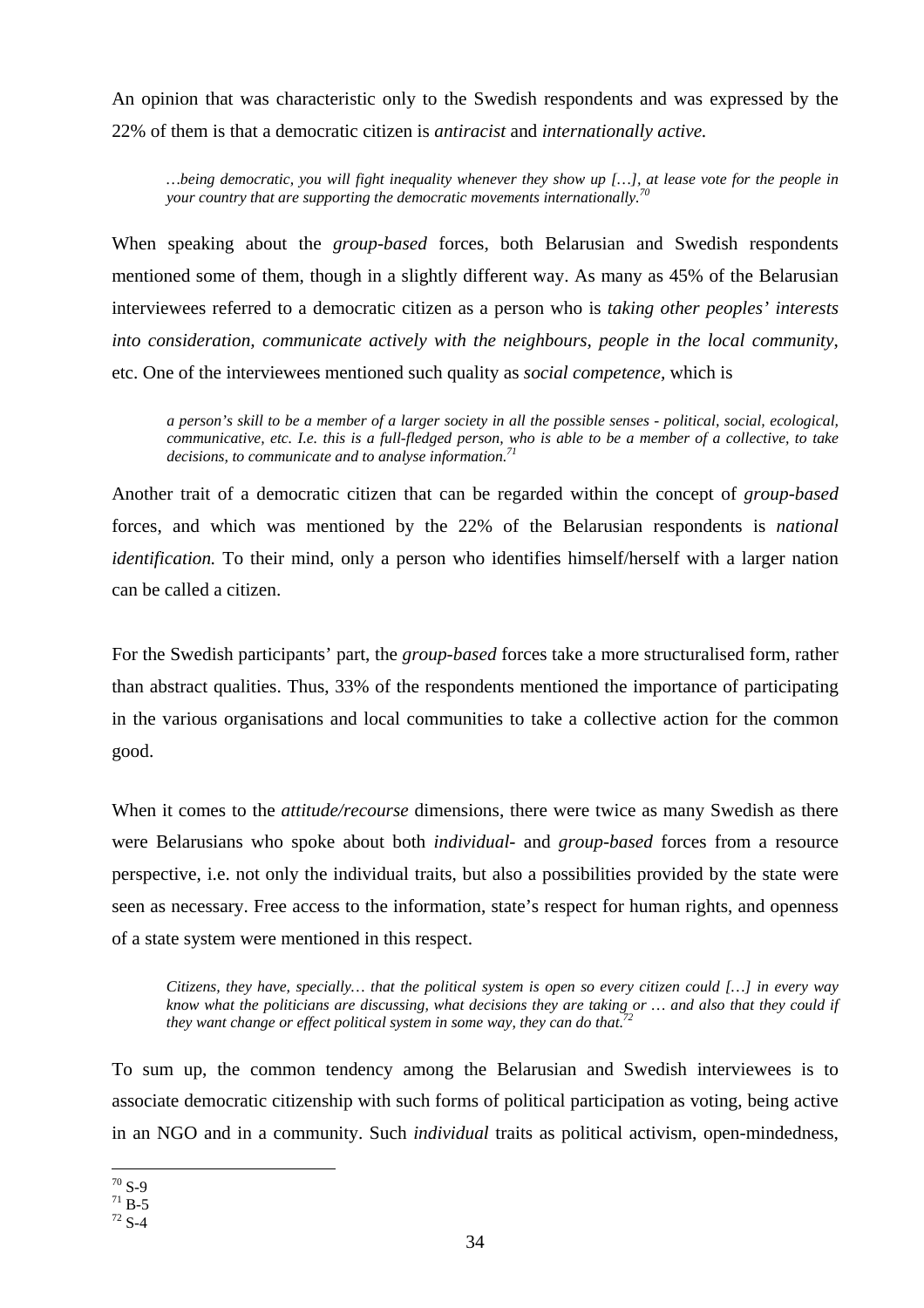and developed political interest have also been mentioned by the representatives of both sides. However, such qualities as *national identification* and *being law-abiding* were typical only for the Belarusians, whereas *antiracism* and *international activism were* characteristic for the Swedish respondents vision of a democratic citizen. Much more Swedish than Belarusians regard *resource* dimension in addition to simply mentioning the personal characteristics.

# **5.4 Civil Rights in a Democratic State**

According to Robert Dahl, to qualify for a democracy, a state should guarantee its citizens the following civil rights:

- 1. freedom of expression, including criticism of and opposition to the leaders and party in office;
- 2. free access to information;
- 3. freedom of association;
- 4. right to vote.

 As it would be logical to presume, the importance of the civil rights for a well-functioning democracy is not doubted by any of the participants. Both sides spoke of all the rights mentioned above as well as other civil rights that they deemed were important for a democratic state. Some specific traits, characteristic for both sides, however, can be traced.

What was specific about the Belarusians' responses is that many of them referred to various documents stating their rights, rather than naming the rights themselves. Thus, 44% of the respondents mentioned the UN Declaration of the Human Rights as the basis for the democratic rule, compared to 22% among the Swedish respondents). Another 22% of the Belarussian participants spoke of the Constitution of the Republic of Belarus, as a document containing the rights that a state should guarantee to its citizens, which is quite a peculiar tendency taking into consideration that the Constitution of 1996, which is in force now, is recognized as illegitimate by the international community.

There was equal number of participants from both sides who mentioned the *freedom of expression*, including the freedom to openly express your opinion and be in opposition to the ruling party or leaders.

*And also I think you have to respect opposition […] it is healthy to have opposition. You have someone who is in power, and you have to be sure that there are others to say," No, we would like to change" at any time. […] And also to express your opinion, and not being jailed for that.73*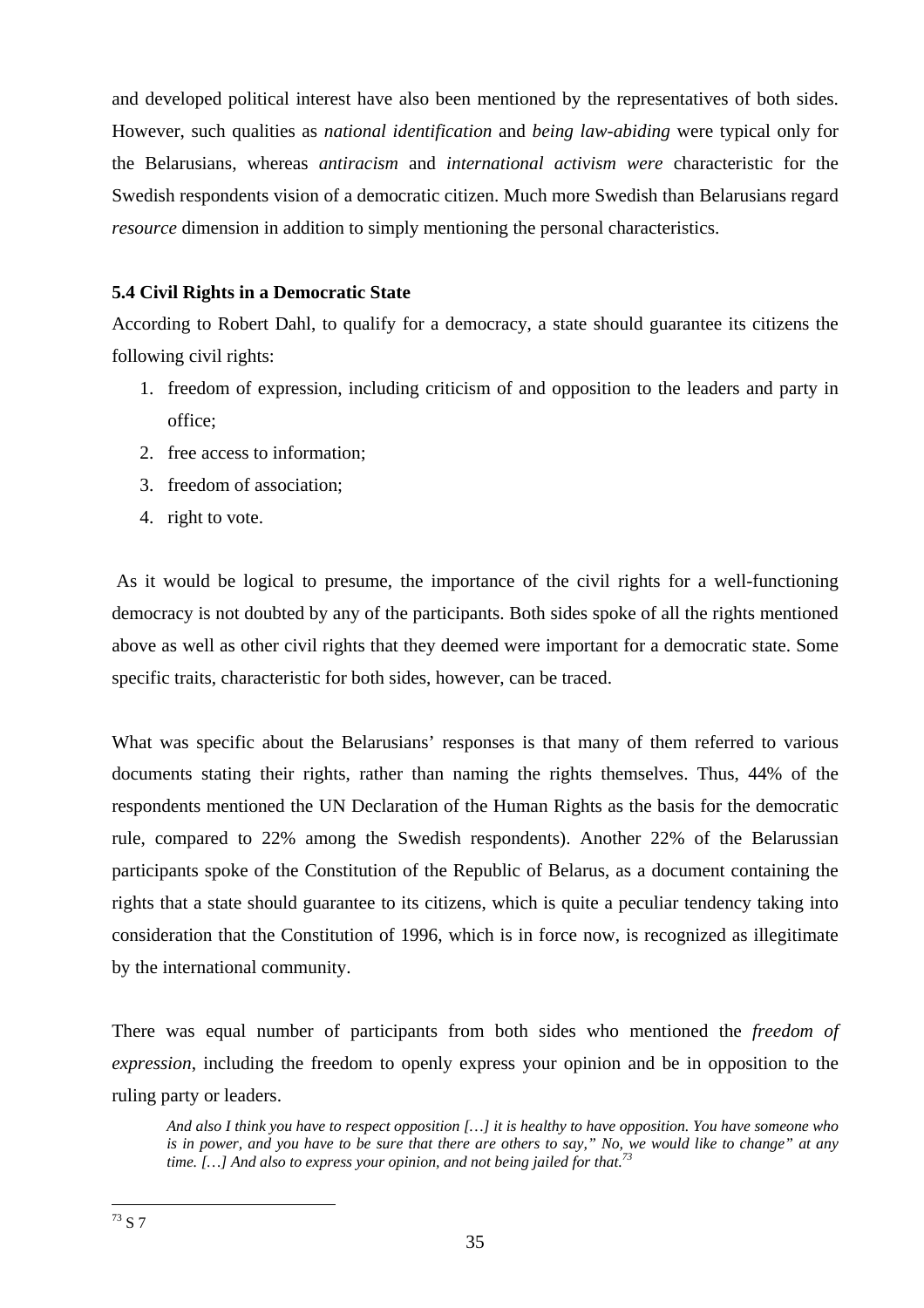However, the opinions on the right to *free access to information* were not that unanimous. There were twice as many Swedish as Belarusians who mentioned it.

Another difference can be traced if we look at the respondents' attitude to voting. In difference to 11% of the Belarusian respondents, as many as 56% of the Swedish mentioned the right to vote as one of the most important rights of a democratic citizen. If we recall the discussion on the significance of elections, that would seem natural that Belarusians do not consider a right to vote as an important one if they doubt the quality of the elections as such in their country.

To summarise, both sides agree with the significance of the civil rights for a democratic state, though some different traits can be traced. The same number of respondents mentioned the freedom of expression, though there were more Swedish who stressed the importance of the free access to information to form one's opinion. The right to vote was predominantly mentioned by the Swedish respondents. Belarusians in their turn more often referred to such statements as the Universal Declaration of Human Rights and the Constitution of their country.

# **5.5 Leadership**

The issue of leadership in a democratic system was raised by 45% of the Swedish respondents and 11% of the Belarusians during the discussion, and, therefore, deserves to be mentioned in this work separately. A few aspects can be singled out in this respect.

Firstly, the problem of the leadership irremovability in the Belarusian NGOs was touched by 33% of the Swedish and 11% of the Belarusian respondents. An opinion exists, that in the majority of Belarusian organisations, a person who once founded an NGO, becomes leader for many years. It is not rare that even if an organisation holds regular elections, it is the same person who is chosen all the time.

*[Democracy is] being able to change leadership when it's needed [...], and being humble in the leadership, not being the ruler, which is the case I think in all these countries. If you are elected chairman, then you are the boss. And then you can forget about your members, because then you are ruling, it's just your ideas that counts. […]He [the boss] never resigns, he will die, even if he has no development force left, he will die with this position74.* 

The respondents even suggested possible explanations for this phenomenon. One of them is that in the current situation in Belarus, there are not so many possibilities to realize one's own full potential. The state sector does not allow dissidence from the created rules and mechanisms, the usage of the new methods of work is not at all welcomed. The private sector is more open in this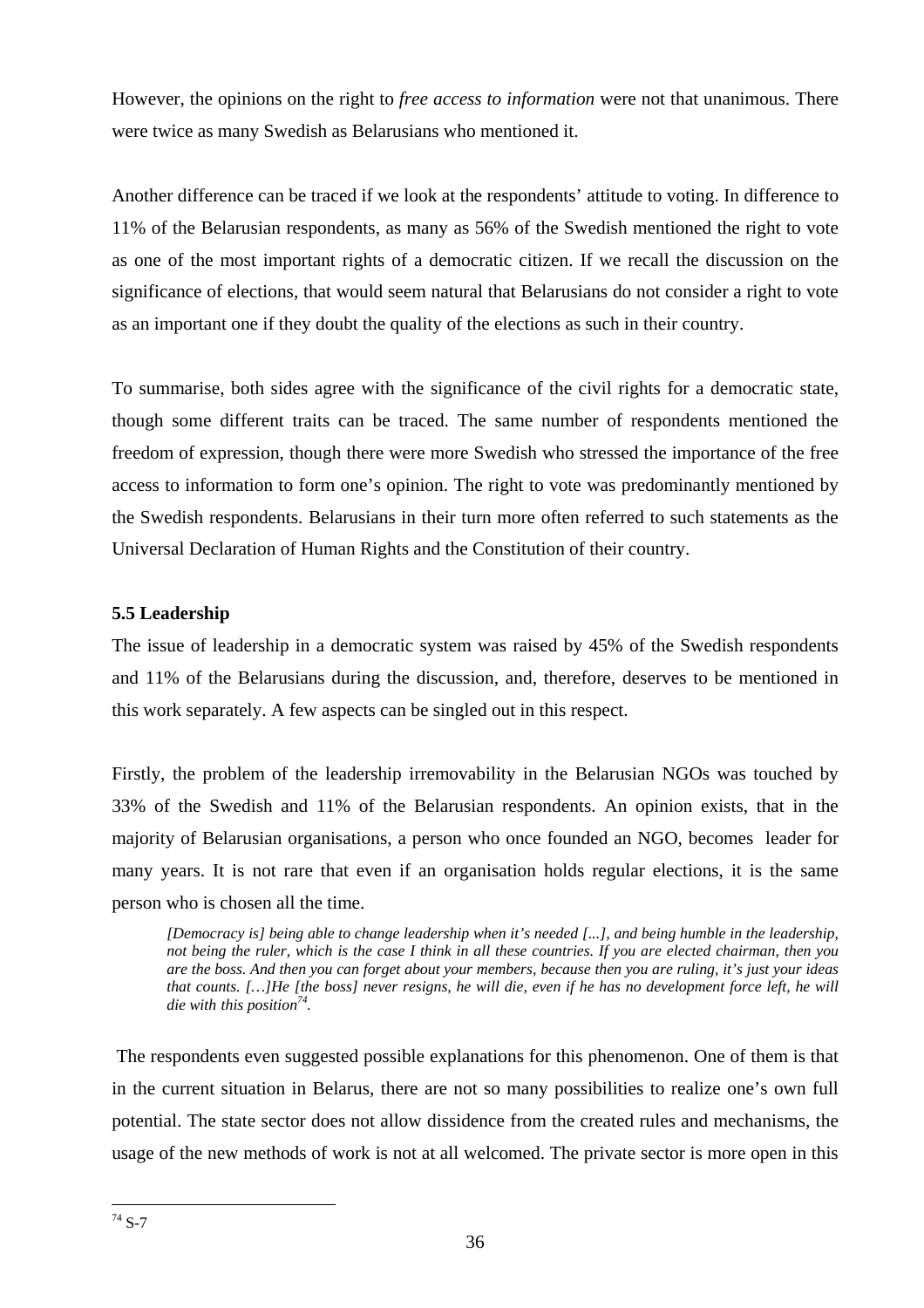sense, but is in a shaky position since private businesses are constantly harassed by the government. Political party system, which would provide a person with a space to express himself/herself, is still underdeveloped<sup>75</sup>. In these circumstances, so-called MONGOs (My Own NGO) are created to implement certain personal ideas. Generally, it does take a lot of time and efforts to start a public organisation, and once having succeeded, a person does not see himself/herself in any other position in an organisation. At the same time, members themselves do not want to elect anybody else, either because they pay their due to the efforts of the leader, or simply because there is no any other person that would fit this position.<sup>76</sup> Another possible explanation, keeping in mind that Belarus has been a part of tsarist Russia and then Soviet Union, is that there is simply no tradition to change leaders<sup>77</sup>.

At the same time, 33% of the Swedish interviewees pointed out that accountability of the leadership is essential for a democratic system at any level, either a state or a organisational one. The free flow of information in both directions, from the leader to members and vise versa is seen as crucially important in the view of the Swedish side, while Belarusians do not even mention it.

## **5.6 Broad or Narrow Concept of Democracy.**

I have already discussed this point shortly in the section on general understanding of democracy, now I will look at it at more detail. While discussing this question with my interviewees, I was interested if they adhere to a narrow concept of democracy limiting it to minimal criteria like regular elections, civil rights guarantees and political participation, or saw economic and social equality as an inherent part of the democratic rule in a state, thus expanding their views to a broad one. Here, again, we can trace some tendencies that are typical for the Belarusian or the Swedish side, and that are common to both.

The representatives of both Swedish and Belarusian NGOs in general agreed that a democratic state should guarantee economically some basic level of living as well as equal social opportunities in regards to education, healthcare and pensions. However, the issue of responsibility for a person's life was addressed in a different way.

Only 33% of the Swedish respondents argued that the state should not interfere into the social sphere, e.g.

 $\overline{a}$  $75 B-2$ 

 $76$  Ibid.

 $^{77}$  B-7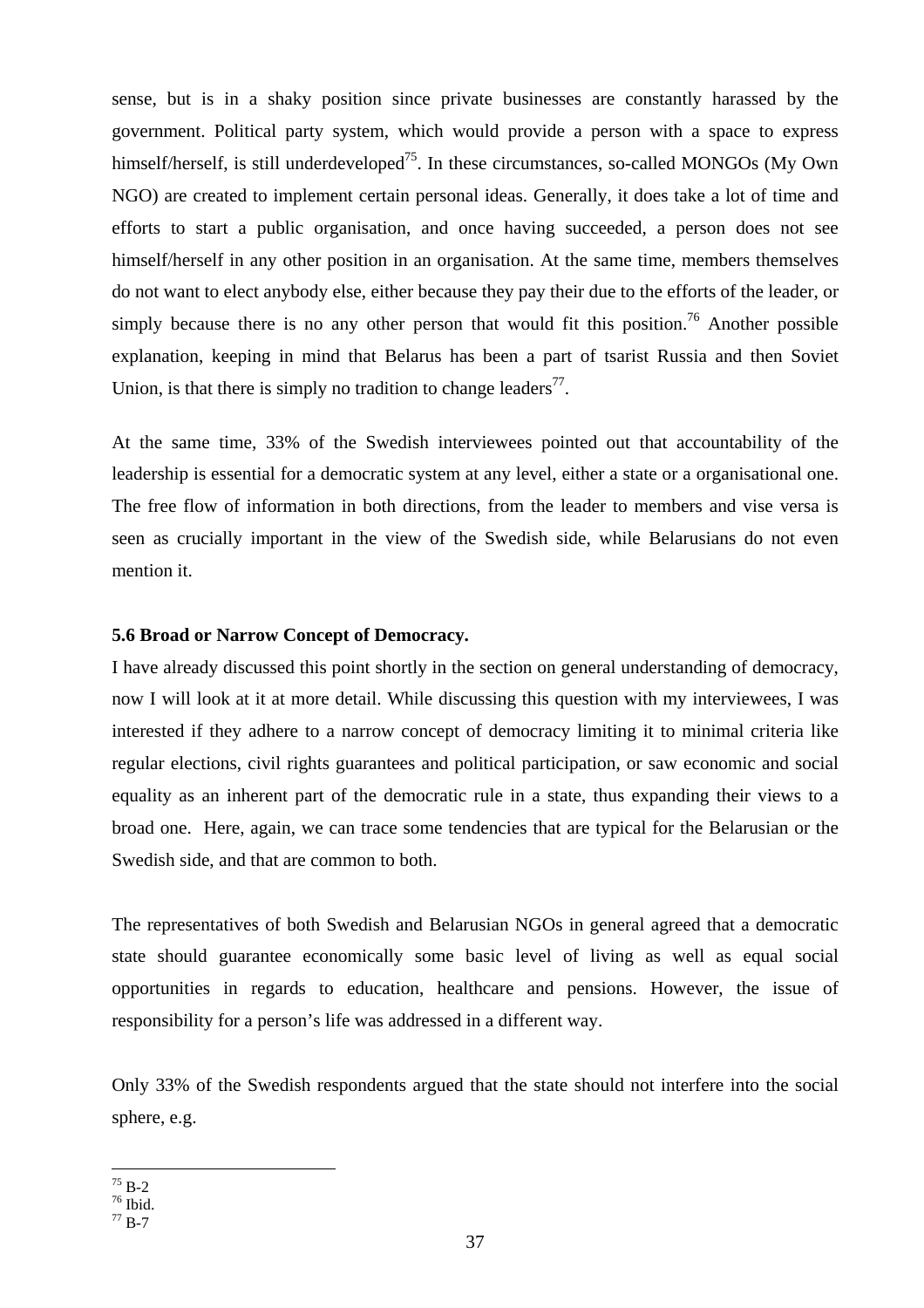*The state should do as little as possible with people with work […]. The rest should be left for the market forces. That's democracy. State should not interfere78.* 

At the same time, as long as the state provides for the democratic tools to change the situation, such as elections, representative system, rule of law and basic civil rights, this state is to be considered democratic.

The rest were positive towards democratic state guaranteeing equality in all the spheres of life, rather than only formal mechanisms of democratic rule. Quite often, citizens' perspective was emphasized, that is the feelings of solidarity and mercy should be present in every society as well as feeling of obligation to help those in need.

*If you see that there are people in your community that don't have enough to eat or to live a decent life, then I think the society should help in that and that is solidarity, and you pay your taxes if you have money79*.

To distribute income so that everybody had at least equal basic standard of living has also been seen as a human way of living in a society. I believe that this vision quite corresponds the today's political situation in Sweden with social democrats being in power for more than 50 years. We can, thus, make a conclusion that there is tendency among the Swedish interviewees to consider democracy within the broader approach.

As many as 67% Belarusian respondents agreed that the state should guarantee equal starting opportunities for everybody, but after that it is up to each person's abilities or business qualities to safeguard his/her own well-being. Some of the respondents even mentioned that this can be a choice of a person to strive for more material prosperity or not.

*If a person doesn't want to be rich, to be active in economic life, this is his choice*<sup>80</sup>.

One of the respondents mentioned that these are the NGOs that have to take care of the social equality, because *a state can only make it worse*<sup>81</sup>.

Thus, the ability of the state to guarantee social and economic equality is questioned, hence, there is a tendency to keep the discussion within the narrow approach

 $\overline{a}$  $78 S-2$ 

 $79 S-3$ 

 $80$  B-1

 $81$  Ibid.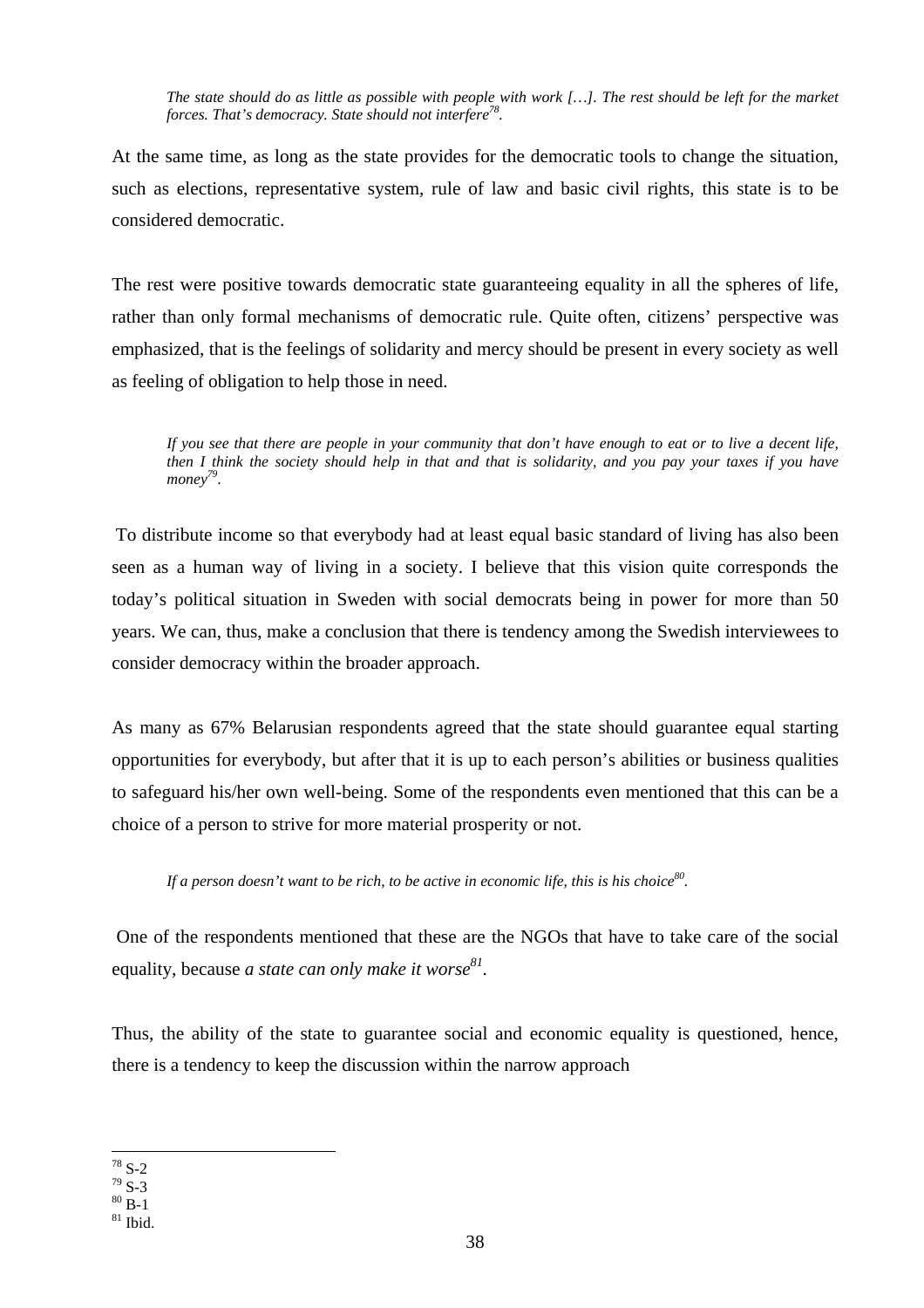This emphasis on the personal responsibility might be explained by the situation that the population has found itself during the resent 10 years. During the Soviet rule everybody was considered to be equal in all respects as well as the basic standard of living was guaranteed by the state. Every Soviet citizen had an access to free education, healthcare as well as was guaranteed social welfare. With the break-up of the Soviet Union, all these guarantees disappeared because a new state was too week to take care of its citizens. Nowadays, Belarusians do not generally trust the authorities and relay more on themselves than on the state. It is quite natural then that they still keep to their everyday life attitudes while describing an ideal democratic state.

# **VI. NGOS AND THEIR ROLE IN DEMOCRATISATION**

In this chapter I will combine information from two sources – official documents and the interviews. First, I will look at the official point of view by examining the official statements and regulations. After that, I will compare it to what the people who are implementing these decisions into reality think.

While analysing the documents and interviews, I referred to William D. Carmichael's list of specific missions and roles ascribed to voluntary organisations during the transition from authoritarian to democratic regime<sup>82</sup>, which are:

- *Charting new relationships with government.* As the transition to democratic rule proceeds, voluntary organisations are to exert a positive influence on government policies; they will also seek some form of partnership with agencies of a state and various state authorities;
- *Formulating new frameworks supportive of civil society.* Direct and indirect participation of voluntary organisations in the process in which key features of the new constitutional, legislative, and administrative frameworks affecting their own operations are being determined.
- *Organising activities related to democracy.* These can be public educational campaigns related to elections, election monitoring operations.
- *Setting democratic standards.* Voluntary organisations provide a reservoir of talent and as well as set standards to develop new ranks of leadership. They also develop, in their own internal decision-making and employment practices, a set of standards with regard, e.g.,

 $\overline{a}$ <sup>82</sup>Carmichael, William D.1993."The Particular Missions and Roles of Voluntary Organisations in Periods of Transition from Authoritarian to Democratic Policies" in Ann McKinstry Micou and Birgit Lindsnaes (eds.) *The Role of Voluntary Organisations in Emerging Democracies.* Copenhagen: The Danish Centre for Human Rights, pp. 19-21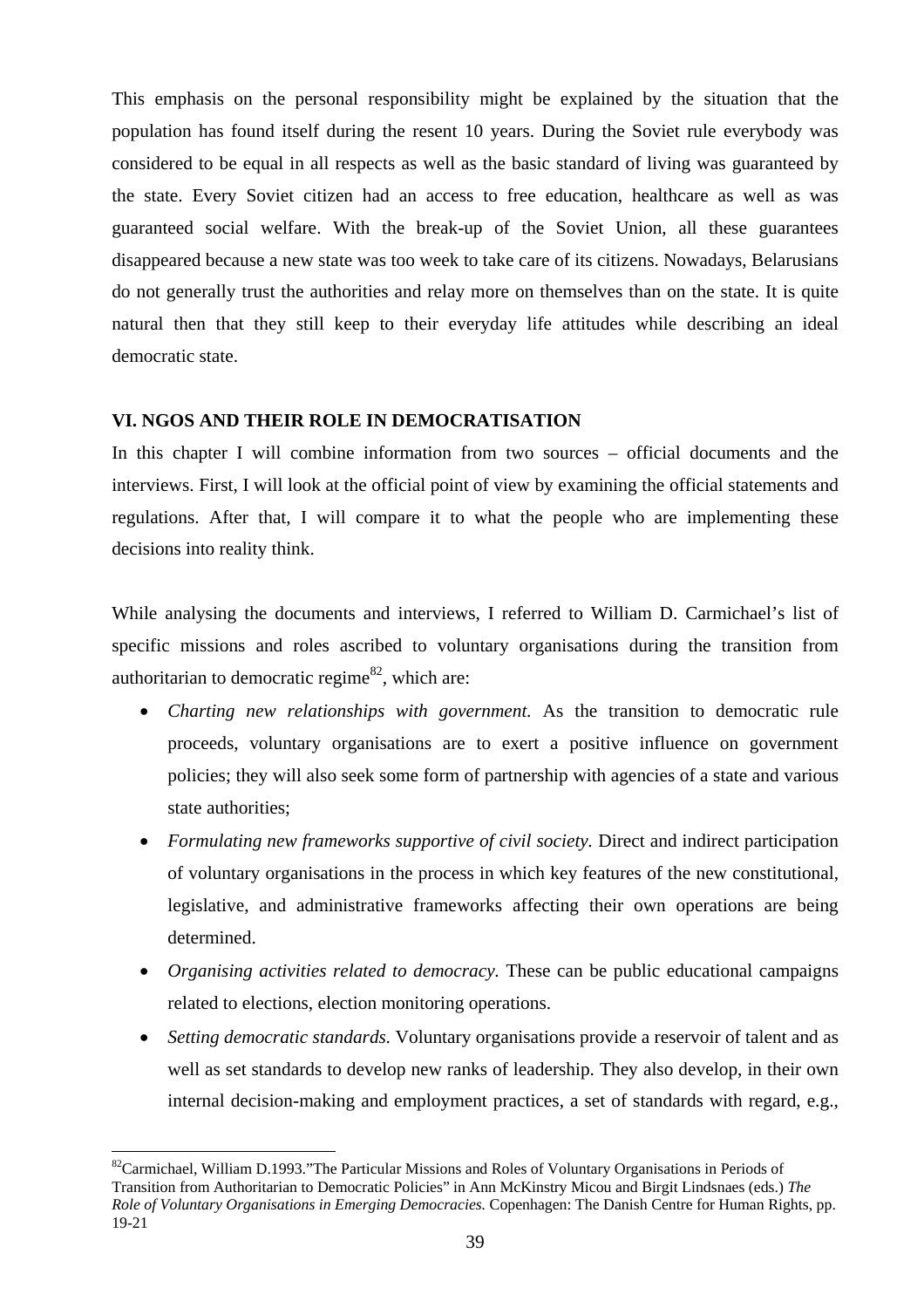to transparency of decision-making, accountability, gender equality, and minority involvement that can serve as examples for governments to follow.

#### **6.1 Analysis of the Documents Regulating Swedish Developmental Aid to Belarus**.

The main document regulating Swedish developmental aid in the Baltic region is the government's proposition on *Swedish Developmental Aid to Central and Eastern Europe*83. The document assesses the current developments in the Baltic region, as well as covers Sweden's priorities in this respect and which directions the developmental aid is to take in the present circumstances.

According to the proposition, the aim of Sweden's development work in Central and Eastern Europe is "to support sustainable development, deeper integration and partnership in the Baltic region" <sup>84</sup>. Belarus as a part of Baltic region gets into the sphere of the Swedish interest, and it is therefore important to support the integration of the country to Europe. Though the situation in the Republic is assessed as negative and unwelcoming any kind of reforms, the Swedish government claims that "there should be readiness to broader cooperation in case the political and economic situation in Belarus changes and allows the country to get into closer relationship with the rest of Europe<sup>85</sup>. However, until situation remains unchangeable, it is important to avoid the isolation of the Belarusian people. The input Sweden is to make in this respect is to broaden contacts the Belarusians have with Sweden and other European countries.

The document also elaborates which areas the Swedish government prioritises within the democracy development direction. The first area is the reformation of the legal system of the recipient countries so that it meets the international standards. Belarus, however, is not mentioned in this respect since the reforming of the legal system requires cooperation on the state level, which is close to impossible in the present circumstances. Another area is encouraging cooperation on the local and regional level to create well-functioning institutions through which the knowledge and values can be transferred. For this cooperation to be possible, broad networks of contacts has to be developed between the neighbouring countries. In case of Belarus, these contacts are to be developed through cooperation with voluntary organisations.

According to the government's proposition on *Swedish Developmental Aid to Central and Eastern Europe,* democratisation of Belarus has a high priority, and civil society is a tool.

<sup>&</sup>lt;sup>83</sup> Here and after translation is made by the author.

<sup>&</sup>lt;sup>84</sup> Europa I omvandling. Sveriges utveklingsarbete med Central och Östeuropa. March 2002. Edita Norsdedts

Tryckeri AB, Stockholm, p.8

 $85$  Ibid., p.11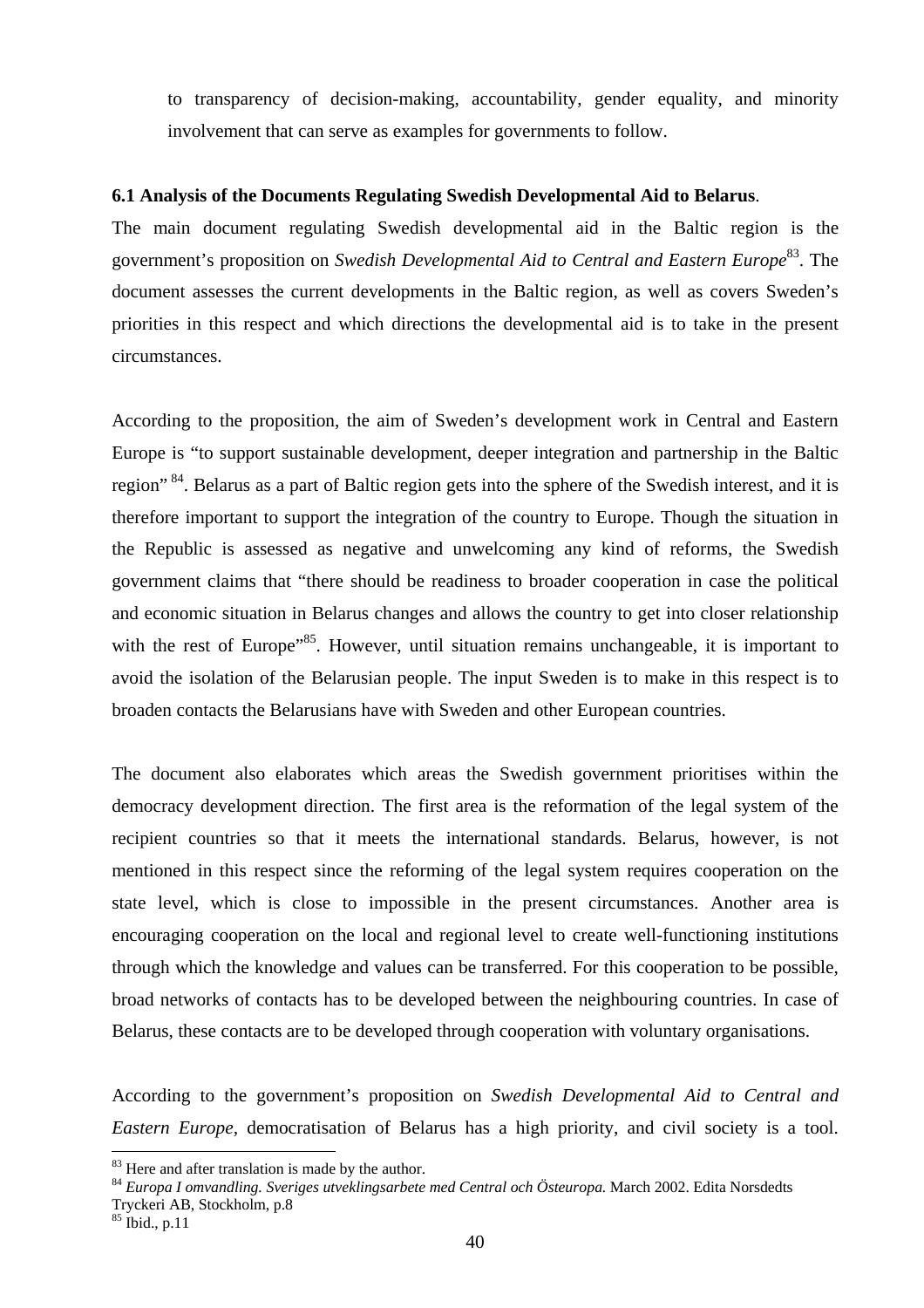However, this proposition is of a more general character, and outlines the main priorities in the developmental aid to a larger region of the Eastern and Central Europe. It does not for this reason elaborate on which specific missions the Swedish authorities ascribe to the NGOs particularly in Belarus.

The document which regulates the development aid specifically to Belarus, and thus can provide more specific information for the case in point is *Country strategy for development cooperation. Belarus. January 1, 2002 – December 31, 2004.* The *Strategy* again emphasises the role of the civil society organisation in the democratisation of Belarus, and further specifies on the certain objectives in this respect, which can be related to the list of missions mentioned above:

- One of the main priorities in the field of NGO cooperation is "to generate greater understanding for the culture of democracy, to seek to enhance democratic culture and democratic structures, and to encourage active participation on the part of citizens<sup>386</sup>. which can be seen as a mission of *setting democratic standards*. The contacts with the Swedish NGOs are supposed to provide the Belarusian counterparts with more profound knowledge on the democratic principles and mechanisms, which they will further spread in the society;
- Special emphasis is made on expanding project activities to include local authorities. Thus, the mission of c*harting new relationships with government* should be accomplished through involving representatives of both NGOs and the country's public administration. The basic idea behind this provision is that "it is crucial that Belarusian civil servants also be brought into contact with the European community of values"<sup>87</sup>. However, it should be noted that only local and regional authorities are to be included into the project work, and not officials of higher, or national, level;
- *Strategy* elaborates also on the importance of the projects that include *activities related to democracy.* "Creation and support to the independent media", "encouragement of political dialogue at local and national level through involving more people to become politically active"<sup>88</sup>, etc. are seen as an important part of the cooperation.

The aforementioned documents present the Swedish government's priorities in respect to Belarus and the NGOs cooperation. However, it is important to see how their provisions are executed

<sup>86</sup> *Country strategy for development cooperation. Belarus. January 1, 2002 – December 31, 2004.* Ministry for Foreign Affairs, Department for Central and Eastern Europe, 17 October, 2002. Sweden, p 8

<sup>87</sup> *Country strategy for development cooperation. Belarus. January 1, 2002 – December 31, 2004.* Ministry for Foreign Affairs, Department for Central and Eastern Europe, 17 October, 2002. Sweden, p 6  $88$  Ibid.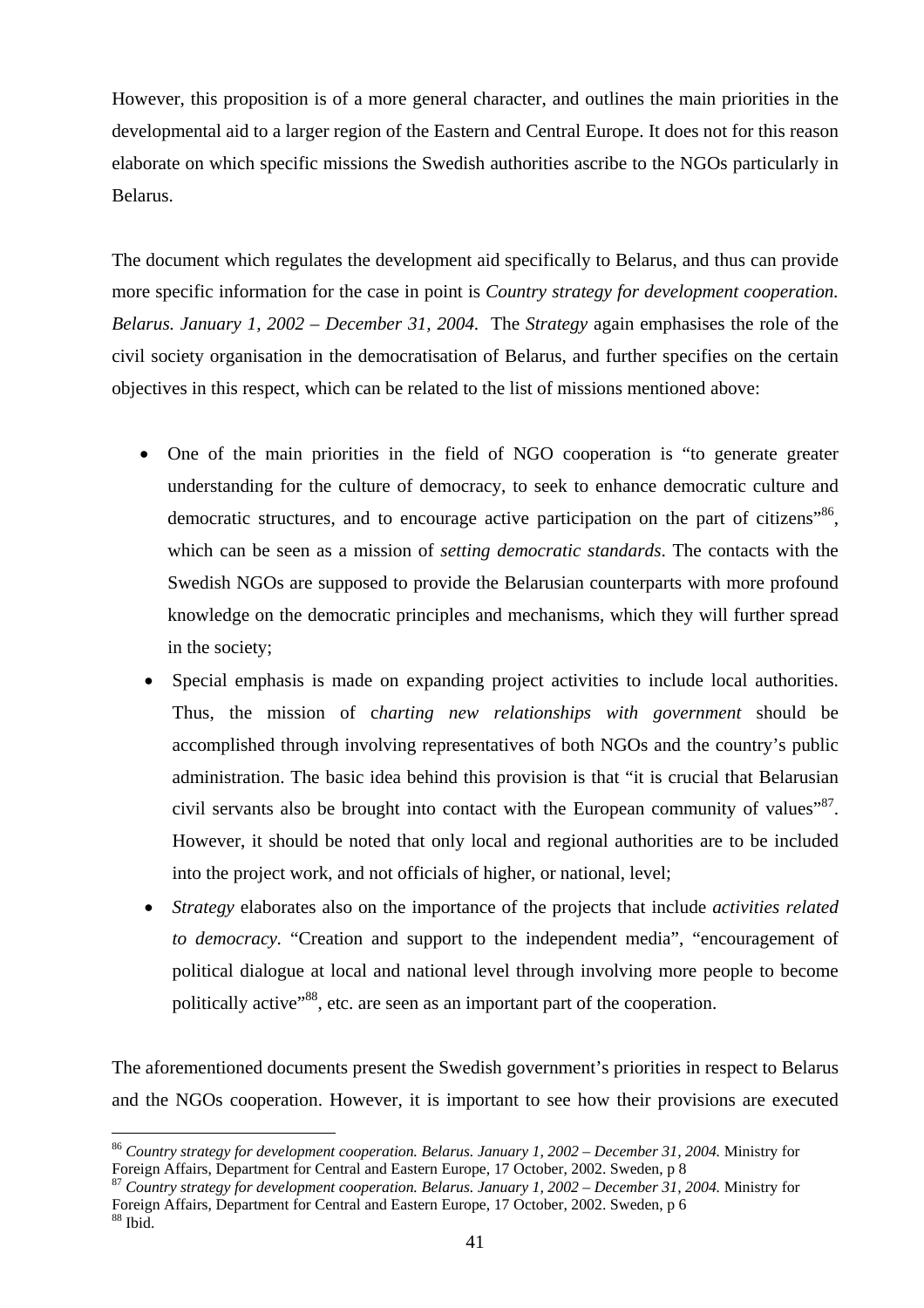further. The main executive organ that is responsible for the implementing of the Government decisions concerning developmental aid is Swedish International Development Agency (Sida). The main instrument regulating Sida activities in the sphere of development cooperation is *Guidelines for Sida's support to development programmes of Swedish* NGOs approved in April 1998.

Though the *Guidelines* emphasize the fundamental importance of building up a vigorous civil society in the developing countries, the document does not speculate why it is so crucial, and which specific functions it is to play. However, if we look at the priorities for the projects listed in *Conditions for Sida Activity in Belarus* on Sida's website, we can see that the priorities emphasized in the two aforementioned documents are clearly reflected in the Sida's policy:

- a. The partnership projects dependent on the central ministries or authorities, should be avoided. However, what concerns the projects of system-opening character, it can even be advisable to have contact to local and regional authorities, including universities and state-owned companies, while implementing the projects. In this way, the NGOs are to perform the mission of *charting new relationships with government.89*
- b. The Belarusians should get as much contact as possible with the people from Sweden and other countries, as well as Belarusian towns and universities should be involved into the regional cooperation through Sida activities. This is again consistent with *setting democratic standards* function, since the more contacts the Belarusians have with the outside world, the more information they get on the democratic principles and how they function in the society. <sup>90</sup>

The last mission foreseen by Carmichael, that of *formulating new frameworks supportive of civil society,* which includes NGOs participating in the creation of the new constitutional, legislative, and administrative frameworks within which civil society organisations can operate, is not mentioned in any of the documents. However, I believe, it is too early to speak about this mission in a state where all the newly-created laws and decrees are meant to limit the activities of the NGOs as much as possible, rather than to create favourable conditions for civil society functioning.

<sup>89</sup> Retrieved from www.sida.se

<sup>90</sup> Retrieved from www.sida.se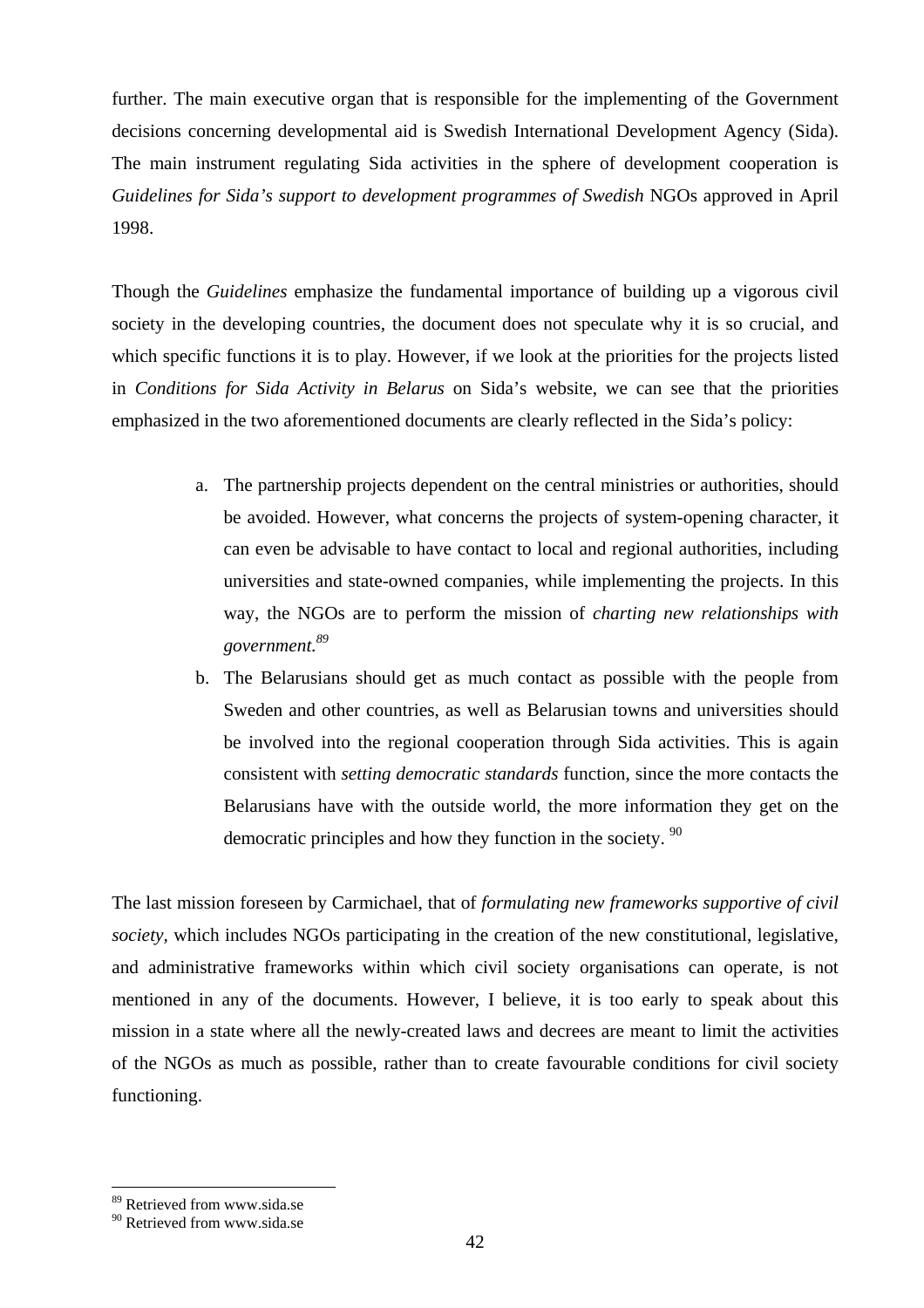To sum up, the three documents under analysis emphasise the great role civil society organisation play in the establishing of a democratic state. The role the NGOs have to play in the democratisation of Belarus can be regarded through the following missions: *charting new relationships with government, setting democratic standards,* and *activities related to democracy.* 

#### **6.2 The Role of the Participants' NGOs in Democratisation of Belarus**

The partnership projects within the framework of Forum Syd Belarus programme cover a wide range of activities, depending on the organisations that run them. The NGOs dealing with sports, social work, ecology, youth as well as clearly political organisations were included into my sample. In my interviews, I was interested to know if the participants accepted that their organisations have any role in democratisation of Belarus, even if not being political, and if they think that they make any contribution, then of what kind.

#### **6.2.1 What Belarusian and Swedish NGOs Can Do?**

The absolute majority of respondents stated the democratisation of Belarus as some kind of a strategic goal of their organisations. However, there were certain exceptions from both sides who noted that they do not have such a goal, though they admitted their work produces democratising effect any way.

As far as fulfilling of the specific missions by the NGOs is concerned, the compliance is evident between the aims set in the official statements and the participants' idea of their NGOs contribution. Thus, 33% of the Belarusian interviewees mentioned that their organisations are doing attempt to *chart new relationships with government*, trying to influence the authorities' decision-making concerning their area of interest, or at least trying to seek some form of partnership with agencies of a state. The Association of Wheel-Chair Users is a very vivid example for that; they are actively participating in the discussion and decision-making of the state programmes, have managed to negotiate so that changes were made in the law to safeguard the interests of handicapped people.

The function of s*etting democratic standards* was stated as one of the main functions of the NGOs. Many of the participants see their function as showing people that they can unite and do something together, to spread democratic values, etc. This is the function where the Swedish part contributes a lot. By simply taking the members of the partner organisations to Sweden, to show how their organisations are working and how democracy is functioning in Sweden as a whole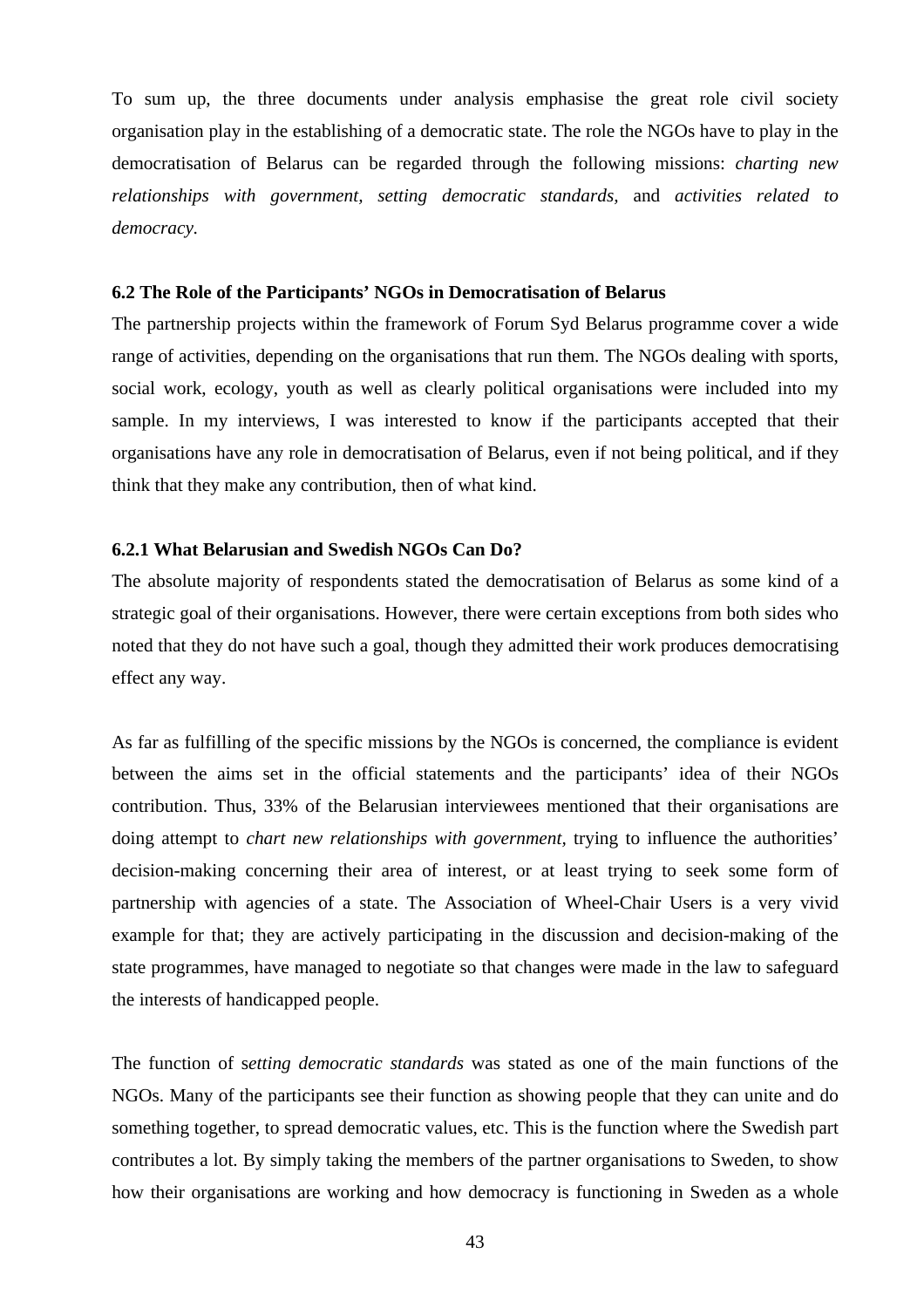they are introducing their Belarusian partners to the basic democratic standards with regards to transparency of decision-making, accountability, gender equality, etc.

The mission of *organising activities related to democracy* is reflected in the activities of two organisations, both of which are clearly pro-democratic: Young Front, which is famous by its street actions of protest, and Belarusian PEN Centre who is defending journalists who are accused of defamation in court by providing linguistic expertise of the texts as well as educating journalists to raise their standard of writing.

The considerations of the Swedish participants are mentioned separately, since it is natural that their organisations cannot have any direct influence on the transitional process in Belarus; they can only do that through their Belarusian partners. The majority of the Swedish participants considered their role as strengthening their partner, providing education on organisational structure, and some resources so that they in their turn could bring in the difference in the Belarusian society. Many of the Swedish partners believe that the new activities which they bring into Belarus will have a democratising effect. Good example of that could be organising cooperatives for disabled people (NGO Phoenix- Social Ekonomi i Roslagen), which is an idea of a small group of people uniting together to run their own business, where everybody has a share and participates in decision-making; introducing an absolutely new sport – frisbee, which is very democratic in its nature since there is no referee on the field, and all the controversial points are resolved by the players themselves.

# **6.2.2 Belarusian NGOs' Potential to Make a Difference Questioned by the Respondents**

What I would like to mention specially is the critical attitude to Belarusian NGOs in regards to their democratizing effect that some of the respondents had. Interesting enough, this attitude is more characteristic of the Belarusian, rather than the Swedish side. Though being critical to the Belarusian NGOs, the respondents did not generalize about all of them, but rather mentioned some categories of them. For example, the ability of the Minsk NGOs to make any difference in the country was questioned as compared to the NGOs outside the capital

*The majority of NGOs in Minsk are not really NGOs but rather consulting companies, which are applying for grants, get the funds and work. This is their work, and exalted aim of democratisation has nothing to do with it. While people in the countryside are eager participate even without money, they just need some*  basic things – premises to meet, means of communication...<sup>3</sup>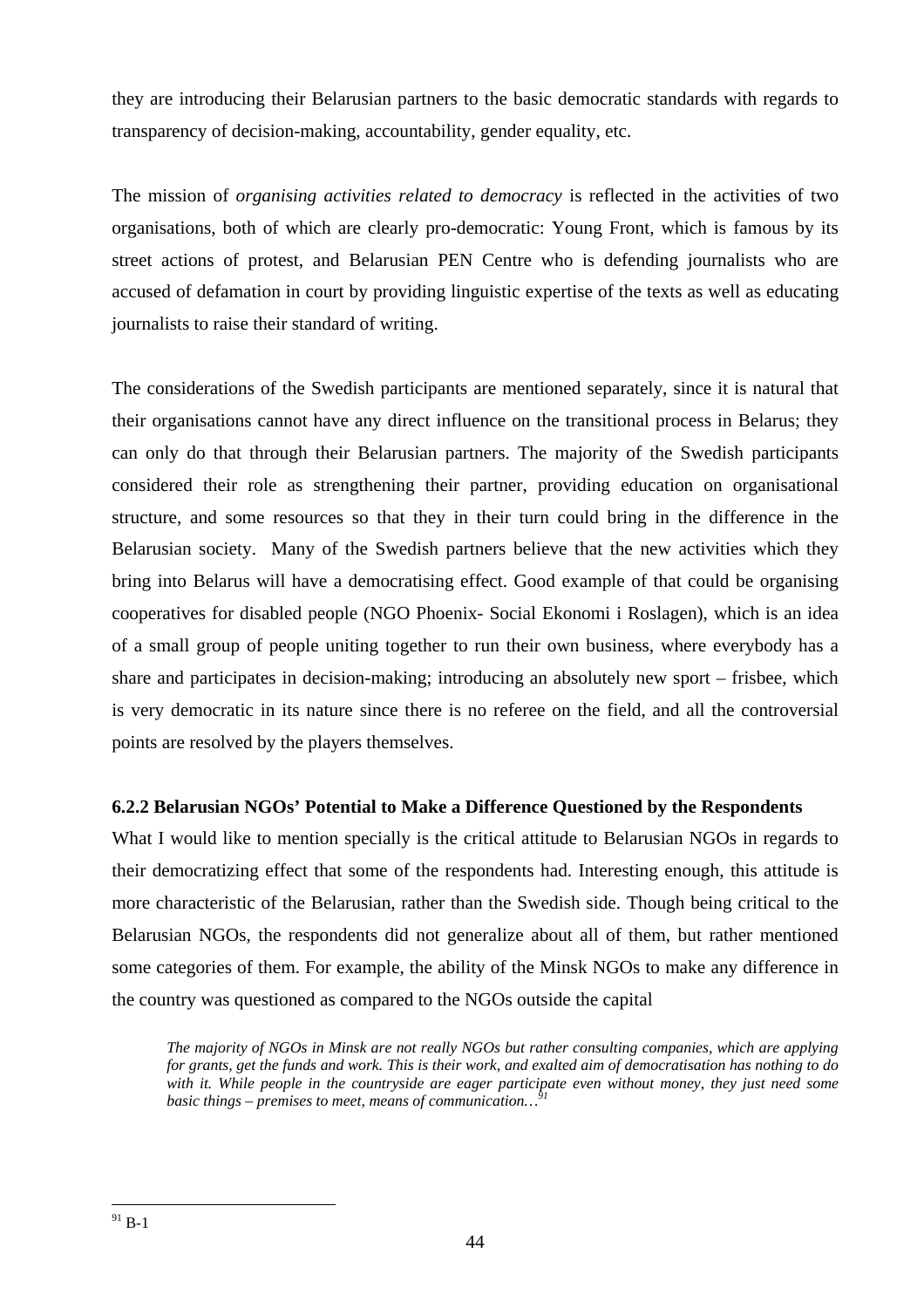The democratising effect of the small NGOs is also doubted. Organisations that unite 15-100 members are believed to be too insignificant to *create critical mass*<sup>92</sup> to bring any change in the society.

*In Belarus I think there too many small NGOs formed by somebody that is trying to make a living on having a NGO. But there is no really membership based NGO, very few. Too many NGOs have too few members. Some people say MONGOs, My Own NGO…*<sup>93</sup>

Peculiar enough, 33% of the Belarusian respondents spoke of "other" NGOs that are wellstructured, very professional and are some sort of business for their founders, and are thus not serving the population, but rather exist as a work-place for their members. These NGOs are not seen as contributing to democratisation in any way.

# **VII. CONCLUSIONS**

The aim of this study was to explore the partnership of Belarusian and Swedish NGOs in relation to democratic ideas. What I intended to find out was if the Belarusian and Swedish partners share the same ideas of democracy, and if not, how their perceptions differed. Another question that I was interested in was if Belarusian NGOs and Swedish NGOs involved in partnership see democratisation of Belarus as a strategic goal of their activities and how they perceive the role of an NGO in the process of democratisation. To answer my research questions I have collected qualitative data through interviews and document analysis.

To study the partners' representations about democracy I have conducted 18 qualitative in-depth interviews with the representatives from both Belarusian and Swedish NGOs, as well as the persons responsible for the whole Belarusian programme.

The results show that representatives of Belarusian and Swedish NGOs have similar basic understanding of the concept of democracy; however, specific tendencies can be traced in detailed discussion.

1. The Swedish side tend to regard democracy at both the state and the organisational level, which means that the democratic processes both in the country in general and in their own organisation are important to them. Belarusians tend to limit their considerations to state level, regarding it as an ideal system of state rule.

 $\overline{a}$  $92 B-5$ 93 S-7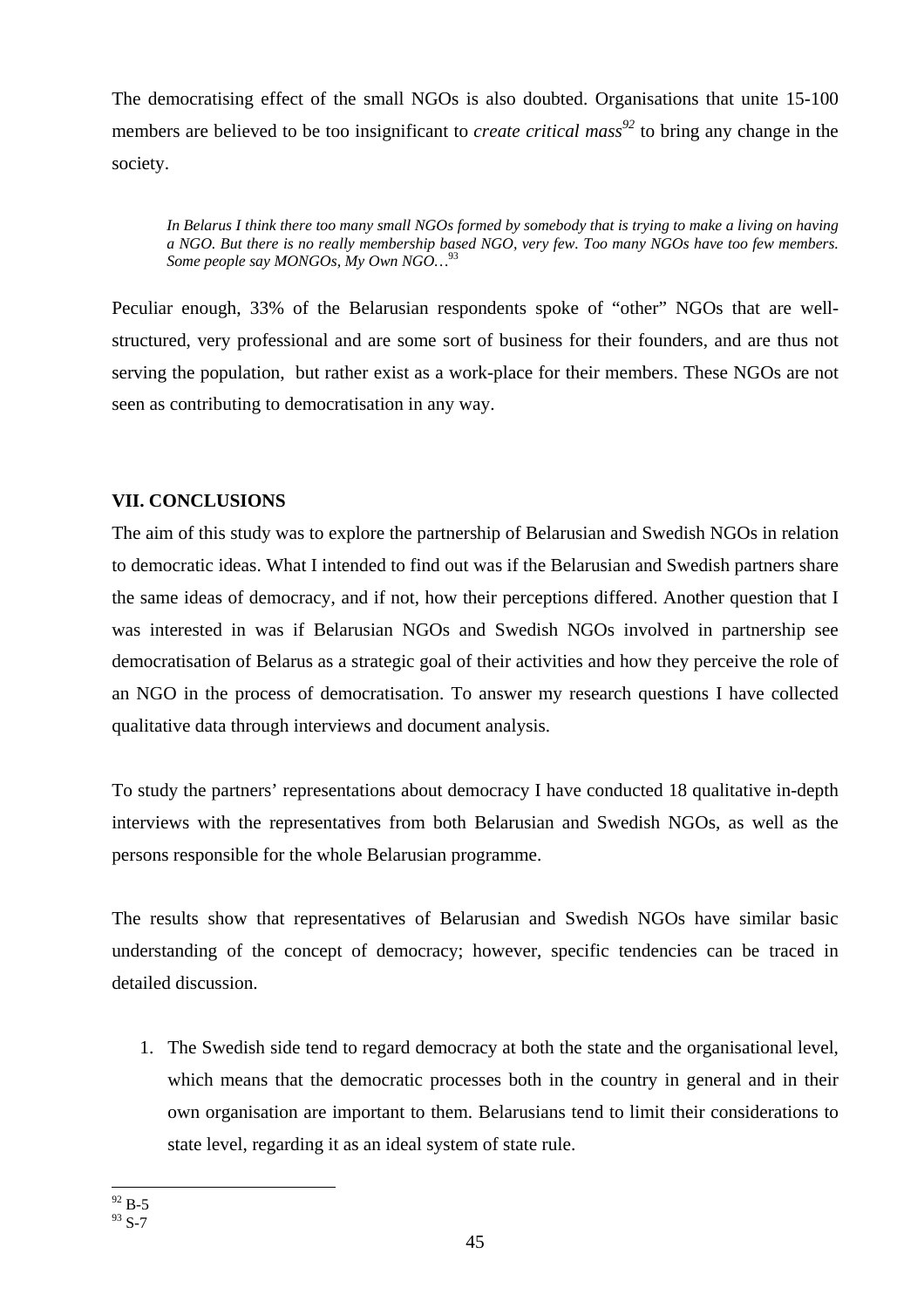- 2. In regards to the general understanding of democracy, the same number of Belarusians and Swedish respondents associated it with various forms of citizens' *political participation*, including membership in political parties or civil society organisations as a criterion of a well-functioning democracy. However, twice as many Belarusians as the Swedish respondents mentioned *basic civil rights and freedoms* as a necessary condition for democracy, while none of the Belarussian and at the same time almost half of the Swedish correspondents emphasised the *representative* nature of democracy.
- 3. Both Belarusian and Swedish interviewees upheld the importance of elections. However, only Swedish interviewees emphasised that it is the representative nature of democracy that is realised through the electoral process, while Belarusians were mostly speaking of some abstract choice which people can make through the elections. Belarusians also tended to refer to the current political situation in the country and to make reservation that elections are only important if they meet certain standards.
- 4. Both Belarusian and Swedish interviewees associate democratic citizenship with such forms of political participation as voting, being active in an NGO and in a community. Such *individual* traits as political activism, open-mindedness, and developed political interest have also been mentioned by the representatives of both sides. However, mentioning such qualities as *national identification* and *being law-abiding* were typical only for the Belarusians, whereas *antiracism* and *international activism were* characteristic for the Swedish respondents. Much more Swedes than Belarusians regard the *resource* dimension in addition to simply mentioning the personal characteristics, i.e. possibility to reinforce once attitudes in reality.
- 5. Belarusian and Swedish sides unanimously agree with the importance of the civil rights for a well-functioning democracy, though certain differences can be traced. The same number of respondents mentioned the freedom of expression, though there were more Swedish who stressed the importance of the free access to information to form one's opinion. The right to vote was predominantly mentioned by the Swedish respondents. Belarusians in their turn more often referred to such statements as the Universal Declaration of Human Rights and the Constitution of their country.
- 6. The Swedish interviewees tend to show broader understanding of democracy, including social and economic equality in the obligations of a democratic state more often than Belarusians.

The three official documents creating the framework for the Belarusian-Swedish NGO partnership that I regarded in my analysis emphasise the great role civil society organisations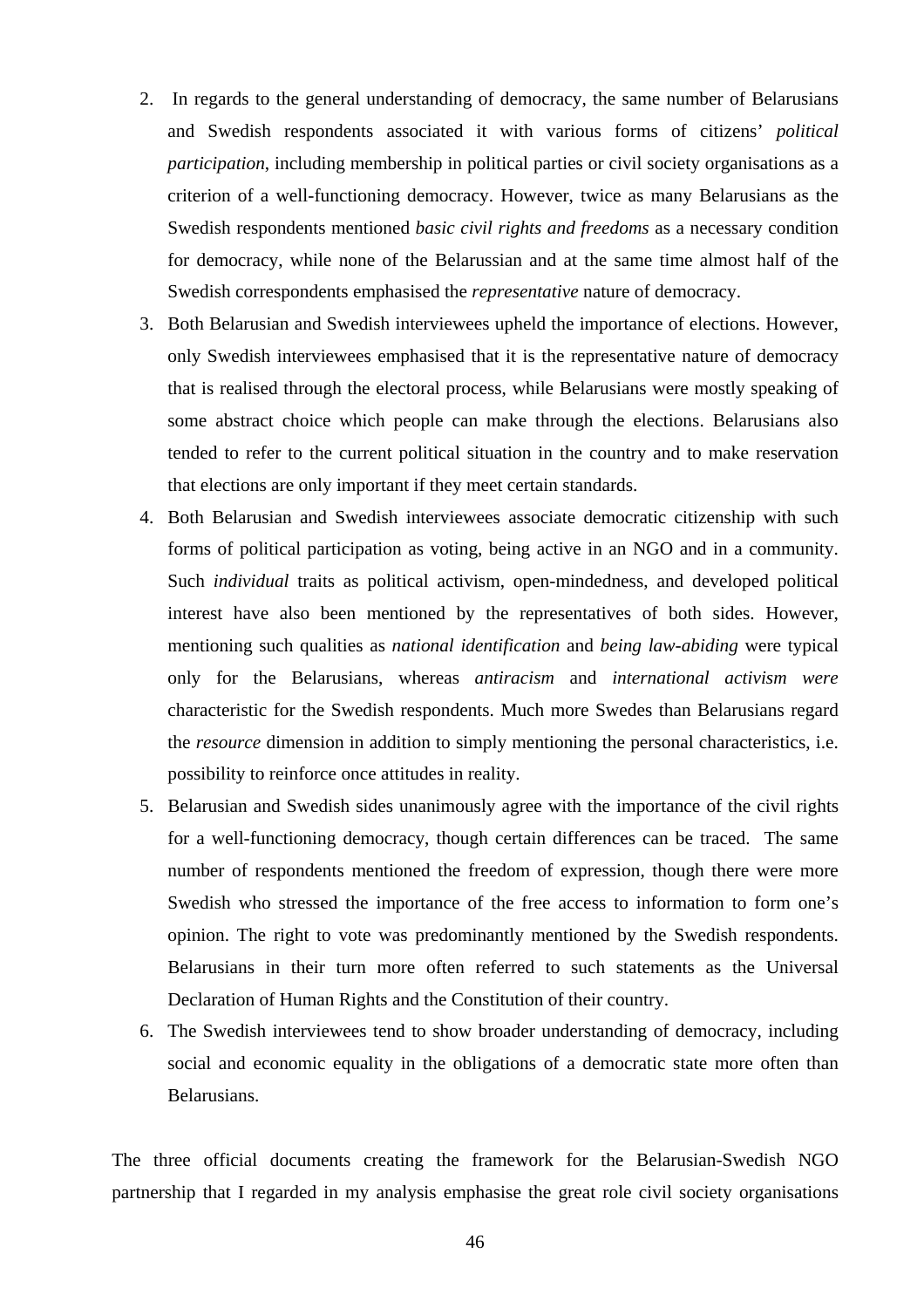play in the establishing of a democratic state. The functions that they assume the Belarusian organisations will perform through their partnership with the Swedish NGOs are as follows:

1. *charting new relationships with authorities,* though aimed at local and regional officials, rather than those on the national level;

- 2. *setting democratic standards;*
- 3. *organising activities related to democracy.*

The discussions with the interviewees from both sides have proved that they do share the official point of view in regards the role NGOs are to play in the democratisation of Belarus, and fulfill one or several functions listed above. However, the democratising effect of the Belarusian NGOs are still questioned. In this way, the NGOs from the capital, small, and highly-professional, or "bureau-like" NGOs are sometimes seen as unable to make a change in the society.

As it has already been mentioned, the democratisation of Belarus is one of the main ideas behind the Swedish developmental aid channeled through NGO partnership, and thus, mutual understanding of the key issues such as democracy and the role of civil society are of major importance. The eventual differences in their understanding are likely lead to the communication gaps in the process of cooperation between Belarusian and Swedish partners. As the study has shown, there are certain tendencies in viewing democracy that differ the two sides involved in the cooperation. In this respect, I believe, more discussion and respect for others' opinion as well as more transparency are needed.

The topic of differences in visions of democracy has proven to be productive and relevant not at the least to the partners involved in the cooperation. However, as a suggestion for further research, possible explanations for the differences are to be found, whether it is pass dependency, cultural and religious background or any other factors.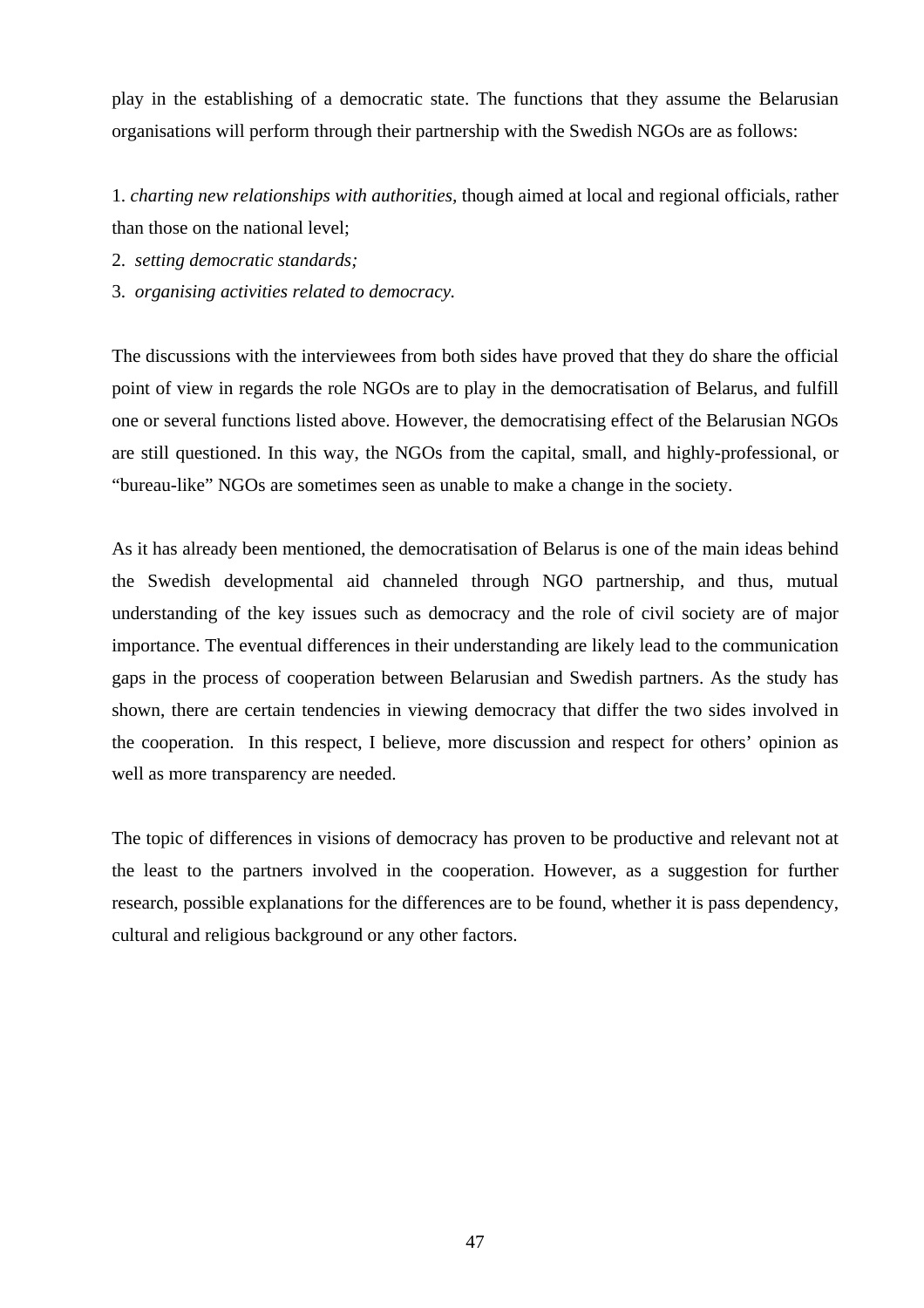#### **SOURCES**

#### *Books and articles*

Assarson, Jan and Axel Hadenius. 1994. *Democracy in the Baltic Region.* Uppsala: Uppsala University.

Birch, Anthony H. 1993. *The Concepts and Theories of Modern Democracy.* London: Routledge.

Carmichael, William D.1993."The Particular Missions and Roles of Voluntary Organisations in Periods of Transition from Authoritarian to Democratic Policies" in Ann McKinstry Micou and Birgit Lindsnaes (eds.) *The Role of Voluntary Organisations in Emerging Democracies.* Copenhagen: The Danish Centre for Human Rights.

Conkievich, Elaine M. 2002. "The NGO Approach: Possibilities for Positive Engagement in Belarus" in Margarita Balamaceda et al (eds.) *Independent Belarus: Domestic Determinants, Regional Dynamics, and Implications for the West.* Massachusetts: Harvard University Press.

 Creswell, John W. 2000. *Research Design: Qualitative, Quantitative and Mixed Methods Approaches.* Thousand Oaks: Sage Publications.

Dahl, Robert A. 1991. *Modern Political Analysis.* Englewood Cliffs: Prentice-Hall.

Hadenius, Axel. 2001. *Institutions and Democratic Citizenship.* New York: Oxford University Press.

Hadenius, Axel and Fredrik Uggla. 1995. *Making Civil Society Work. Promoting Democratic Development: What Can States and Donors Do.* Uppsala: University.

Hadenius, Axel and Fredrik Uggla. 1998. "Shaping Civil Society" in Amanda Bernard, Henny Helmich, and Percy B. Lehning (eds) *Civil Society and International Development*. Paris: OECD Publications.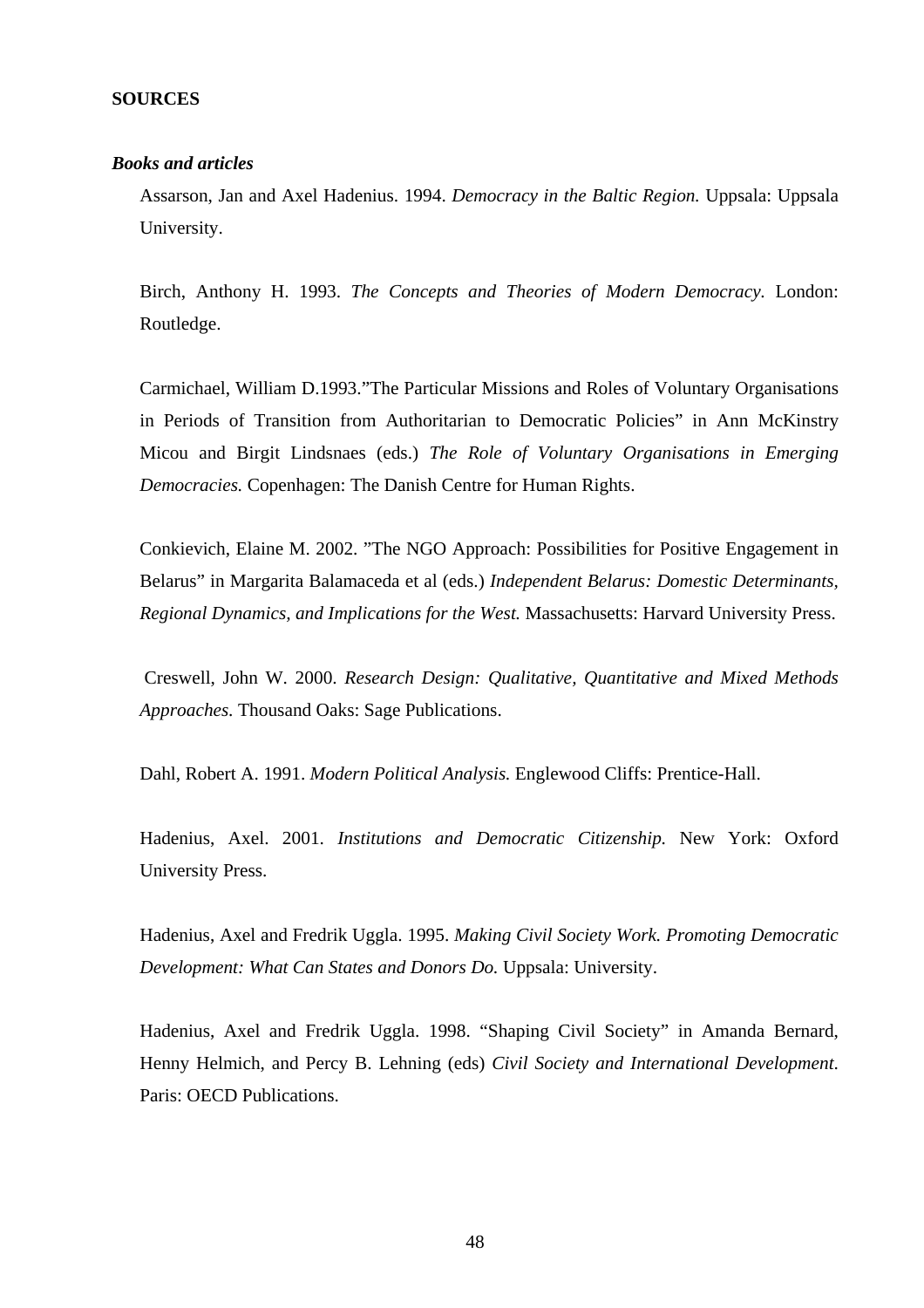Kvale, Steinar. 1996. *InterViews. An Introduction to Qualitative Research Interviewing.*  Thousand Oaks: Sage Publications.

Korosteleva, E.2003. "Introduction"*,* in Korosteleva, E.et al (eds). 2003. *Contemporary Belarus: Between Democracy and Dictatorship*, Routledge: Curzon.

Lane, Jan-Erik and Svante Ersson. 2003. *Democracy. A Comparative Approach*. London: Routledge.

Lenzi, Mark. 2002. "Lost Civilization: The Thorough Repression of Civil Society in Belarus" in *Democratizatsiya*, Vol.10, No. 3, p.

Linz, Juan J., and Alfred Stepan. 1996. *Problems of Democratic Transition and Consolidation: Southern Europe, South America, and Post-Communist Europe*. Baltimore: The John Hopkins University Press.

Marshall, Catherine and Gretchen B. Rossman. 1999. *Designing Qualitative Research.*  Thousand Oaks: Sage Publications.

Protko, Tatiana. 1999. "Problems of the Formation of a Civil Society in Belarus (1995- 1999)" in *Analytic Bulletin of Independent Institute of Socio-Economic and Political Studies*, March 1999, Issue 1(11). Retrieved from http://www.internews.ru/iiseps/11/5.html.

Rudebeck, Lars.2002. "On the Twofold Meaning of Democracy and Democratisation" in Lars Rudebeck (ed) *Democracy, Power and Partnership.* Uppsala: The Collegium for Development Studies.

Schmitter, Ph. 1996. "Razmyshlenija o grazhdanskom obschestve i konsolidatsii demokratii"*. Polis,* 5. Moscow: Ideja-Press.

Sen, Amartya.1999.*Development as Freedom.* Oxford: Oxford University Press.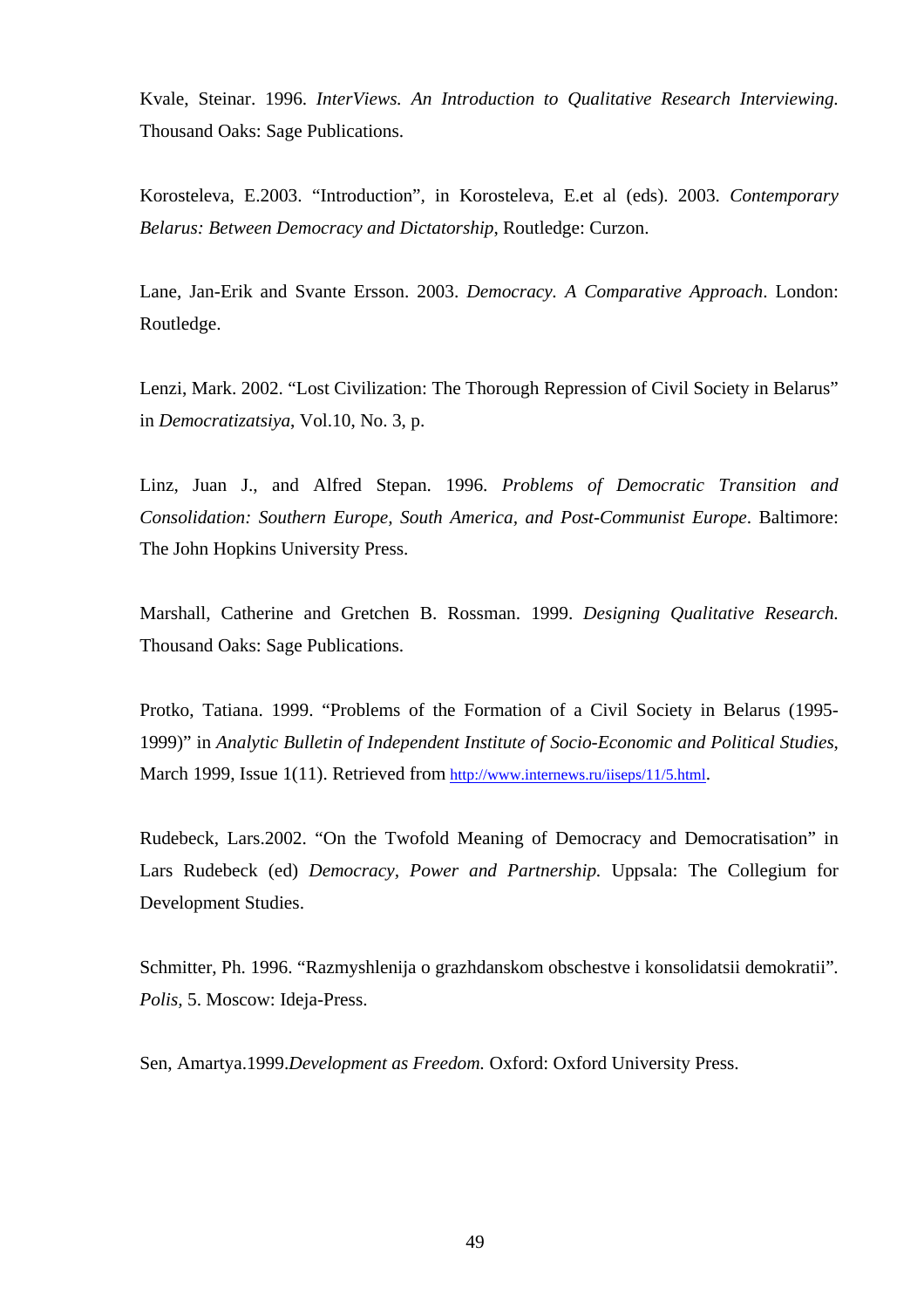#### *Web-sites*

Belarusian NGOs portal: www.ngo.by

Swedish International Developmental Agency official web-site: www.sida.se Swedish NGO-umbrella organisation Forum Syd official web-site: www.forumsyd.se Swedish Government official web-site: www.regeringen.se

#### *Documents*

*Conditions for Sida Activity in Belarus,* retrieved from http://www.sida.se/Sida/jsp/polopoly.jsp?d=240&a=29852, quoted September 22, 2004.

*Country strategy for development cooperation. Belarus. January 1, 2002 – December 31, 2004.* Ministry for Foreign Affairs, Department for Central and Eastern Europe, 17 October, 2002. Sweden.

*Europa i omvandling. Sveriges utveklingsarbete med Central och Östeuropa.* March 2002, Stockholm.

*Guidelines for Sida's support to development programmes of Swedish NGOs.* April 1998. SEKA: Stockholm.

# *Interviews*

Andersson, Anita. KFUK-KFUM Riksförbundet. Stockholm. 06-05-2004.

Antanovich, Andrej and Tanja Shametko. Belarusian Frisbee Club. Minsk. 03-06-2004.

Berglund, Åsa. Forum Syd. Stockholm. 22-06-2004.

Blideman, Bosse. Social Ekonomi i Roslagen. Nörrtälje. 11-05-2004.

Lennart Carlsson. Svenska Ornitologiska Förening. Stockholm. 02-08-2004.

Drozdovskij, Sergej. Associacija invalidov koljasochnikov. Minsk. 31-05-2004.

Eriksson, Paul. Svenska Frisbee Förbundet. Stockholm.18-06-2004.

Gerasimova, Anna. Belarusian PEN Centre. Minsk. 31-05-2004.

Jamesson, Per. Rekryteringsgruppen för aktiv rehabilitering. Stockholm. 22-06-2004

Josephson, Håkan. Svenska PEN-klubben. Stockholm. 07-05-2004.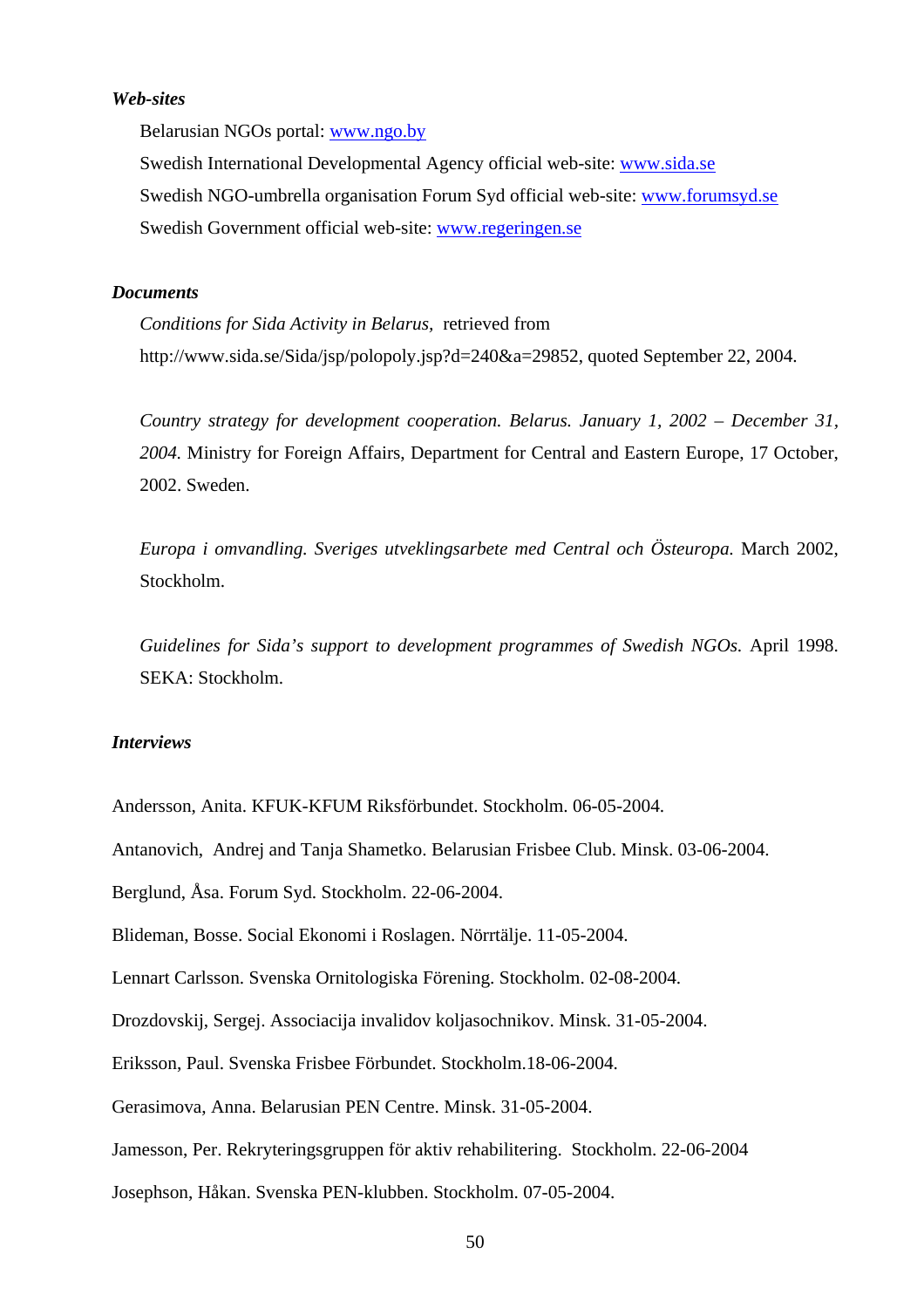- Jönsson, Björn. Kooperation Utan Granser. Stockholm. 10-06-2004.
- Lisborg, Robert. Kristdemokratiska Ungdomsförbundet. Stockholm. 14-05-2004.
- Lisichonak, Siarzhuk. Young Front. Minsk. 25-05-2004.
- Sviderskaya, Olga. Belarus YMCA. Lida. 08-06-2004.
- Tserljukevich, Valerij. Phoenix. Minsk. 24-05-2004.
- Velichko,Vlad. Forum Syd representative in Belarus. Minsk. 01-06-2004.
- Vincheuski, Dzmitri. APB-Birdlife Belarus. Hrodna. 28-05-2004.

Yermolenko, Konstantin. Belarusian Union of Farmers. Minsk. 25-05-2004.